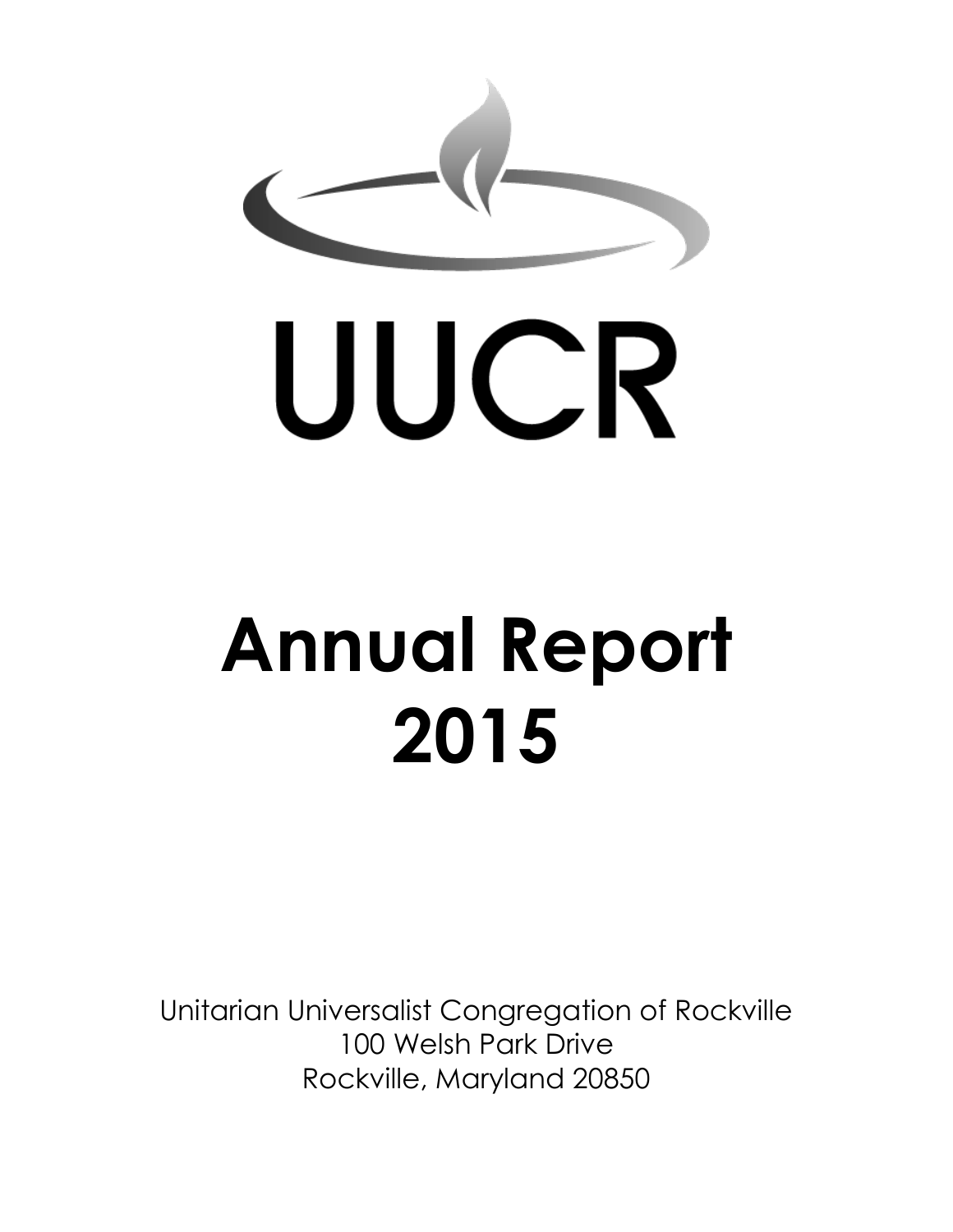### **Unitarian Universalist Congregation of Rockville**

**100 Welsh Park Drive, Rockville, MD 20850 phone: 301-762-7666 ~ fax: 301-762-7667 ~ uucr@uucr.org www.uucr.org ~ facebook.com/uu.rockville**

#### **Staff**

Rev. Lynn Thomas Strauss, Minister Rev. Douglas McCusker, Assistant Minister Rev. Jack Young, Minister Emeritus Andrea Spencer-Linzie, Interim Director of Religious Education Sarah Prager, Interim Youth Coordinator Ginny Scher, Religious Education Assistant Jennifer Rodgers, Director of Music Justin Furnia, Pianist Nancy Gregory, Director of Communications and Membership Donna Taylor, Church Administrator Bryant Taylor, Facilities Coordinator

#### **Officers**

Cynthia Bauerle, President Terrie Barr, Vice President Bill Hurlbut, Secretary Julie Robinson, Treasurer Eric Burch, Assistant Treasurer Barbara Harrison, Assistant Treasurer Narcy Klag, Immediate Past President

#### **General Trustees**

Adriana Brigatti Richard Chitty Bill Newhouse

## **Annual Report 2015**

Published May 17, 2015 by the Unitarian Universalist Congregation of Rockville Editing and production: Nancy Gregory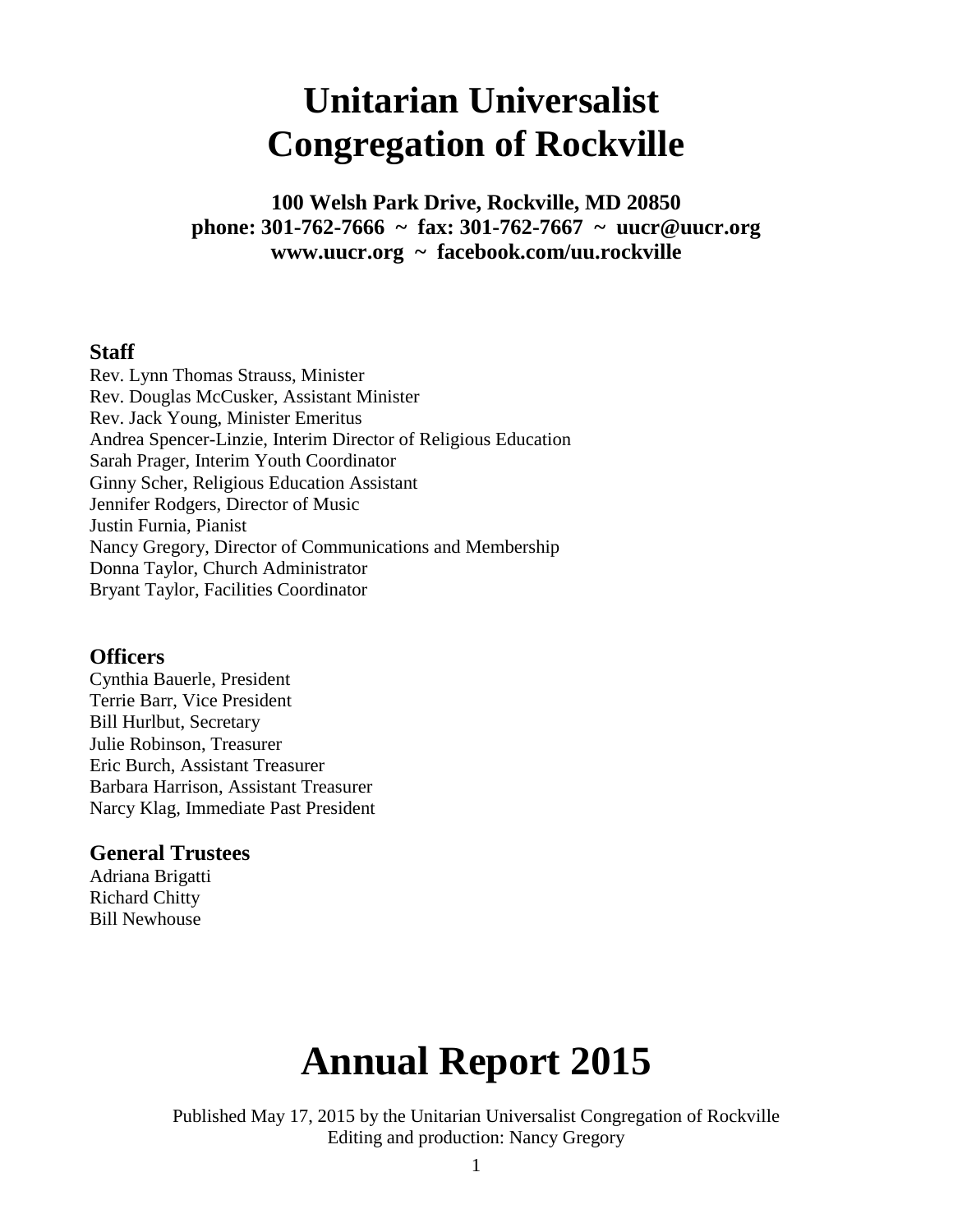#### **Table of Contents**

**Vital Statistics 4** 

**Report from the President 5** 

**Report from the Treasurer 7** 

**Report from the Lay Ministry Council 8** 

**Report from the Minister 9** 

**Report from the Assistant Minister 10** 

**Report from the Interim Director of Religious Education 11** 

**Report from the Interim Youth Coordinator 13** 

**Report from the Director of Music 14** 

**Report from the Director of Communications & Membership 15** 

**Report from the Church Administrator 17** 

#### **Committees Reporting to the Board**

Committee on Ministry 18 Personnel Committee 19 Space Planning Task Force 19 Religious Education Transition Team 20

#### **Congregation-Chartered Committee**

Nominating Committee 21

#### **Worship & Music**

Worship Arts Team 21 Music Committee 22 Decorations Committee 23 Ushers 23

#### **Lifespan Religious Education**

Children & Youth Religious Education Committee 23 Children's & Youth Worship Committee 24 Adult Faith Formation Committee 25

#### **Social Justice**

Partner Church Committee 26 Social Justice Committee 27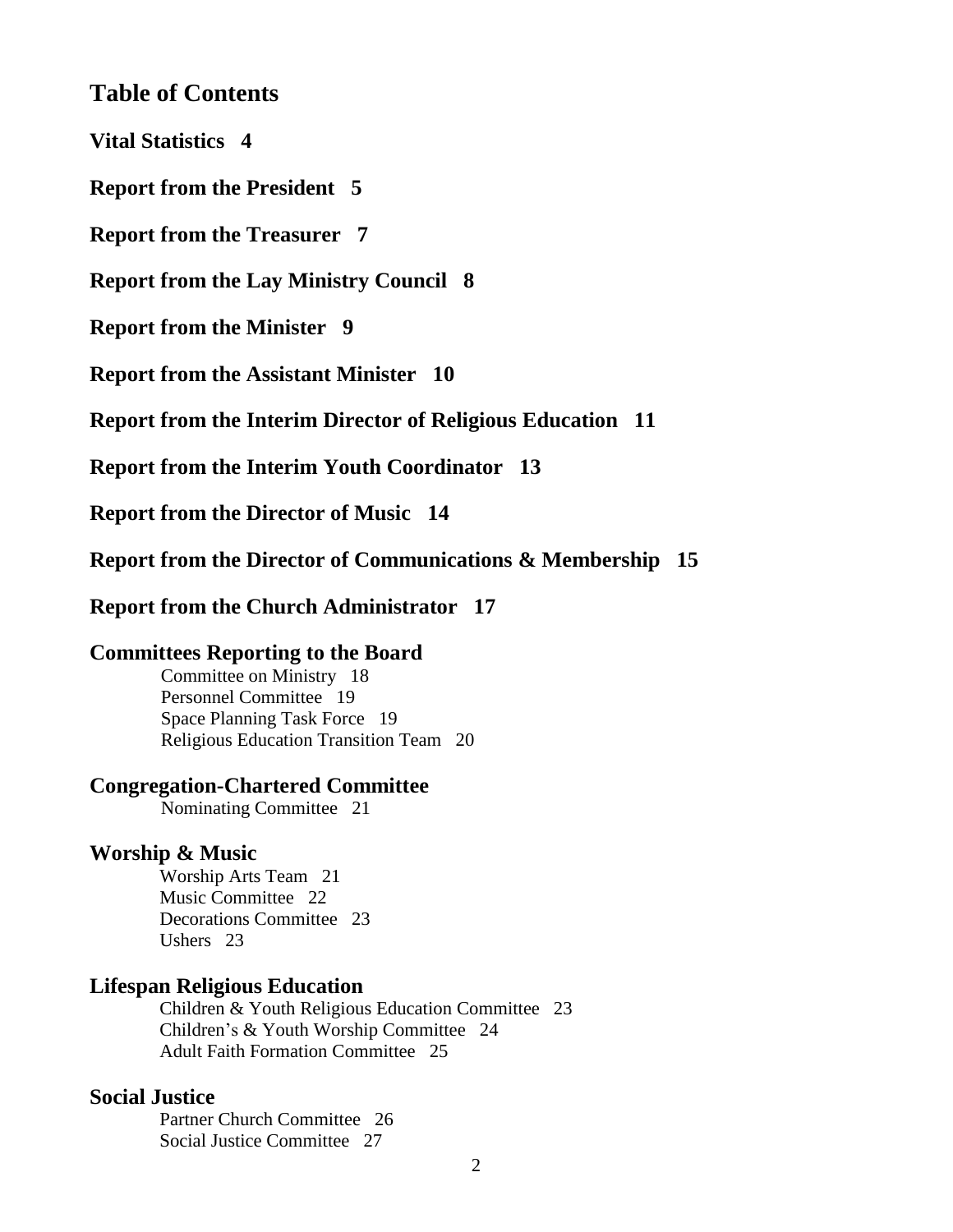#### **Social Justice Committee Groups:**

Green Sanctuary Team 28 Hunger Relief Task Group 29 Immigration Action Group 29 LGBTQ Task Group (including Rainbow Youth Alliance) 30 Peace Study Group 31

#### **Social Justice Committee Affiliations:**

Amnesty International Group 82 31 Beacon House 32 Community Ministries of Rockville 32 Interfaith Works 33 OpenDoor Housing Fund 33 Unitarian Universalist Legislative Ministry of Maryland 34 Unitarian Universalist Service Committee 35 Unitarian Universalists for Social Justice 35

#### **Membership & Communications**

Chalice Lighters 36 *Quest* Newsletter 36

#### **Finance**

Finance Committee 36 Canvass Committee 37 Planned Giving Committee 41 Action Auction Fiesta Cruise 41 NovemberFest 42

#### **Buildings & Grounds**

Buildings & Grounds Committee 43 Grounds & Site Beautification Committees 44 Aesthetics Committee 45 Information Technology Committee 45 Sound Committee 47

#### **Spiritual & Caring**

Small Group Ministry 47 Pastoral Care Team 48 Spirit of Life Sangha 49 Women's Spirituality Group 50

#### **Fellowship**

Quilters 50 Craft Group 51 Writers' Group 51 UUCR Book Club 51 Socrates Café Rockville 51 Dinners for Eight 51 Young Adults Group 52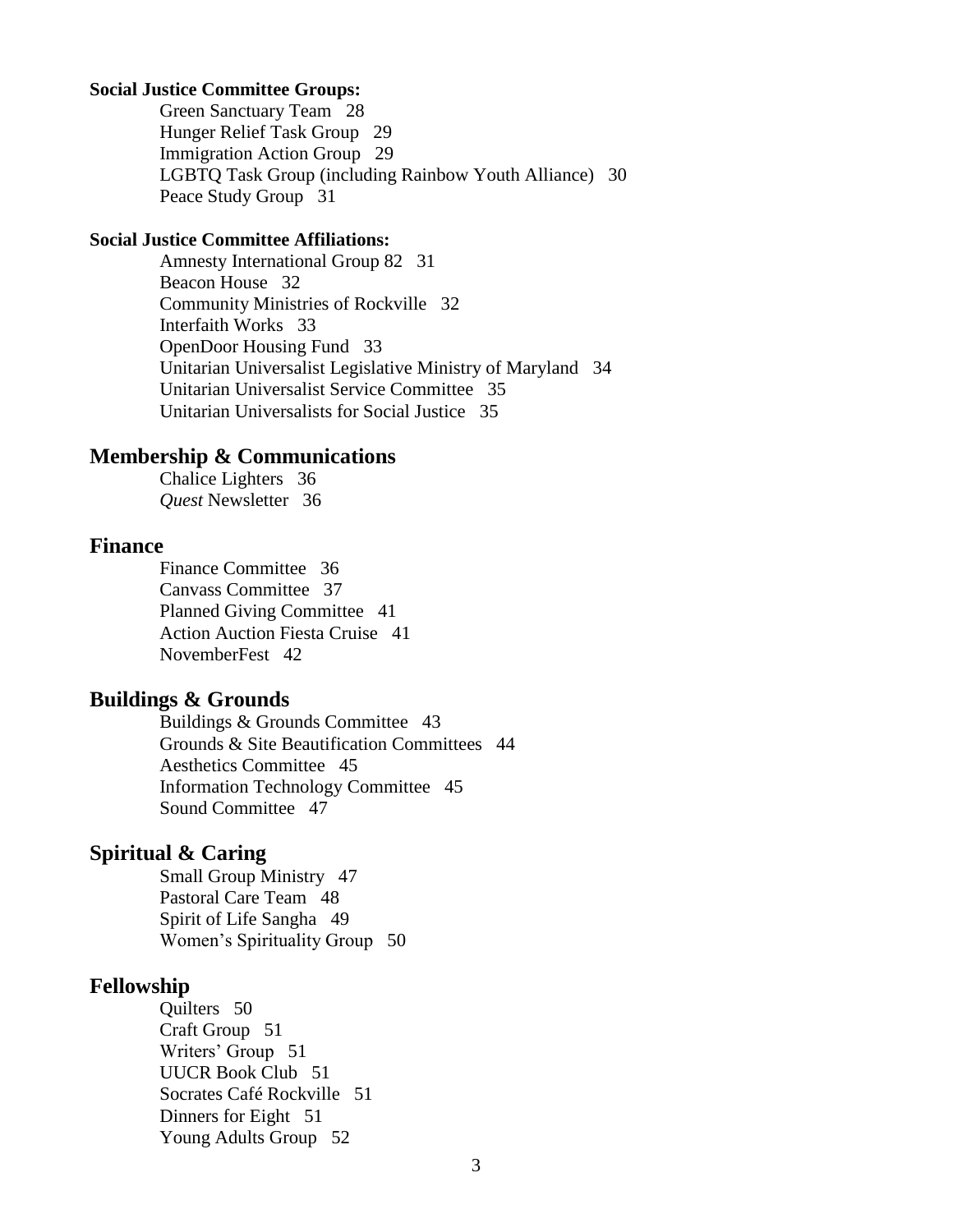#### **Vital Statistics – as of April 30, 2015**

**Members: 398**

**Friends: 145**

#### **Religious Education Enrollment: 125 Religious Education Families: 88**

#### **New members from May 1, 2014 to April 30, 2015: 42**

Antonio Jorge Aguilar, Bruce Baskett, David Bennington, Corynne Carpenter, Erin Claxton, Kelly Cooper, Deb Delavan, John Dunbar, Stephanie Feller, Lynn Foster, Tim Francis, Lisa Fredin, David Garofalo, Rachel Goodrich, Cat Goodyear, JP Goodyear, Lucinda Grinnell, Beth Harrison, Todd Harrison, Chris Holbein, Bronson Hoover, Leah Larson-Rabin, Zach Larson-Rabin, Jennifer Lyons, Gary Magnuson, Utako Matsumura, Anne McCaffrey, Richard Noreikis, Eric Norris, Karen Norris, Julia Santerre, Christy Shannon, Mark Shannon, Richard Simpson, Rebecca Sosa, Abbey Uffelman, Emily Untermeyer, Jenny Wheeler, Teddy Wheeler, Steven Wilcox, Emily Woolaver, Sue Zarrett

#### **Members off the roll from May 1, 2014 to April 30, 2015: 21**

Tina Berger, Thomas Conway, Kim Curtis, Katie Daniel, Sally Davis, Theresa Dellomo, Robert Eagen, Ken Early, Mary McCarty Early, Laura Gordon, Rick Gordon, James Hedges, Anthony Killeen, Alice Larsen, Mike Larsen, Lynn Luethke, Claudine Michelin, Ellen Pskowski, Harold Pskowski, Maggie Raftery, Christine Sow

#### **Members changed to Friends from May 1, 2014 to April 30, 2015: 9**

Jeanine Braithwaite, Margie Henry, Carol Howard, Art Latterner, Bonnie Latterner, Francis Purdy, Jason Reed, Carol Richards, Brian Sullivan

#### **Child Dedications: 5**

Casey Takenori Claxton James Fuminori Claxton Lindy Grey Heilman Cecilia Mary MacDonald Griffin Feller MacDonald

#### **Deaths: 3**

Maria Del Solar (February 26, 2015) Ed Kimball (December 25, 2014) Meta Lagerwerff (August 24, 2014)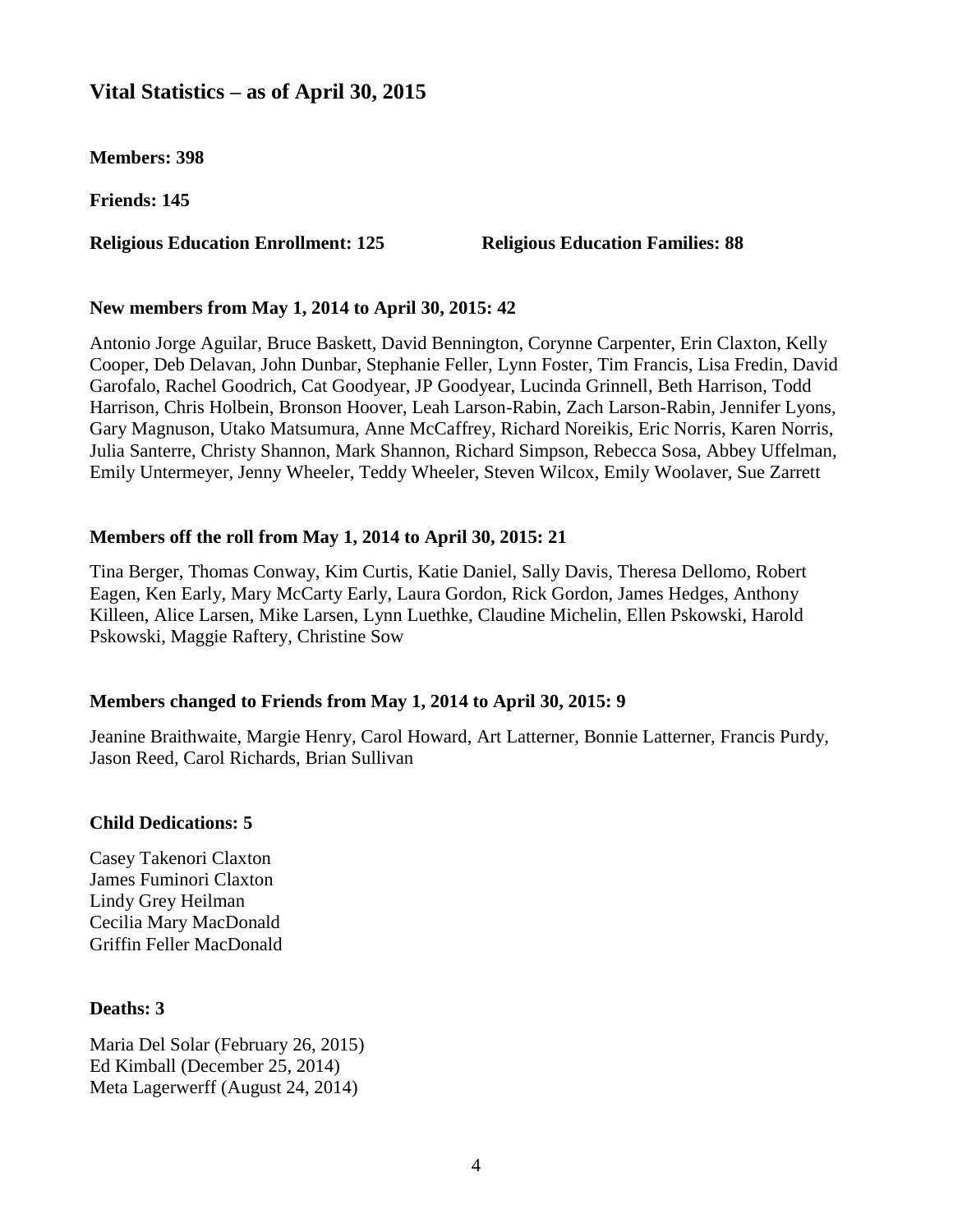#### **Report from the President** —*Cynthia Bauerle*

The UUCR Board of Trustees establishes policy and provides governance and discernment over the direction of major congregation programs, hiring of senior staff, financial and strategic planning, and major expenditures. In 2014-15, the Board worked to balance its efforts to provide oversight and guidance to congregational work, remain responsive to congregational needs in the face of unprecedented turnover in staffing, and coordinate efforts to develop future plans and strategic priorities for growth in membership, staffing, and space needs.

Our activities are guided by the framework provided in the 2012-17 Strategic Plan which directs our efforts to:

- Grow and diversify our membership;
- Strengthen and enhance congregational practices that support and connect all members and friends;
- Improve UUCR governance and staffing; and
- Cultivate UUCR's spiritual practice of engaging both the congregation and wider community as a leader and partner in social change.

In 2014-15 the Board's emphasis was guided by the following strategic objectives:

UUCR Strategic Plan Goal 3: Improve UUCR governance and staffing Objective 3.1: Create more effective structures for governance and ministry Activity 23: Create long range planning (LRP) process for connecting current Annual Implementation Plan (AIP) to future strategic planning Item 1: Develop objectives for LRP process Item 2: Create structure for LRP process

The Board year began in August 2014 with a two-day Board retreat, during which we oriented incoming members and developed our Covenant and goals for the year. The Board met monthly to conduct the work of the congregation, and hosted two Town Hall Meetings (November 2014 and April 2015), a Mid-Year Congregational Meeting in February 2015, and the Annual Congregational Meeting in May 2015. Board members were visible and active in the life of the congregation, including weekly delivery of welcome at the Sunday service and presence during the post-service coffee hour, regular participation in new member events and Start-Up Workshops, and participation in a joint workshop coordinated with the Lay Ministry Council. Throughout the year, the Board worked closely with the Finance Committee, Personnel Committee, Church Administrator, and Senior Minister to update and strengthen personnel management policies and practice, and secure contractual obligations.

The Board's goals for 2014-15 included:

- Advance UUCR growth and diversity
	- Support staff development
		- Oversee RE program re-vision and staffing
		- Develop five-year staffing plan
- Advance Board governance
	- Develop prioritized five-year capital improvement and renovation plan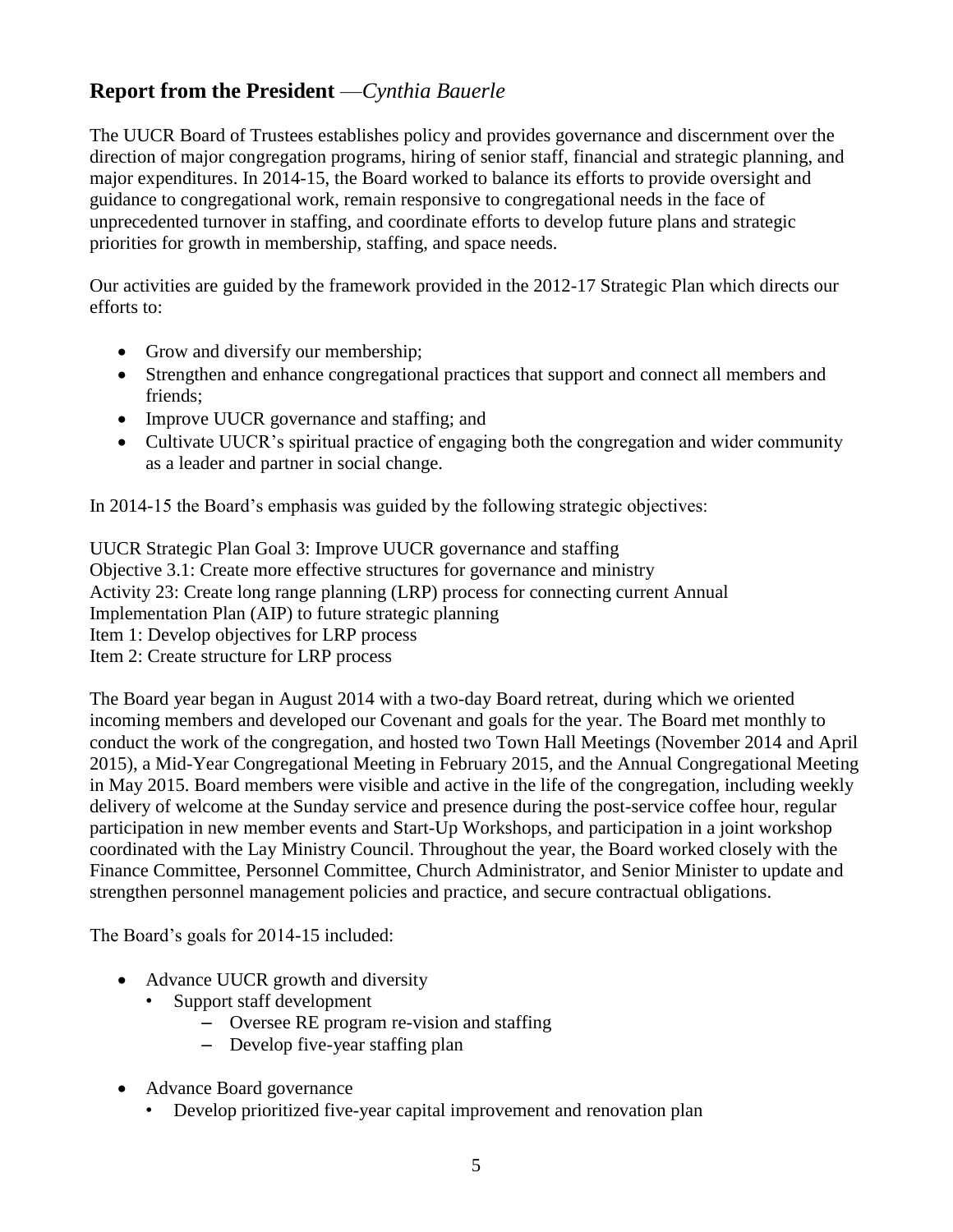- Initiate conversation with Lay Ministry Council to coordinate governance and ministry roles at UUCR
- Oversight of management of UUCR assets
	- Implement 2014-15 Canvass
		- Establish Canvass team
		- Implement Canvass approach
	- Initiate conversation for the next five-year strategic plan

Board accomplishments in 2014-15 include:

Goal 1: Support Staff Development

- Provided guidance and support to senior staff in responding to significant staff turnover, including the hiring of UUCR's first part-time Assistant Minister, the retirement of our longtime Director of Religious Education (DRE) and Youth Coordinator, the onboarding of an Interim DRE, hiring of an Interim Youth Coordinator, and late in the year, responding to staffing needs precipitated by year-end staff departures.
- Provided guidance and support in the formation of the Religious Education Transition Team, which is charged with developing a staffing plan for supporting the RE program into the future.
- Reactivated the Personnel Committee and developed a Board liaison position to ensure effective interaction in response to staffing needs.
- RE program support.

Goal 2: Advance Board Governance

- Coordinated with the Lay Ministry Council and Buildings & Grounds Committee to develop a five-year Capital Improvement and Renovation Plan. This plan guided actions and expenditures in 2014-15, including multiple access and safety improvements to the building and grounds, and will serve to inform future expenditures based on priorities established.
- Supported planning for capital campaign to enable significant space renovation of Building 1.
- Established Board liaison with the Lay Ministry Council, and engaged in ongoing conversation about integrating policy governance and ministry at UUCR.
- Evaluated Board process and accomplishments against goals set, through regular reflection and discernment.

Goal 3: Management of UUCR Assets

- Monitored progress toward 2012-17 Strategic Plan and conducted Annual Implementation Plan audit.
- Monitored UUCR's operating budget and established planning practice of evolving a three-year rolling budget for operations.
- Coordinated efforts with the Canvass Committee in support of this year's forward-looking Canvass budget.
- Supported efforts to reduce UUCR's ecological footprint by approving a PPA to build solar energy generating capacity on the roofs of our buildings.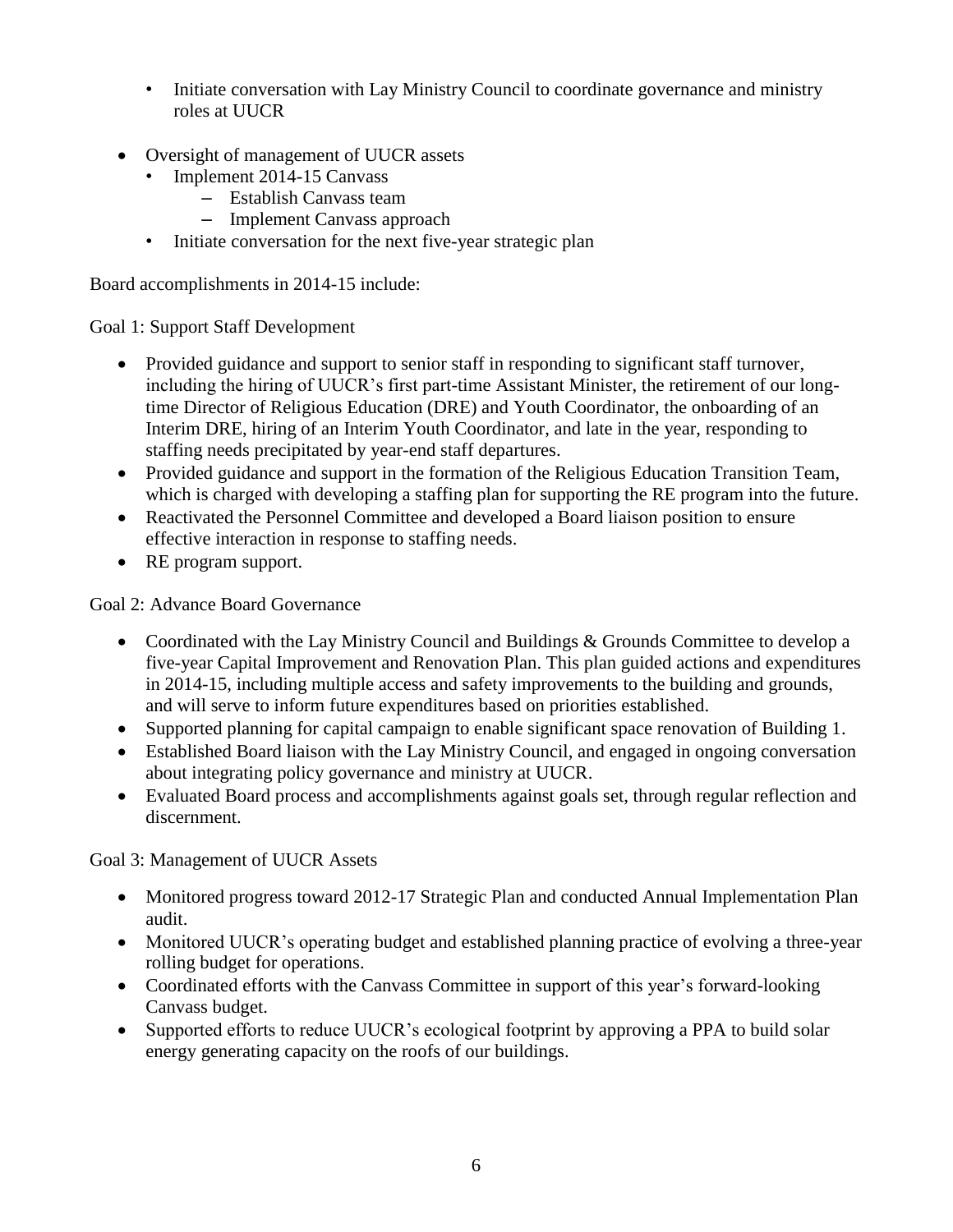President's perspective:

The 2014-15 Church Year was in many ways a year of transition for UUCR, with expanding membership and ministerial staff concurrent with turnover that marked the end of an era for Religious Education. The year brought opportunities to dream about new spaces, new functions, new relationships - as surely as it brought worries about what to do first and how to sustain funding support. Transitions are demanding as they offer both the promise of new opportunities you don't want to miss, and the challenge of maintaining a shared sense of community as you try to keep up with the "new normal." Perhaps this is just another way of saying that UUCR is a congregation with so much to offer to the world, and so much potential to deliver.

UUCR is blessed with a steady stream of newcomers through our doors and a deep community of members to welcome them, with dedicated members and friends who share their resources, expertise, and dreams in service to this community, and surely more than our share of individuals with the spirit to step toward the next big challenge rather than away from it. Heartfelt thanks to the members of the Board, Lay Ministers, committee chairs, hardworking staff, and Our Most Reverend Minister Lynn for the indefatigable source of talent and clear-headedness you brought to our work this year. It has been my honor to serve with you.

The 2014-2015 Board of Trustees budget is \$800 of which \$98 has been spent as of April 9, 2015.

Board of Trustees for 2014-2015: Cynthia Bauerle (President), Terrie Barr (Vice President), Bill Hurlbut (Secretary), Julie Robinson (Treasurer), Adriana Brigatti, Richard Chitty, and Bill Newhouse (General Trustees), Narcy Klag (Immediate Past President and non-voting member), and Rev. Lynn Strauss (Minister and non-voting member)

#### **Report from the Treasurer—***Julie Robinson*

The Treasurer has overall responsibility for all of the congregation's financial activities and is a voting member of the Board of Trustees. The Treasurer verifies that UUCR's financial records are accurate and up-to-date and prepares a monthly Treasurer's Report for presentation to the Board and to the Finance Committee. The monthly Treasurer's Report will be made available to any member or friend of the congregation who requests a copy from the Treasurer, a member of the Board of Trustees, or a member of the Finance Committee. In the future, we hope to use the UUCR website to make financial information more readily available to interested congregants.

UUCR's financial condition is sound. The Endowment Fund is growing and now exceeds \$320,000. The General Reserve is approximately \$270,000. Building and grounds costs have been higher than expected this year, driven by a second year of record-setting snow removal costs, while payroll costs were lower than budgeted due to several months of open positions. After completing ten months of the current fiscal year, we expect to finish the year with a budget surplus.

UUCR's current operating budget is \$739,598. Payroll costs are the largest expense and will be \$434,000 for the current year. More than 75% of operating costs are funded by contributions from members and friends of the congregation, so a successful annual canvass is vital to our financial health. Thanks to all the members and friends who pledged, we were able to add a part-time Assistant Minister to our staff this fiscal year.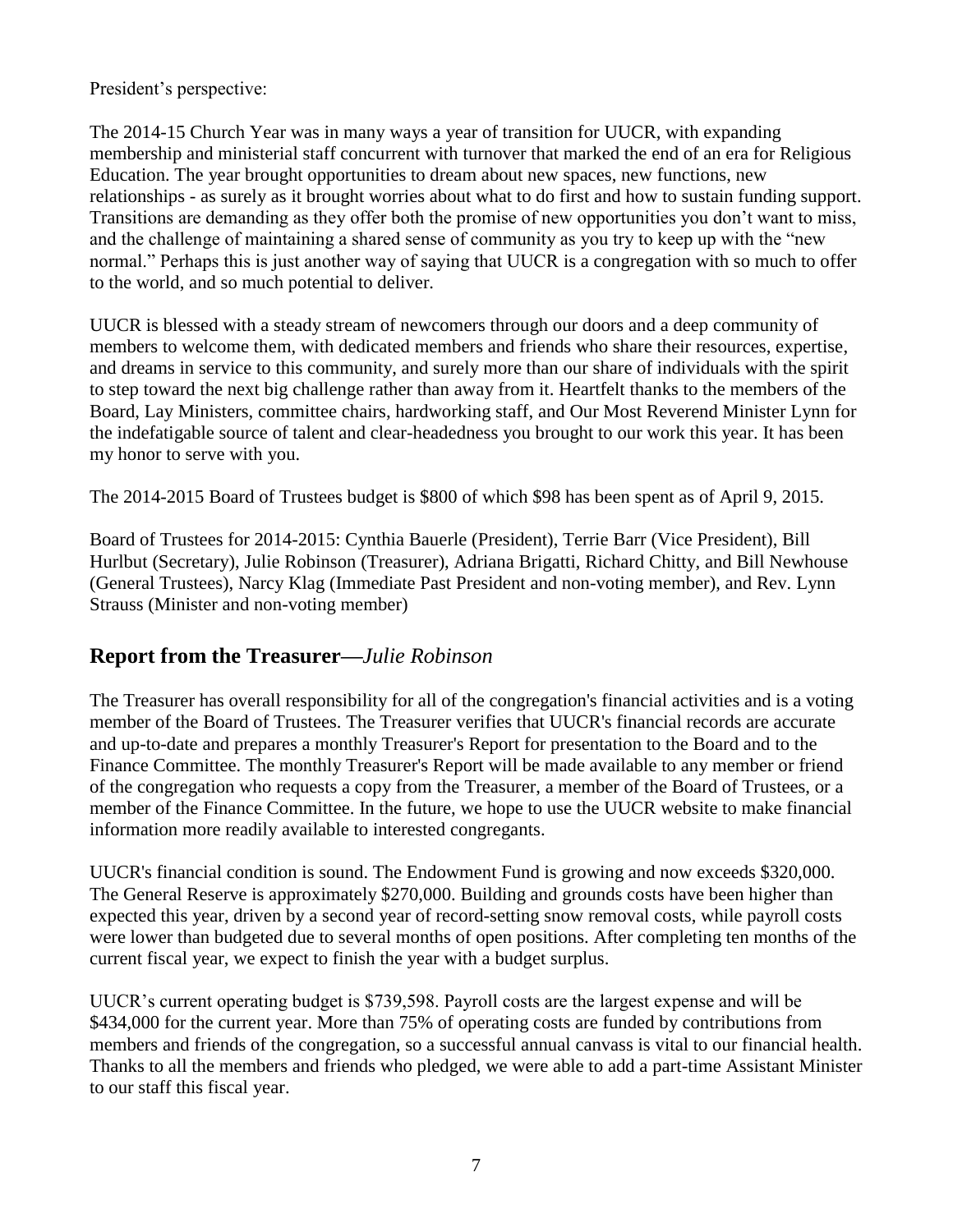The Treasurer's financial responsibilities are shared with two Assistant Treasurers and a bookkeeper. Eric Burch is the Assistant Treasurer for Receipts and Barbara Harrison is the Assistant Treasurer for Disbursements. Martha Taylor is the bookkeeper. The Treasurer, Assistant Treasurers, and bookkeeper work closely with the Finance Committee, chaired by Kent Hancock, and with Donna Taylor, Church Administrator.

#### **Report from the Lay Ministry Council—***Fran Lowe*

The Lay Ministry Council is responsible for visioning, coordinating, supporting, and evaluating the program areas of the congregation, and for overseeing the congregational calendar and may render advice and/or make recommendations to the Board of Trustees on any issue which, in the Lay Ministry Council's judgment, may have a significant impact on the programs of the congregation.

Major accomplishments:

- Lay Ministers have participated in extensive training led by Rev. Lynn Strauss and our intern ministers, including Unitarian Universalist history, theology, ecclesiology, governance, and right relations.
- Per this year's Strategic Plan AIP (Annual Implementation Plan), Lay Ministers have:
	- o Shared information regarding leadership development programs that are available through the district and the region. This list will become more comprehensive and formalized as part of the Leadership Development Program.
	- o Worked with our ministers to create a comprehensive UUCR Leadership Development Program for current and potential leaders; the first workshops are planned for May 30, 2015.
	- o Led the Buildings & Grounds team to assess and plan for first floor space in Building 1.
	- o Provided pastoral care workshops and fellowship gatherings.
- Lay Ministers have also:
	- o Assisted with the Religious Education program transition by recommending people to serve on the Interim Director of Religious Education Search Committee and on the Religious Education Transition Team. Lay Ministers are also serving on the RE Transition Team.
	- o Organized the Passover Seder, attended by almost 80 people.
	- o Supported the Multigenerational Fair Mind-Body-Spirit.
	- o Organized the annual Activities Fair.
	- o Hosted a joint Board of Trustees and Lay Ministry Council retreat.
	- o Provided informational articles in *Quest*, including "Basics of the Lay Ministry Council" and articles focused on hunger, Adult Faith Formation, pastoral care and community outreach.

Lay ministry is about building community and relationships, recognizing the value of ministry, viewing the church as a whole, facilitating transparency, bringing people together, and recognizing that the process of ministry is equally important as goals or objectives (ends). The initial commitment for being on the Lay Ministry Council is two years, and while many of our current Lay Ministers plan to stay, we look forward to welcoming and integrating new people so we can stay vibrant and continue to improve ministry and programs at UUCR. Many of our Lay Ministers will move on to other responsibilities and we believe the lay ministry experience will serve them and the UUCR community very well.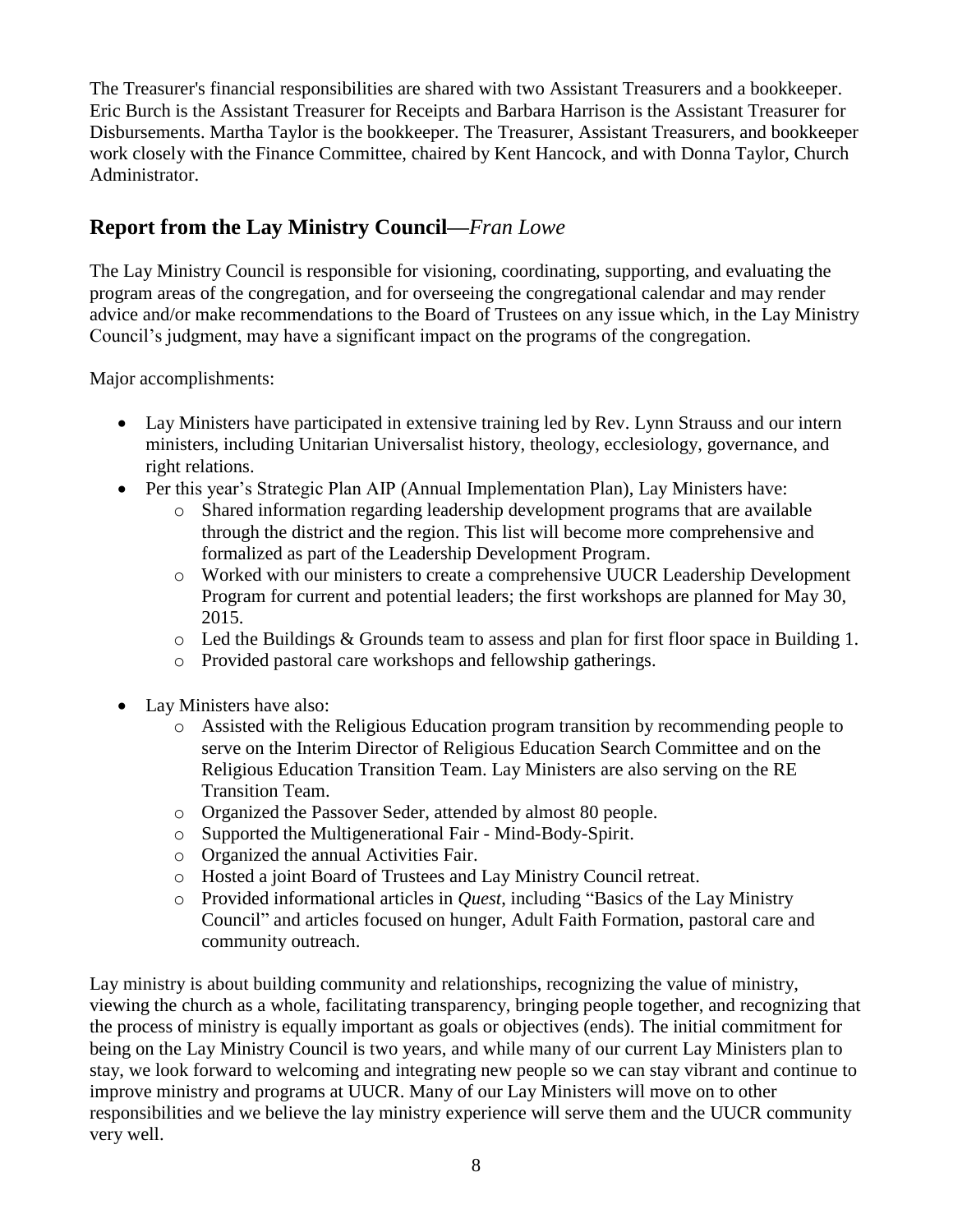The 2014-2015 Lay Ministry Council budget is \$500 of which \$198 has been spent.

Lay Ministers: Worship & Music Arts - Cynthia Shires-Thurston, Stephanie Kreps; Social Justice - Bennett Rushkoff; Adult Faith Formation - Steve Eckstrand (Co-Chair); Children & Youth Religious Education - Gwen Rowe; Community Outreach - Ken Sandin; Pastoral Care - Jane Klag, Paulette Campbell; Membership & Communications - Jill Asman, Carole Danielson; Buildings & Grounds - Marie Reed (Co-Chair); At –large - Celia Young; Lay Ministry Council – Fran Lowe; Board of Trustees liaison – Terrie Barr

#### **Report from the Minister** *—Rev. Lynn Strauss*

A year of transition calls forth deep gratitude for all who have brought a loving spirit and wise counsel in support of change and transformation. We've had many "goodbyes" and much "welcoming." Special thanks to our Board of Trustees and to our Board President, Cynthia Bauerle who has led with steady and passionate dedication. Thanks to the members of our Assistant Minister Selection Committee and our Religious Education Transition Team who said "yes" when asked to serve, and who continue to lead us in careful discernment and process. Special thanks to continuing staff for supporting excellence in worship, music, communication, administration, and so much more.

Highlights of 2014-2015:

- Celebrating Jennifer Maschal-Lorms and her  $4\frac{1}{2}$  years of service to our youth program.
- Celebrating the 29-year ministry of Director of Religious Education, Deborah Kahn, as she moved on to prepare for prison ministry.
- Welcoming our first Assistant Minister, Doug McCusker, and appreciating his ministry in Adult Faith Formation and Small Group Ministry, as well as preaching and teaching.
- Welcoming our Interim Director of Religious Education, Andrea Spencer-Linzie, and engaging in the work of RE transition with her and the RE Transition Team.
- Engaging Joseph Priestley District/CERG (Central East Regional Group) consultants in Start-Up Workshops for both the Assistant Minister (Rev. Lyn Cox) and the Interim DRE (Rev. Sandra Greenfield), as well as consultant, Pat Infante.
- Welcoming Sarah Prager as our Interim Youth Coordinator and sending her and the Junior Youth off on the Heritage Trip.
- Continuation of active participation in the Montgomery County Interfaith Working Group, hosting many meetings, inviting Rev. Kasey Kaseman to speak in worship, and building a UUCR Interfaith Action Group to support Rev. Strauss in this ministry.
- Leading and supporting UUCR staff through the many staff changes this year.
- Creating the Second Annual Multigenerational Fair Mind-Body-Spirit Fair
- Transition work in Religious Education, including Data Gathering, Teacher Panel, Focus Groups, revisioning RE staffing, enhancing structural support for teachers.
- Moving ahead on Building 1 renovation planning, hiring architect, considering designs.
- Anticipating solar panel installation in June.
- Increased communication and intersection between Lay Ministry Council and Board of Trustees.
- Recruiting new Lay Ministers (in late spring) and holding Leadership Development training.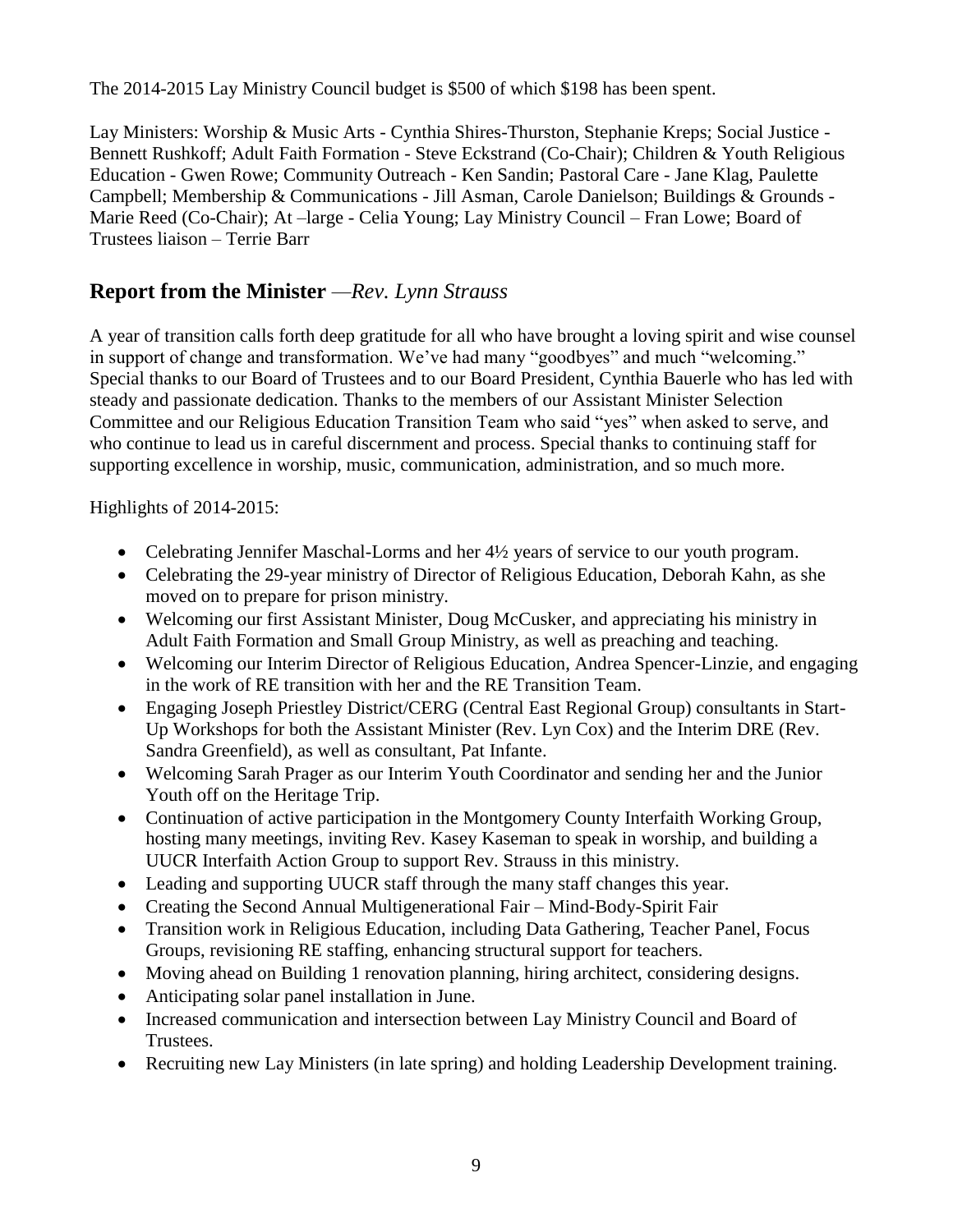Opportunities ahead:

- Celebration of Rev. Strauss's  $10^{th}$  Anniversary at UUCR on September 12-13, 2015.
- Welcoming our second Assistant Minister in the fall of 2015.
- Capitol Campaign for Building 1 renovation.
- Selection and welcoming of our next permanent Religious Education professional in spring 2016.
- Celebration of UUCR's  $60^{th}$  Anniversary in 2016.
- Reverend Strauss's sabbatical in two parts in 2016-2017.

Blessings and gratitude for an inspiring year!

#### **Report from the Assistant Minister** *—Rev. Doug McCusker*

This was a new position for the congregation, so in many ways I had the freedom to create a portfolio around the concept of Adult Faith Formation. I was the primary staff leader for our adult religious education, Small Group Ministries, and leadership development.

This was my inaugural year as a professional minister in which I began my preliminary ministerial fellowship, was ordained, and was called to be a settled minister at another congregation. I am immensely grateful for how welcoming, supportive, and collaborative this congregation has been while I established my unique style of ministry.

Highlights of 2014-15:

- Inspiring and creative theme-based worship, with two ministers assisting one another two to three times a month
- Successful Assistant Minister Start-up Workshop facilitated by staff from the Joseph Priestley District
- Integration of Adult Faith Formation with the monthly liturgical theme
- Development of weekly adult curriculum structure based on four topical areas: the Unitarian Universalist Association Congregational Study Issue, world religions, UU history, and the monthly liturgical theme
- Establishment of Adult Faith Formation course evaluations that provided valuable feedback
- Wednesday evening pilot program with vespers, dinner, and presentation that was well attended
- Innovative multigenerational worship/spiritual practice event: Mind-Body- Spirit Fair
- Addition of two Small Group Ministry (SGM) groups and training for four new facilitators for a total of six strong groups
- Creation of participant guidelines, facilitator's handbook, and session plans tied to monthly liturgical theme, which were posted on the SGM web page
- Leadership development training series open to all congregants
- Professional development as a small group spiritual director
- Justice For All rally in downtown Washington D.C. in which I marched with local clergy and Standing On the Side of Love contingent
- Development of an ordination service at the River Road UU Congregation that was attended by many UUCR congregants and the Adult Choir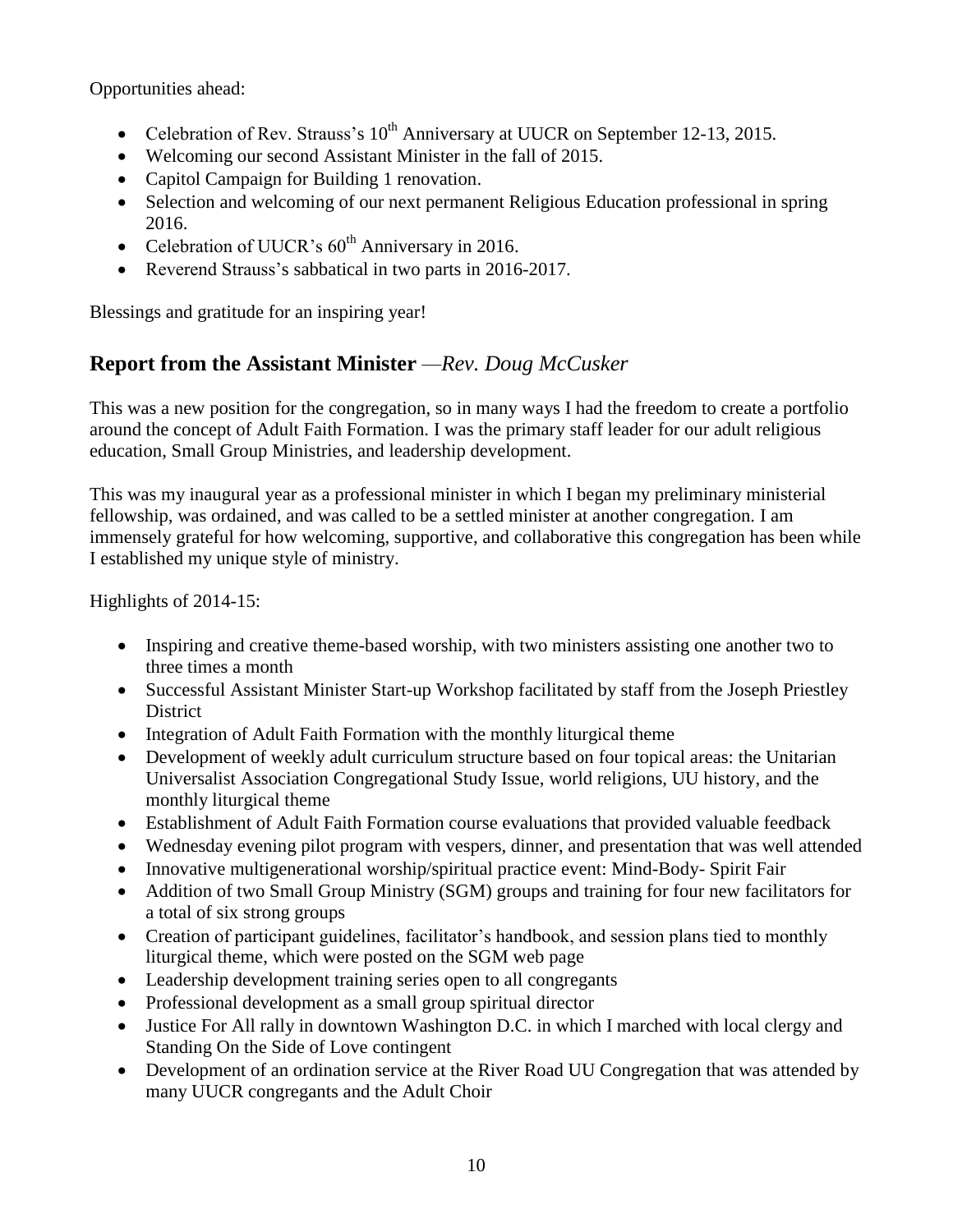#### **Report from the Interim Director of Religious Education**—*Andrea Spencer-Linzie*

The work of an Interim Director of Religious Education (IDRE) is different from a long-term DRE. An IDRE does need to sustain and continue the current program. At the same time, s/he also engages in other tasks that are part of an intentional transition period that has a shape and momentum set apart from that of a settled leader. The limited time of an Interim DRE helps the congregation focus on its developmental work. The interim professional also needs to shine a light on possibly uncomfortable truths and to work with the congregation to effect difficult changes that may be necessary for the future health and success of the program.

There are five categories for my work as the IDRE at UUCR, which were developed by LREDA (Liberal Religious Educators Association), as well as the ongoing work of supporting, administrating, and developing the current program.

#### **Coming to Terms with History**

Much of the history I learned through the IDRE Start-Up Workshop in March 2015, facilitated by Sandra Greenfield, Director of the Adjunct Staff for the Joseph Priestley District (JPD). By creating a time-line of significant events in the history of UUCR and its RE program, there were two major learnings that came to the surface: a) despite other ups and downs throughout UUCR's history, the RE program has remained consistently strong; and b) programs tend to get created and sustained based on individual persons/personalities rather than systems. The first learning speaks volumes of the strength and impact of RE. The second points to challenges in creating systems that are sustainable over time and that do not require a particular person in order to function. I've also had several one-on-one conversations with leaders, teachers, parents, and others about RE, its history and how people view it today. I still need to have many more conversations to better understand the history so that we can name it, understand it, and move forward.

#### **Evolving a Unique Religious Education Program Identity**

The RE program has a strong history with UUCR. What we have started to identify since January is the importance of support for teachers in terms of curriculum and training, respite for teachers in order to worship and/or further develop spirituality, and inspiration. We are also focusing on the fact that it really does take a village to raise children. We are looking to integrate more programmatically with other areas of the congregation's life, as well as make it easier for others to participate in RE through commitments to shorter time-periods, or sharing a specific talent, skill, or knowledge with RE.

#### **Leadership Changes During the Interim Period**

There have been no formal leadership changes in RE yet this year. However, we are focusing on ways to better support and inspire teachers and other leaders in RE. This is an area for growth over the next year. We are in the midst of determining a frequent teacher/helper training schedule for the coming year to better prepare teachers and helpers and engender new ideas and processes. We had our first Teacher Meeting on May 3 and have agreed to continue them as a way of communication, support, and programming.

#### **Renewing Associational Linkages**

I have joined LREDA nationally and through the local JPD. I attend GWAREC (Greater Washington Area RE Committee) meetings and trainings. The sixth grade had its Heritage Trip this year which consistently highlights our ties with the national work of the Unitarian Universalist Association and the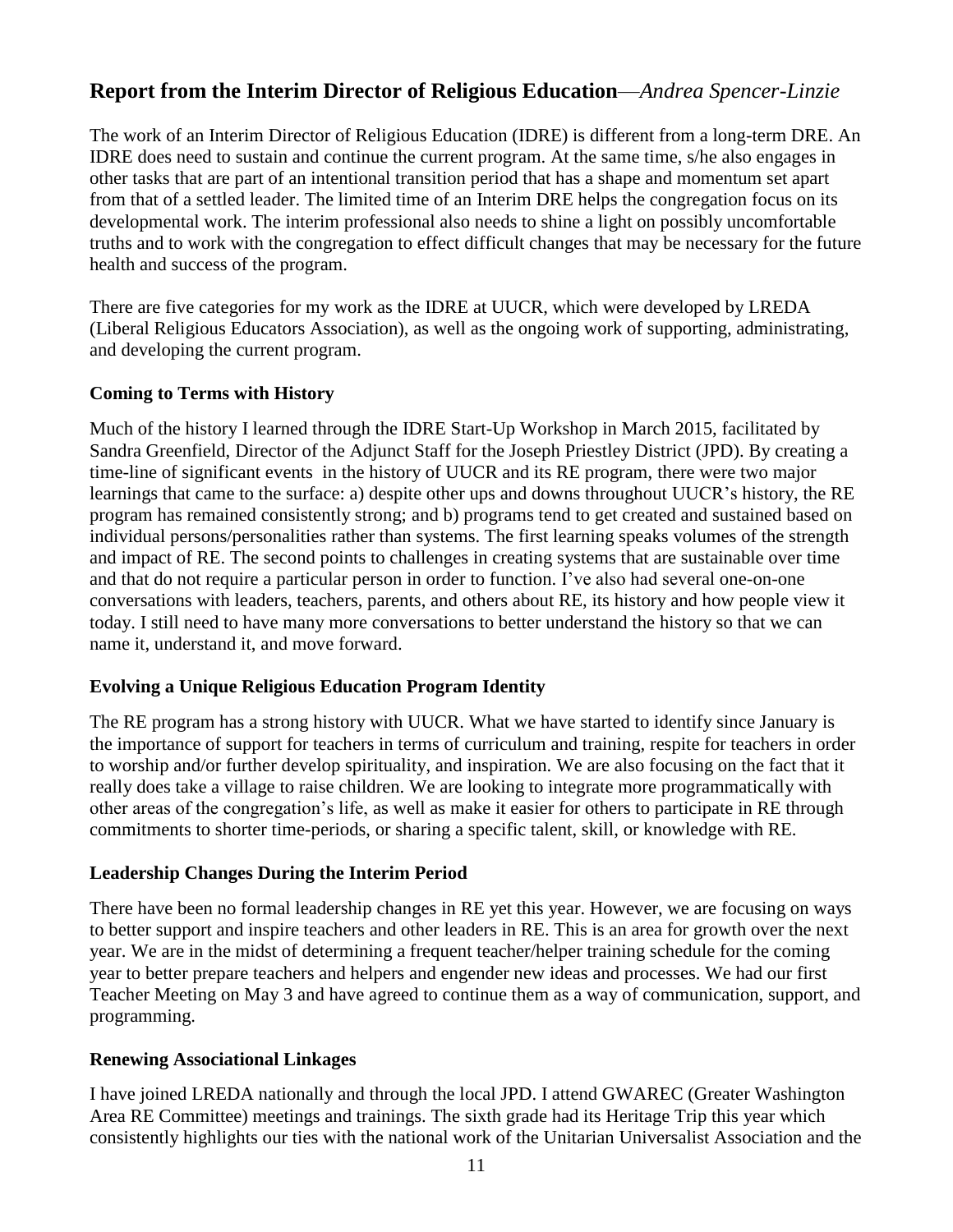history of Unitarian Universalism. Youth participation in district and cluster CONs this year was very high.

#### **Commitment to Future Program and Vitality**

One of the major initiatives in this area was the development of a trimester approach to the RE year from September through May, utilizing rotating teams of three persons. The trimester approach allows teachers and helpers to commit for a shorter period of time. The three-person team in each trimester for each class provides consistency. For teachers and helpers who want to be in the classroom all year, they may still do that. For others, a nine-month commitment is too much, but they can still be a leader in RE for one or two trimesters. This change will go into effect in the fall. As with all change, there is anxiety, but there is also some energy about trying something new. We will monitor how things go and make course corrections as needed. We are practicing the "discover, explore and practice" model here.

It is also important to mention here the work of the Religious Education Transition Team. While there is a separate report for its work, it is highly necessary to the future program and vitality of the UUCR RE program. Information from the focus groups, research, and visits with other congregations will be crucial to the further development of the UUCR RE program, its identity, and its programming going forward.

In summary, there are a few new things that are in place beginning in January, and a few challenges that we still need to work through.

New initiatives:

- Trimester model for fall 2015, utilizing three-person teams per trimester.
- Attendance tracking spreadsheet that captures data for individual teachers, students, and classes as well as attendance rates overall. (We used to use pencils and hash-tags; now we use computers.) This type of tracking will allow us to better know when children or youth have consecutive absences so we can follow up sooner with the youth or family.
- The Religious Education Assistant oversaw teacher schedules for classrooms to ensure that each class had coverage each week.
- IDRE developed new ceremonies for Child Dedication, Coming of Age, and Bridging, and a new MLK Day First Fifteen script with PowerPoint.
- Teachers' meeting initiated with commitment to continue.
- Teacher training in development for this summer and throughout the RE year.
- Successful support of the Mind-Body-Spirit Fair in April that integrated children and youth within the schedule as participants and leaders.
- RE Open House on May 10 for congregants to see what's happening in RE, and to generate interest across a greater portion of the congregation for tangible support of RE programming.
- Peace Camp is continuing at UUCR this summer, and is totally managed by Little Friends for Peace this year, reducing time for UUCR staff and volunteers.
- RE Safe Congregations Task Force created to ensure the safety and well-being of children, youth, and adults in RE. Windows already installed in all but one RE classroom. Two adults required for each classroom. Final policy recommendations will be presented to the Board of Trustees later in the year.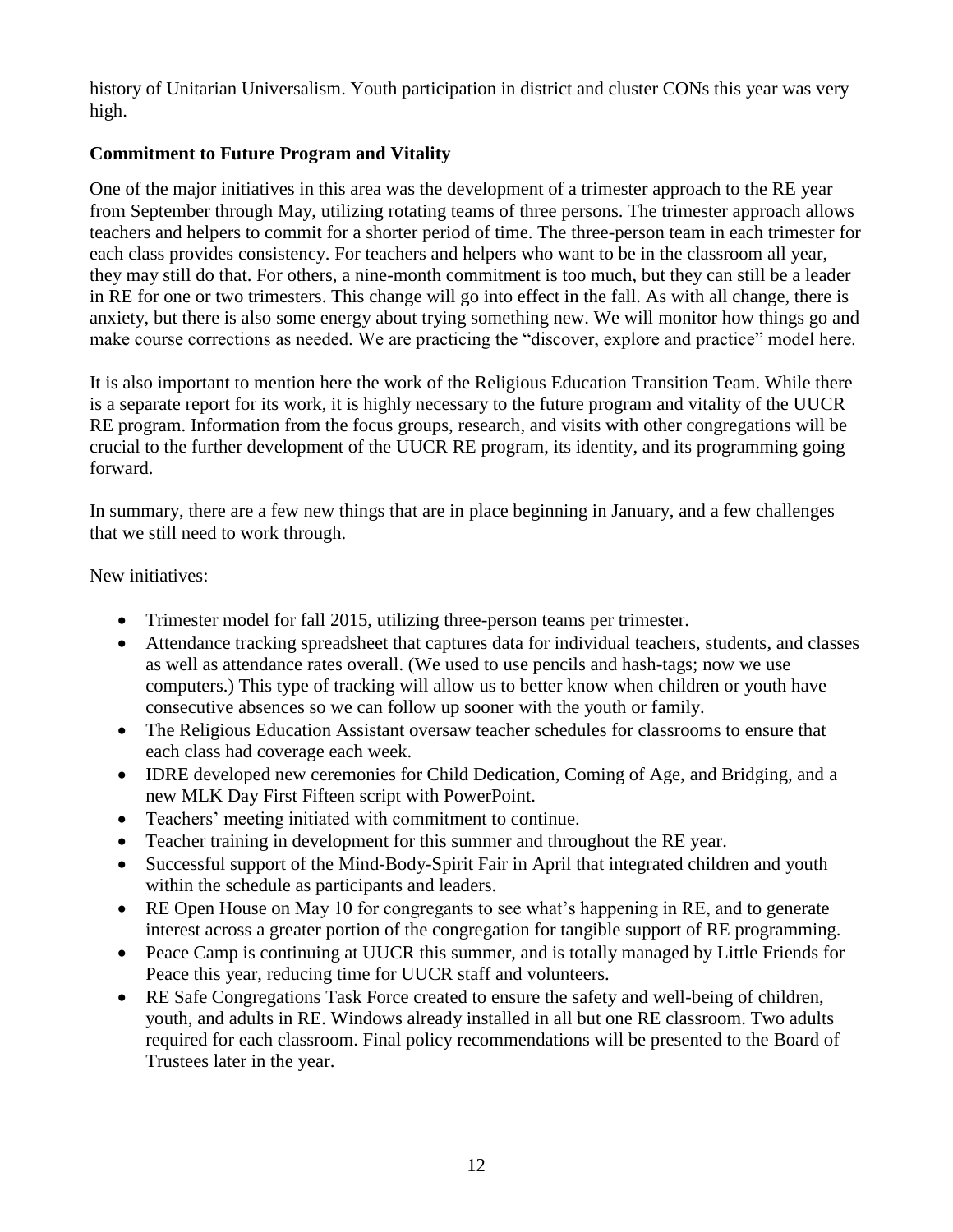Challenges:

- Transition of the Interim Youth Coordinator and the long-term RE Assistant will be a stress on RE until the positions are filled. The loss of such experienced and long-term staff, however, will not be easily replaced.
- While there are systems in place in various classrooms, they are highly dependent on individual classroom leaders to sustain. More of a systematic approach to running the RE program, including use of curriculum and scheduling of teachers/helpers, would relieve some stress on teachers and the RE staff, and would facilitate an easier path to integrate new teachers and helpers in RE.
- Expectations for teachers and helpers need to be clearer so everyone is on the same page.
- A suggested "term" for teachers would promote much needed breaks for teachers, and create an ongoing process of recruitment, support, and training for new teachers and helpers.
- Very little of the "process" of RE has been systematically recorded. Creating written protocols, processes, and history will tremendously help future DREs and teachers/helpers.
- Child care has been a huge challenge this year, and has required many hours each week to ensure that we have coverage. We are currently in the process of looking for a long-term Child Care Coordinator for Sunday mornings and other congregation events.
- Integration of RE with other congregational events has been difficult. Multigenerational events need to be the priority of the congregation as a whole, not simply of RE, and need to have ageappropriate programming across the ages.
- Significant events in the life of the congregation would benefit from cross-program area planning so that more or most congregants can participate without conflicts with other events.

September 2014 through May 10, 2015:

- 125 distinct children and youth (nursery 12th grade) attended RE
- 10 children/youth (nursery 12th grade) were recorded as visitors in RE
- 79 distinct adults and youth taught or helped in an RE classroom

#### **Report from the Interim Youth Coordinator** *– Sarah Prager*

#### **Senior Youth (Grades 9-12)**

This year our Senior Youth were more active than ever. They put together an entire all-congregation worship service that many told us was the best yet. Attendance in Sunday morning classes ranged from 3 to13 youth per class, and usually around 5.

For multigenerational congregational participation, the Senior Youth ushered at a Sunday morning service, donated a car wash to the Action Auction, and put together a table at the Fellowship Dinner. They had three overnights together and attended even more CONs. Seven different youth attended the Joseph Priestley District's (JPD) CONs this year, including newbies.

In the service realm, the youth gave admirably. Besides the car wash mentioned above, they also volunteered at DC Youth Pride, and will prepare a meal for the Wilkins Avenue Women's Assessment Center as part of UUCR's week-long volunteerism there.

Most of all, they were leaders. Four of our senior youth served on the JPD's District Youth Steering Committee (DYSC). Abbey Uffelman was Co-Worship Coordinator, Luke Smith was Social Action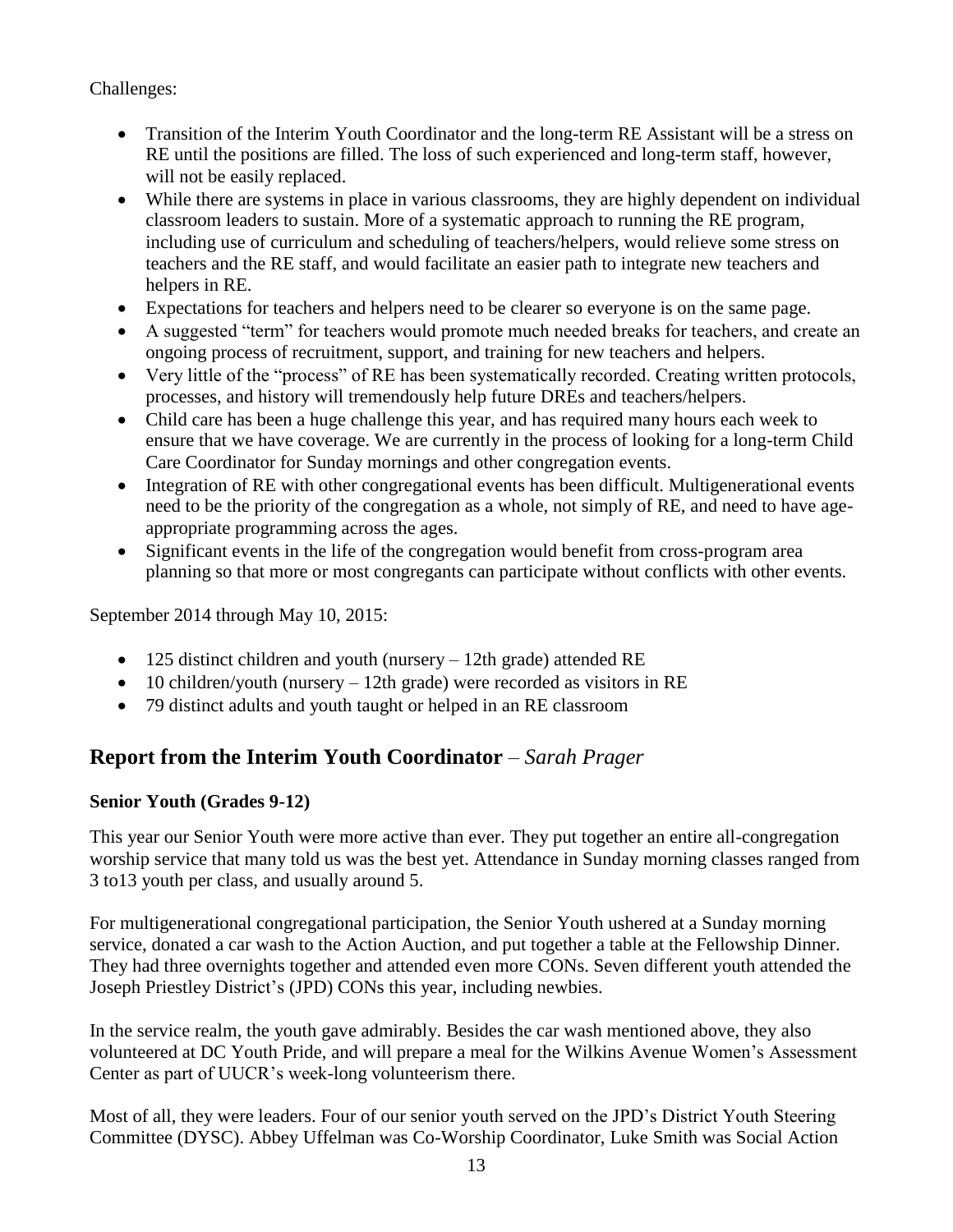Coordinator, Moriah Heifetz was Communications Coordinator, and Nina Linkletter was the Energy Coordinator. Abbey was also the DYSC's Central East Regional Group (CERG) liaison as well as CERG Youth Ministry Co-Chair.

#### **Junior Youth (Grades 7-8)**

As for the Junior Youth, the Heritage Year is a time of growing in our Unitarian Universalist history and gaining perspective on how we live our faith every day. The class provided questions they wanted to learn about Unitarian Universalism and, by structuring them around our Seven Principles and current events, they have come to a greater understanding of how each of them might walk the UU path. Serious class discussions followed each of the principles and, to no one's surprise, there were differing views.

The Heritage Trip was a tremendous success. Seventeen youth went to the Boston area with five adult chaperones for a five-day journey. We visited more and different sites than in past years (and spent less!). The youth all seemed to have a wonderful time and told us they didn't want the trip to end. We visited UU sites, including Orchard House and the Unitarian Universalist Association, and learned about our country's history in a social justice context.

The teachers did an excellent job and report that it was a pleasure working with the youth this year.

#### **Report from the Director of Music***—Jennifer Rodgers*

The music program serves a vital purpose at UUCR and has functioned smoothly for in the 2014-2015 program year. The Adult Choir continued to welcome new members as an entrée into the UUCR community. We performed with a jazz combo on Christmas Eve and will present the Faure *Requiem* with orchestra on June 7, 2015. Additional special musicians this year included professional steel drum and cello players, plus a jazz pianist, soloists, and youth from within our congregation.

The Children's Choir, under Barbara Weis's direction, has continued to perform regularly, though attendance has fluctuated and we are still working to better integrate the program with other Religious Education activities. Sonaria, under Cynthia Shires-Thurston, has remained strong, also attracting new members to UUCR. A new women's quartet, called Wildberry Jam, was formed this year and presented music on a regular basis as well.

The UUCR Drum Circle has been a successful, regular event with a strong core of leadership. We moved to a monthly circle on Sunday evenings and will continue through the summer. Drummers have also participated in the quarterly Solstice and Equinox services.

I was offered (and have accepted) facilitator and leadership roles with the Unitarian Universalist Musicians Network (UUMN) for last summer's conference (a session on issues in mid-size congregations and a juror for the UU composer selection committee) and the conference to be held this coming summer (the chair of the UU composer selection committee). I will attend the UUMN conference in July and my second "Summer Rhythm Renewal" for drumming and meditation facilitation in June.

At UUCR, the staff worship team has worked to achieve more flow between spoken and musical parts of the service and I now regularly lead congregational singing from the stage, which has garnered positive feedback and easier participation from the congregation.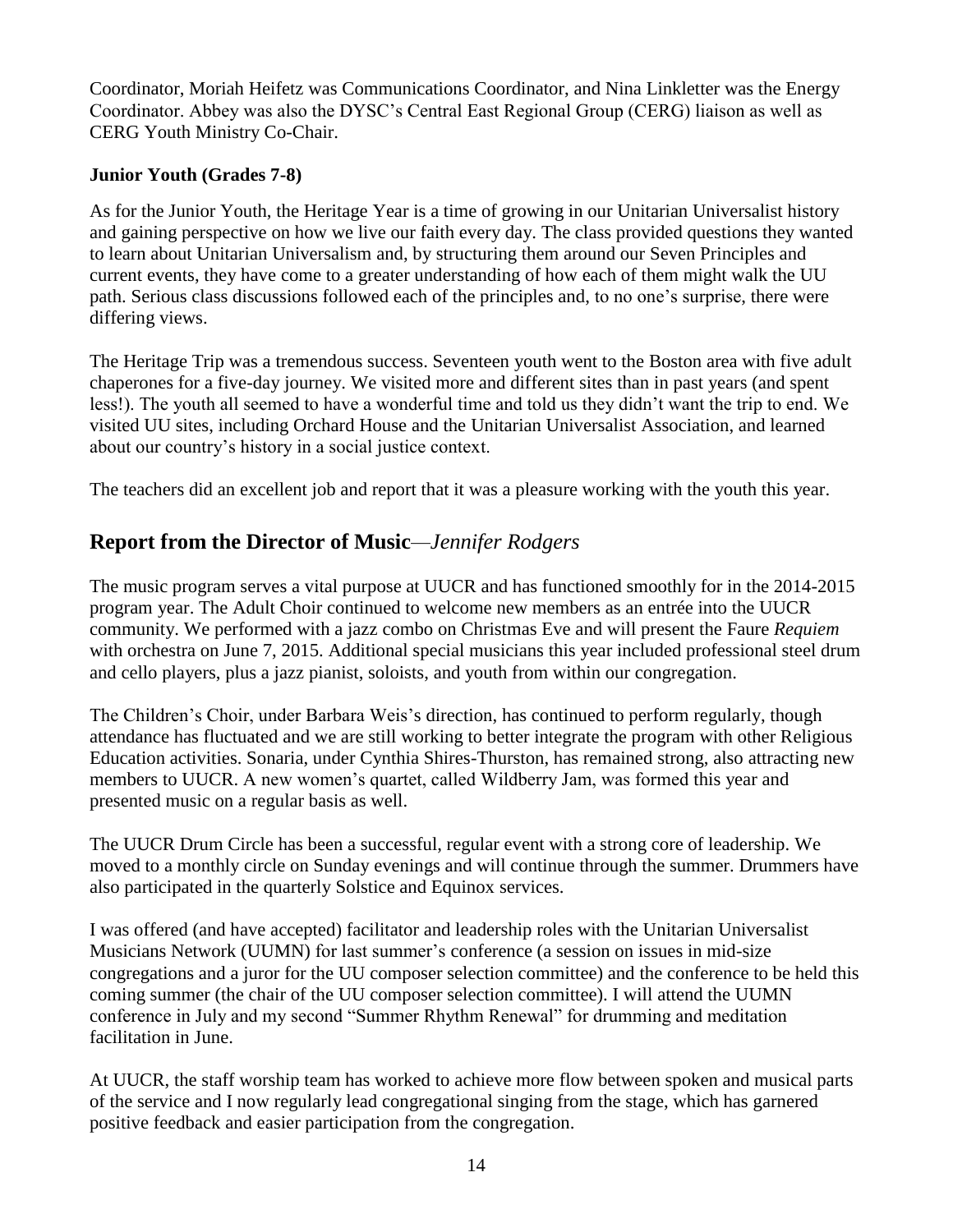The update of our music library has continued, thanks to the leadership of Gaynelle Campbell.

The 2014-2015 music operating budget remained at \$4,000 and will be spent as documented by the end of the fiscal year.

#### **Report from the Director of Communications & Membership** *– Nancy Gregory*

This was the third year of the Director of Communications & Membership position at UUCR. The first two years brought about substantial changes in both areas. During this past year, I've focused on solidifying those changes and making improvements to our new practices. Keeping members and friends connected with each other and with all that happens on our campus, in the community, and in our broader movement continues to be the heart of my work.

Communications highlights in 2014-15:

- Consolidated and strengthened the system for managing UUCR's website, enabling responsive and timely updates and greater functionality. I remain the website's primary editor and point of contact for requests for routine additions and changes. Our volunteer Webteam – Bill Newhouse, Eric Norris (who joined the team this year – a big highlight), Lisa Petrovich Smith, and Tom Rowe – work on structural maintenance and changes, including improving the website's security and functionality. Congregants may submit material for inclusion on the website using the form at www.uucr.org/submit-new-article. Feedback on the website may be submitted at www.uucr.org/website-feedback. And, in both cases, congregants may also send an email message to webteam@uucr.org.
- Over the past year, many visitors and newcomers have reported looking carefully at the website before coming to UUCR for a first visit. One of the primary goals in the development of the new site was to have it serve as an easily-navigated, informative, inviting point of entry for potential visitors. I think we have achieved that goal to a great degree.
- For congregants, the Webteam has increased the website's usefulness as a tool for dissemination of information and routine administration, including event registration.
- With 525 subscribers and a higher-than-average open rate, *UUCR E-Weekly,* our digital newsletter, remains our most active internal publication.

Communications goals for 2015-16:

- Continue to expand the type and amount of dynamic content on the website. MP3 recordings of most Sunday sermons and some music are currently available on the site at www.uucr.org/worship/sermons. In the coming year, we will launch a blog for the ministers, with occasional posts by other staff members, and hope to engage some guest bloggers from the congregation. We will also replace UUCR's now-outdated digital camera with an upgraded device that can be used for both photos and recordings, making it easier to post new content reflecting the life of the congregation on the website, in the e-news, and via social media.
- Continue to improve the website's functionality for congregants. Members and friends may now access a secure online directory containing congregant email addresses and phone numbers by logging in at www.uucr.org/members/member-directory. The directory includes the option to upload a photo and we'll work with members and friends to utilize this feature, helping everyone to "connect names and faces." In addition, the Webteam is currently working to enhance the "members-only" section of the site, allowing for secure sign-ups and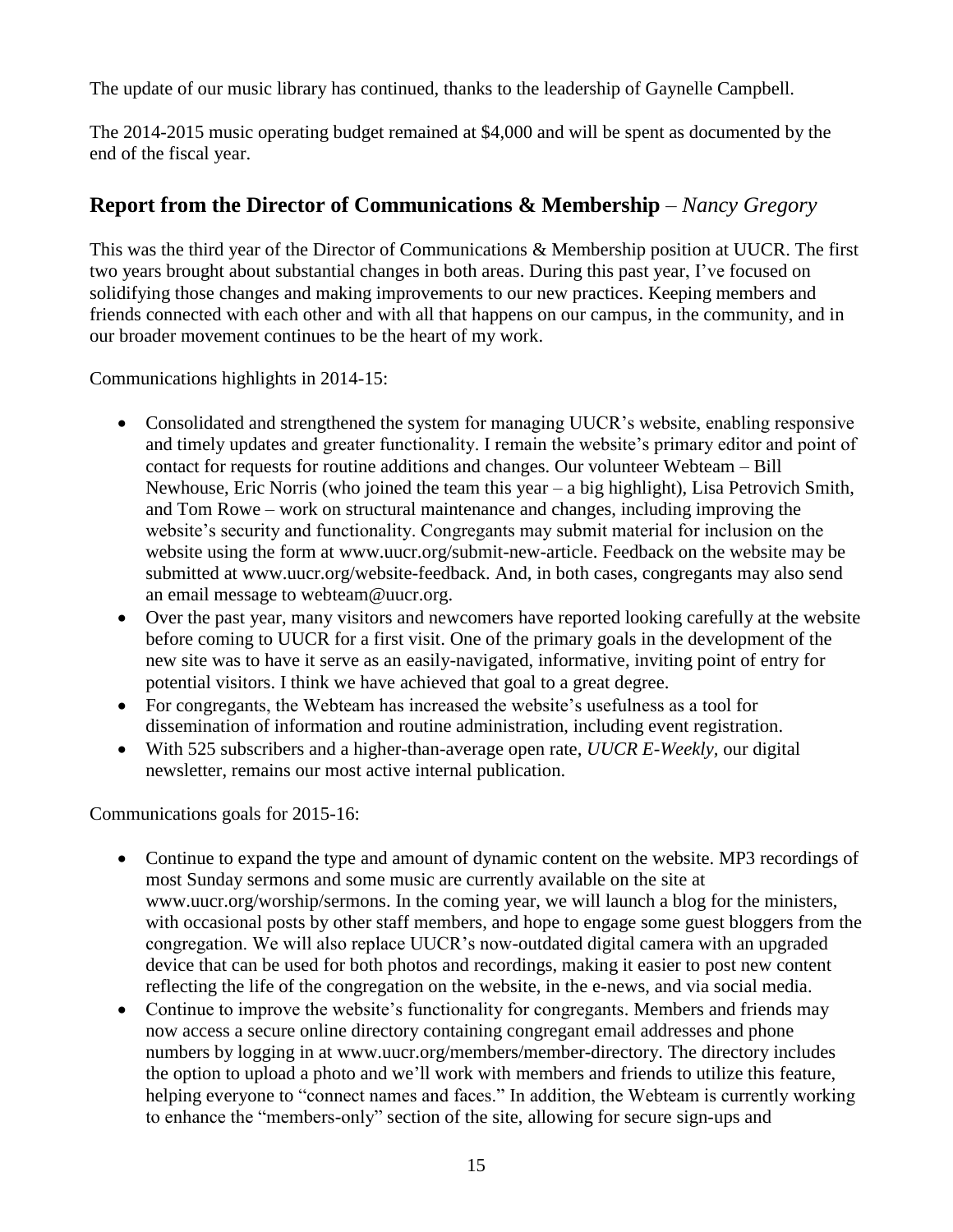information sharing for the Religious Education program, posts of complete minutes from Board of Trustees meetings, and more.

• Make better use of social media. The UUCR members and friends Facebook page may be found at www.facebook.com/groups/56415480999/. In addition, thanks to Eric Burch and Bill Newhouse who administer it, the congregation also has a public Facebook page at www.facebook.com/uu.rockville. In the coming year, I hope to coordinate with the Social Justice Committee and other groups to use Facebook and other appropriate social media to better connect UUCR with the larger community, especially in Montgomery County.

Membership highlights in 2014-15:

- We welcomed 42 new members to the congregation this year and, despite membership losses due to moves and resignations, we continue to realize a net increase in membership. UUCR's membership has grown by a total of 40 people over the past three years.
- We improved our ability to help new members find their place in our community through better collaboration with other staff members and committee/group leaders. Newer members have taken on leadership roles on the Religious Education Transition Team, the Canvass Committee, in the Small Group Ministry program, on the Green Sanctuary Team, and more. Others have found their place in the Adult Choir, the Young Adults Group, and the RE classrooms.
- Our Newcomer Brunch with the Minister continues to be an important part of our welcoming process and provides a great opportunity for both attendees and UUCR staff to get to know those who are exploring our congregation. We'll hold our fifth and final brunch for this program year on June 7. A total of 44 newcomers and visitors attended the first four brunches this year.
- In January, we installed new signage on the outside of the buildings, helping visitors and newcomers more easily navigate our campus - find parking lots, handicapped-accessible entrances, classrooms, and primary spaces, like the Sanctuary and Founders Hall. Last October, I created a new Welcome Center which is more visible in the entrance corridor and a more attractive and functional space for visitors. The new brochure display contains a host of more relevant information about Unitarian Universalism and UUCR. Both the signage and the Welcome Center initiatives supported UUCR Strategic Plan Goal 1, Objective 1.1, Activity 2: Improve accessibility of UUCR activities and welcoming and nurturing practices based on barriers audit.
- The All-UUCR Picnic returned on June 8, 2014! Thanks to Melissa Rael, who coordinated the event, well over 150 children, youth, and adults enjoyed good food, fun games, and great fellowship following the Multigenerational Flower Communion Service that marks the end of the UUCR program year. Plans are now underway for the Second Annual Return of the All-UUCR Picnic, to be held on June 14, 2015.

Membership goals for 2015-16:

- Expand our ability, with additional volunteers and new processes, to offer visitors and newcomers more one-on-one attention on Sunday mornings, especially during coffee hour.
- Continue to help both new comers and new members and friends make connections with the people and activities that will nurture them.
- Work with the IT Committee to upgrade UUCR's membership database so that it better meets the needs of both staff and volunteers.
- Develop an expanded and active Membership Committee, especially to help plan and facilitate new membership initiatives.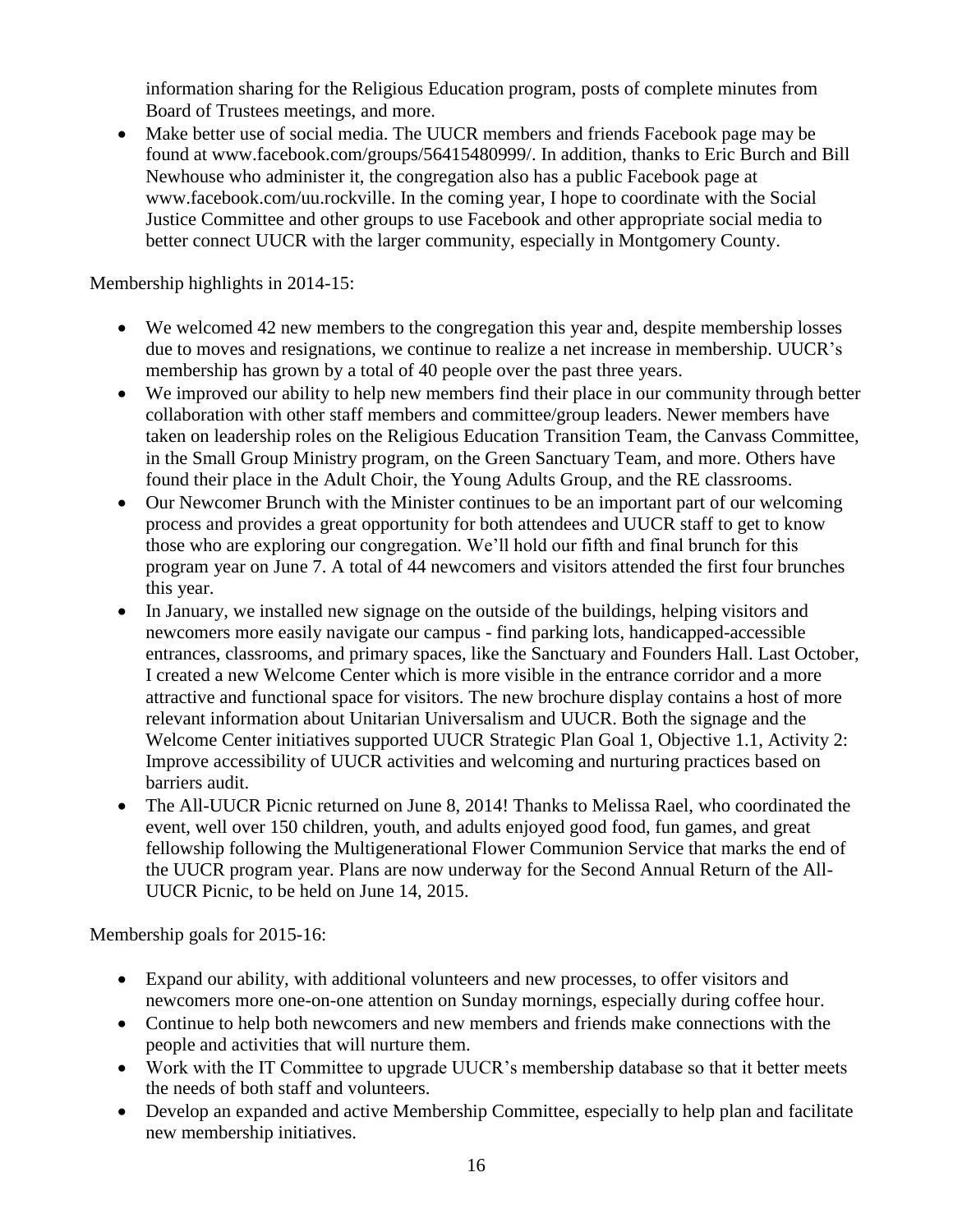I offer my heartfelt gratitude to my staff colleagues and all the many volunteers who support UUCR's communications and membership efforts. Thanks to UUCR's faithful greeters who warmly welcome all – visitors, newcomers, members, and friends – on Sunday mornings: Jill Asman, Katie Calder, Bob Campbell, Paulette Campbell, John Dickson, Judy Eisenhauer, Jewell Golden, Lynne Goss, Chris Holbein, Susan McCall, John McIlwaine, and Rachel Shaw. And, as ever, special thanks to Jill Asman for her very generous support and for all the time and care she devotes to our membership program.

#### **Report from the Church Administrator** *– Donna Taylor*

It takes many UUCR volunteer and staff hours to ensure our buildings, grounds, equipment, and infrastructure are in good working order to support the congregation's many events and activities. I am grateful for the expertise, cooperative spirit, and strong backs of so many who help make UUCR a place that people like to use for spiritual, community and social activities.

Jay Stewart continues as our part-time contractual Custodian. Jay cleans buildings 1, 4 and 5 each week, sets up and takes down tables and chairs for special church and rental events, and makes sure our classrooms and Sanctuary are ready for every Sunday morning. As UUCR programs and rental events have grown, Jay's workload has grown; but he still brings his positive and conscientious professionalism to every task.

Bryant Taylor continues as our part-time Rental Attendant and Facilities Coordinator. You'll find Bryant here most Sundays, making sure all systems are up and running for our morning programs. He also supports most of our evening and weekend rental events. And Bryant does a variety of general maintenance around the church, including minor plumbing, assembling new furniture, gutter cleaning, and re-attaching hymn trays under the Sanctuary chairs.

Facility improvements and major repairs are coordinated with the Lay Minister for Buildings & Grounds (Marie Reed) and the Buildings & Grounds Committee, ensuring that this work is aligned with UUCR's Annual Implementation Plan (AIP) and Board priorities. Please see the Buildings & Grounds report for these major initiatives.

More routine facility work completed this year includes:

- Reconfiguring space in Building 4 to accommodate our Assistant Minister
- Replacing a subset of Sanctuary lights
- Addressing a variety of building emergencies, including elevator outage and Building 1 electrical outage
- Acquiring a new laptop computer and larger portable projection screen

Use of UUCR buildings continues to grow.

- UUCR program usage increased slightly, mainly due to the refreshed Adult Faith Formation program.
- Long-term rentals have increased with the addition of a group using Building 2 most Saturdays and many Sunday afternoons. About half of our long-term renters are groups that provide important support for individuals or families facing challenges—another way UUCR fulfills its mission to positively transform our community. Long-term rental income will increase slightly this year to about \$14,000.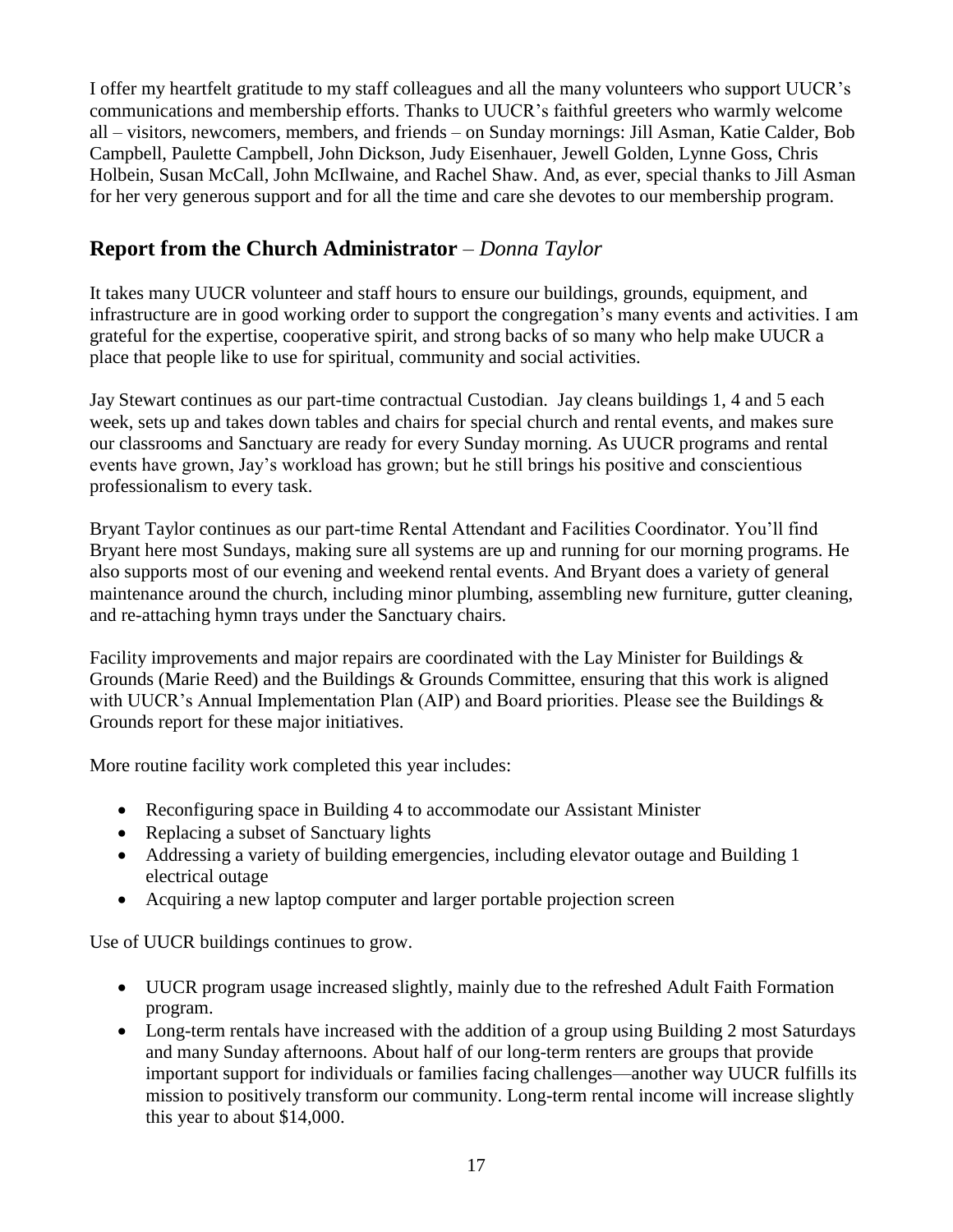- Short-term rentals (single events) have increased significantly this year due to an unpredicted rush of rentals in our last quarter of the year. We expect to see at least \$25,000 in short-term rentals this year, up over \$2,000 from last year.
- Increasingly, UUCR provides space at no charge for local non-profit philanthropic organizations which share our commitment to social justice. A few such organizations this year were:
	- Community Ministries of Rockville
	- Interfaith Clergy of Montgomery County
	- **Montgomery County Food Security Collaborative**
	- **Montgomery County Health and Human Services**
	- Interfaith Disaster Chaplaincy Training
	- Rockville Men's Chorus for benefit concerts

Opportunities to support like-minded organizations help UUCR fulfill AIP Activity 5: "Identify and regularly take advantage of ways to make UUCR a public church by enhancing its visibility in the community, specifically by creating links with the interfaith community and other groups."

#### **Committees Reporting to the Board**

#### **Committee on Ministry**—*Rev. Lynn Strauss*

The Committee on Ministry (COM) works with our ministers and UUCR members and friends to support and strengthen the overall ministry of the congregation.

This has been a year of many staff transitions and the COM has supported these transitions in a variety of ways.

Assistant Minister (20 hours per week):

- Welcoming and integrating our first Assistant Minister, Rev. Doug McCusker in September 2014
- Facilitating Start-up Event for Assistant Minister led by consultant, Rev. Lyn Cox
- Providing support for Doug's ordination at River Road Unitarian Universalist Congregation in March 2015
- Assisting in the process of Doug's decision to leave UUCR and accept a call to full time ministry (Doug will complete his contract through July 2015)

Religious Education Transitions:

- July 2014 resignation of our Director of Religious Education (DRE), Deborah Kahn (farewell celebration held in November 2014)
- September 2014 resignation of our Youth Coordinator, Jennifer Maschal-Lorms
- Welcoming and continuing support for our Interim DRE, Andrea Spencer-Linzie (beginning in January 2015)
- Support for Start-up Event for Interim DRE led by consultant, Rev. Sandra Greenfield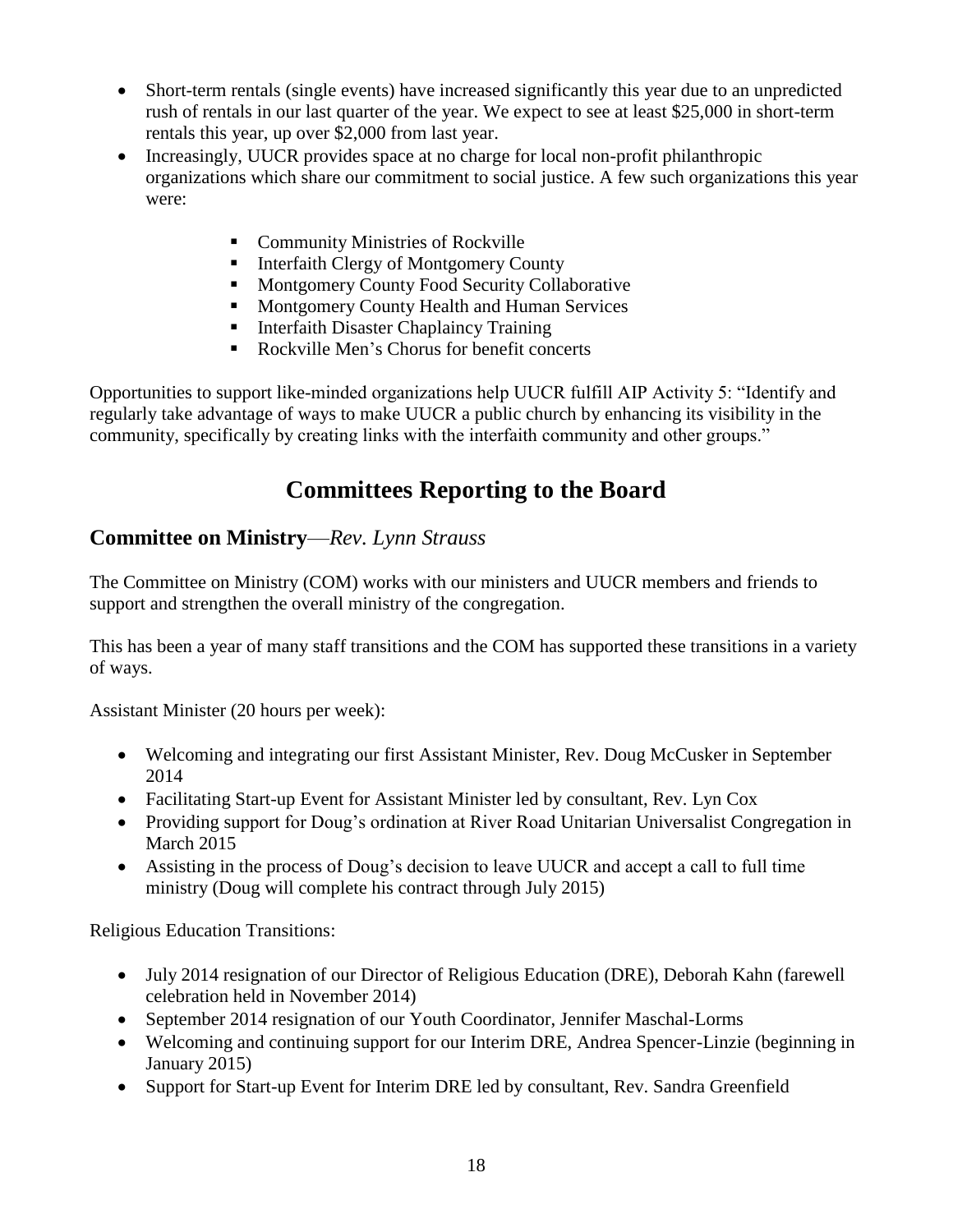Support for Senior Minister's Role in Filling Staff Positions:

- Selection Committee for hiring new Assistant Minister
- Hiring of new Youth Coordinator as Sarah Prager is moving out of state
- Hiring new RE Assistant as Ginny Scher is retiring
- Hiring a Child Care Coordinator

In addition, the COM supported the goals of UUCR's Strategic Plan:

- Goal 1 of the Strategic Plan, the growth and diversity of our membership, is enhanced by COM support of the ministry and covenantal relationships of our ministers to one another, to staff, to the Board and Lay Ministry Council, and to the congregation as a whole.
- Objective 1:2, a better understanding of the spiritual and social justice needs of the congregation, was advanced by Rev. McCusker's Adult Faith Formation and Leadership Training plans. In addition, COM members attended the RE panel and RE Transition Team focus groups to attune to the pulse of the congregation during these changes.
- The COM continues to explore the possible use of an assessment survey of UUCR members and friends.
- Activity 2, assess how we might fulfill needs of central Montgomery County This assessment happens through our continued social outreach programs and the continuing generosity and congregational support of Manna, Community Ministries of Rockville, Unitarian Universalists for Social Justice, Garrett County Habitat for Humanity, Green Team projects, such as solar panels, and the growing involvement in the Interfaith Action Group led by Rev. Strauss. This ministry is supported as COM supports our religious professionals.

The COM also supported ongoing plans for Rev. Strauss's 10<sup>th</sup> anniversary celebration, which will be held on September 12-13, 2015, and for her sabbatical, which will be taken over two program years (dates pending). In addition, the COM supported plans for UUCR's  $60<sup>th</sup>$  anniversary celebration, for which a date is also pending.

Committee members: Ricardo Carvajal, Steve Eckstrand, Cita Furlani, See Lam, and Rolf Preisendorfer. Rev. Lynn Strauss and Rev. Doug McCusker regularly attend the COM meetings.

#### **Personnel Committee**—*Suzanne Carrillo*

The mission of the Personnel Committee is to provide personnel administrative support for the administration of church employees. This year, we provided professional support, as needed or when requested, for the hiring of staff and in support of the minister's managerial functions. We will continue to provide this support on an ad hoc basis.

Committee members: Suzanne Carrillo (Chair), Jose Clemente, and Marianne Miller

#### **Space Planning Task Force**—*Marie Reed*

The Space Planning Task Force was created by the Board of Trustees at the end of the 2013-2014 fiscal year to develop plans to renovate Building 1 to make it more inviting, accessible, and appropriate for current programming needs.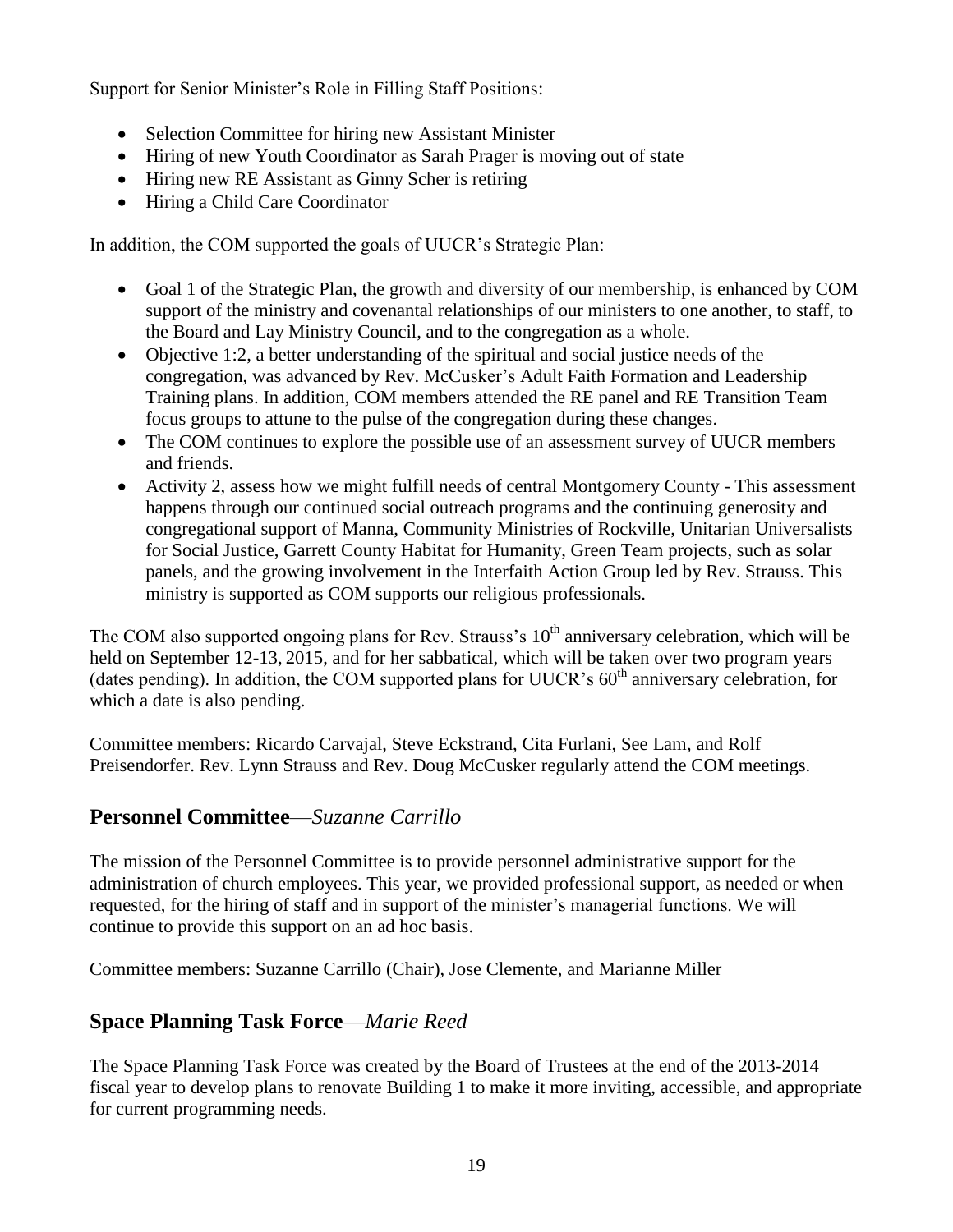This year's Annual Implementation Plan (AIP) includes a task to "Improve crowd flow and coffee access during coffee hour using currently available resources." To this end, the Space Planning Task Force recommended the purchase of narrower tables for use in Fellowship Hall to improve traffic flow. In addition, small coffee stations have been tried out in a variety of spots to minimize congestion in the lobby. Many thanks to Donna Taylor for her leadership and creativity in making these changes.

This year's AIP also includes: **"**Activity 16a: Improve the use of space in Building 1, Fellowship Hall, Founders Hall, lobbies, kitchen, restrooms, and closets by 1) conducting a comprehensive assessment of main floor space in Building 1; and 2) reviewing architect's concept of Building 1."

The Space Planning Task Force has been actively working to implement this AIP requirement. In brief, in the summer of 2014, we gathered congregational input via an online survey and interviewed key stakeholders. In the fall, we reported our findings to the Board and the congregation. In the winter, we selected an architect, and in the spring, we worked with the selected architect, Susan Mullineaux of DCMM, to come up with schematic design(s) which were presented to the Board in April and to the congregation at the Annual Congregational Meeting in May 2015.

The goals of the renovation are to make Building 1 a more inviting and accessible space. We are aiming to improve the coffee hour experience, including quieting the Sanctuary entrance corridor, provide at least one additional meeting space a la Room 44, make Founders Hall more usable for Children's Worship and the congregation at large, and significantly improve the kitchen and bathrooms. Of course, there are many other goals and considerations.

**Current Status:** We currently have two options for our consideration - one based on the current footprint and one with an expanded footprint. *Neither is a final schematic*. During the coming year, the Space Planning Task Force will work with the Board and the congregation to design/select a schematic floor plan that the Board and congregation feel best meets our program needs. To move forward, the Board will proceed with developing a Capital Campaign to finance the renovations.

Task Force members: David Bennington, Mark Corfman, Sue Hedges, Marie Reed, and Donna Taylor (Church Administrator)

#### **Religious Education Transition Team**—*Fran Lowe*

The Board of Trustees formed the Religious Education Transition Team this year to protect and ensure the integrity and vitality of our religious education program in light of the resignation of our longserving Director of Religious Education (DRE) and our Youth Coordinator, and to take advantage of this opportunity to explore new and exciting visions of staffing and program. We were charged by the Board to lead a process of evaluation, research, collaboration, and visioning, in order to develop a proposal for permanent staffing of UUCR's Religious Education (RE) program.

Major accomplishments:

- Conducted research via the Internet and, so far, one visit to another congregation to learn about RE staffing and programs at other UU congregations. This will be continued next year.
- Met with UU Central East Regional Group consultant, Pat Infante to learn about best practices for carrying out our mission, including discerning congregational needs, and setting a timeline and goals.
- Collected and reviewed previous five-year RE children and youth attendance data.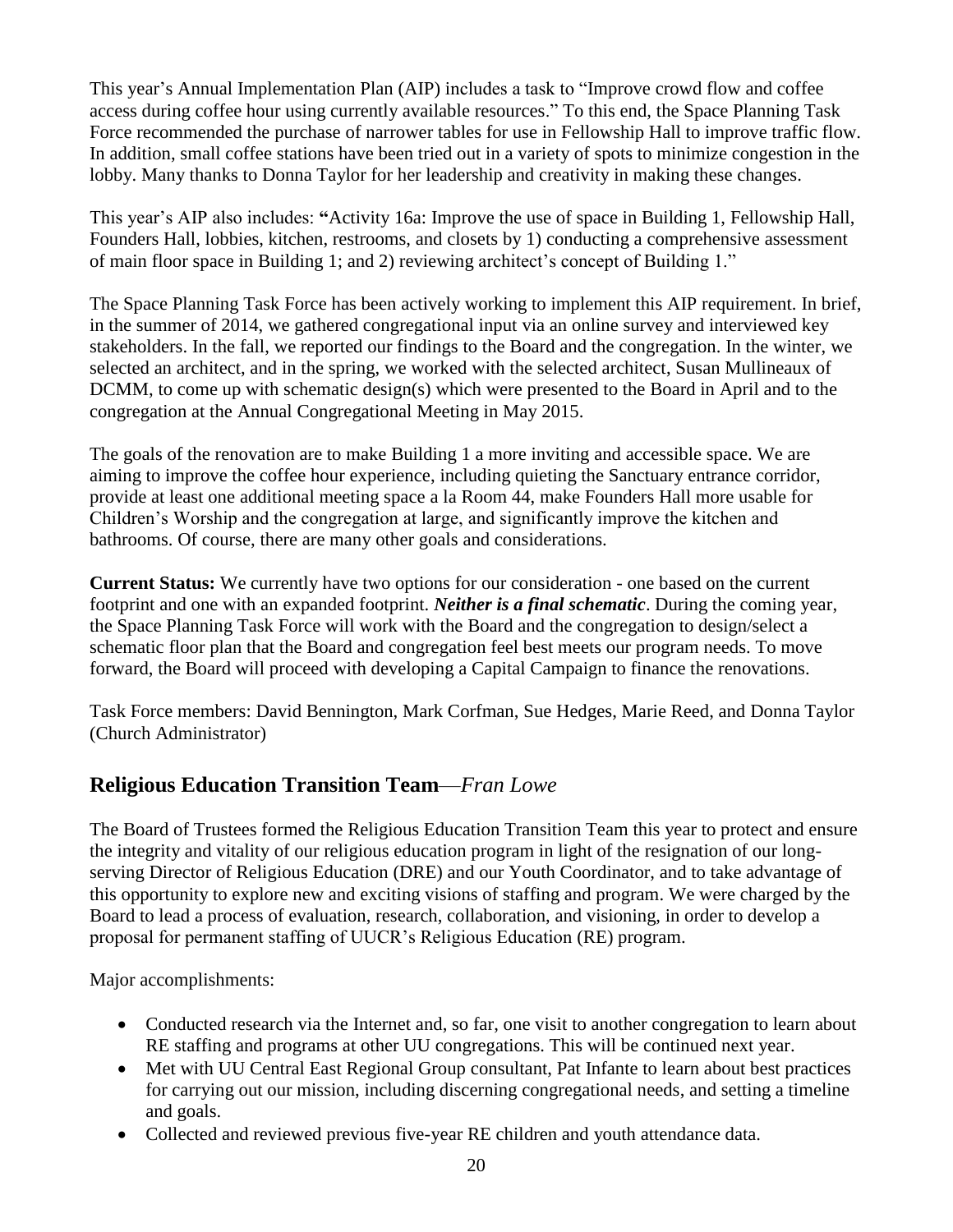- $\bullet$  Held a panel discussion to learn how the Children & Youth Religious Education and other programs are organized and relate to each other, and how curricula are implemented and classes are planned. We heard presentations from our teachers and helpers, the Children & Youth Religious Education Committee, the Children's & Youth Worship Committee, OWL (Our Whole Lives sexuality education) facilitators, staff, the Rainbow Youth Alliance (RYA), and the Adult Faith Formation Committee. About forty people attended.
- Assisted with and participated in the Interim DRE Start-up Workshop, facilitated by Joseph Priestley District consultant, Sandra Greenfield.
- Held focus groups to provide opportunities for everyone in the congregation to share perspectives on the strengths and challenges of our RE program, their ideas for strengthening it, and to share their dreams for the future of RE at UUCR. As of this writing, five focus groups, each with approximately eight people, have been held, including one with the Senior Youth Group. Several more are planned.

Next year, we will continue our research and analysis, including more Internet research, more meetings with stakeholders in our congregation, and visits to other congregations. Our goal is to submit our proposal with recommendations for permanent staffing of UUCR's Religious Education program to the Board in October 2015.

Team members: Fran Lowe (Chair), Erika Pied, Gwen Rowe, Andrea Spencer-Linzie (Interim Director of Religious Education), Rev. Lynn Strauss, Len Taylor, Beth Vann, and Karen Whitesell

#### **Congregation-Chartered Committee**

#### **Nominating Committee**—*Ethel Gilbert*

The Nominating Committee is a congregation-chartered committee charged with presenting a slate of candidates for church officers, Board of Trustees, and Nominating Committee members, who are then elected by the congregation at the Annual Congregational Meeting in the spring.

We identified candidates who demonstrate leadership skills and creativity, and who reflect the general make-up of the congregation. We found candidates for three Board positions (Vice President, General Trustee, and Secretary) as well as candidates for Assistant Treasurer for Disbursements and for two Nominating Committee positions. Biographic information, obtained from the candidates, was published in the April issue of *Quest* and posted on UUCR's website. We found excellent candidates and thank them for agreeing to run for office.

Committee members: Ethel Gilbert (Chair), Cynthia Bauerle (Board representative), Ricardo Carvajal, Jack Eisenhauer, Clarice Julka, Andy Moore, and Karla Timmons.

#### **Worship & Music**

#### **Worship Arts Team**—*Cynthia Shires-Thurston*

The Worship Arts Team is charged with supporting the Minister and Assistant Minister in planning and creating high quality worship services. The team provides a Worship Steward to prepare the Sanctuary for the service every Sunday, a Worship Associate to assist in the pulpit as needed, and also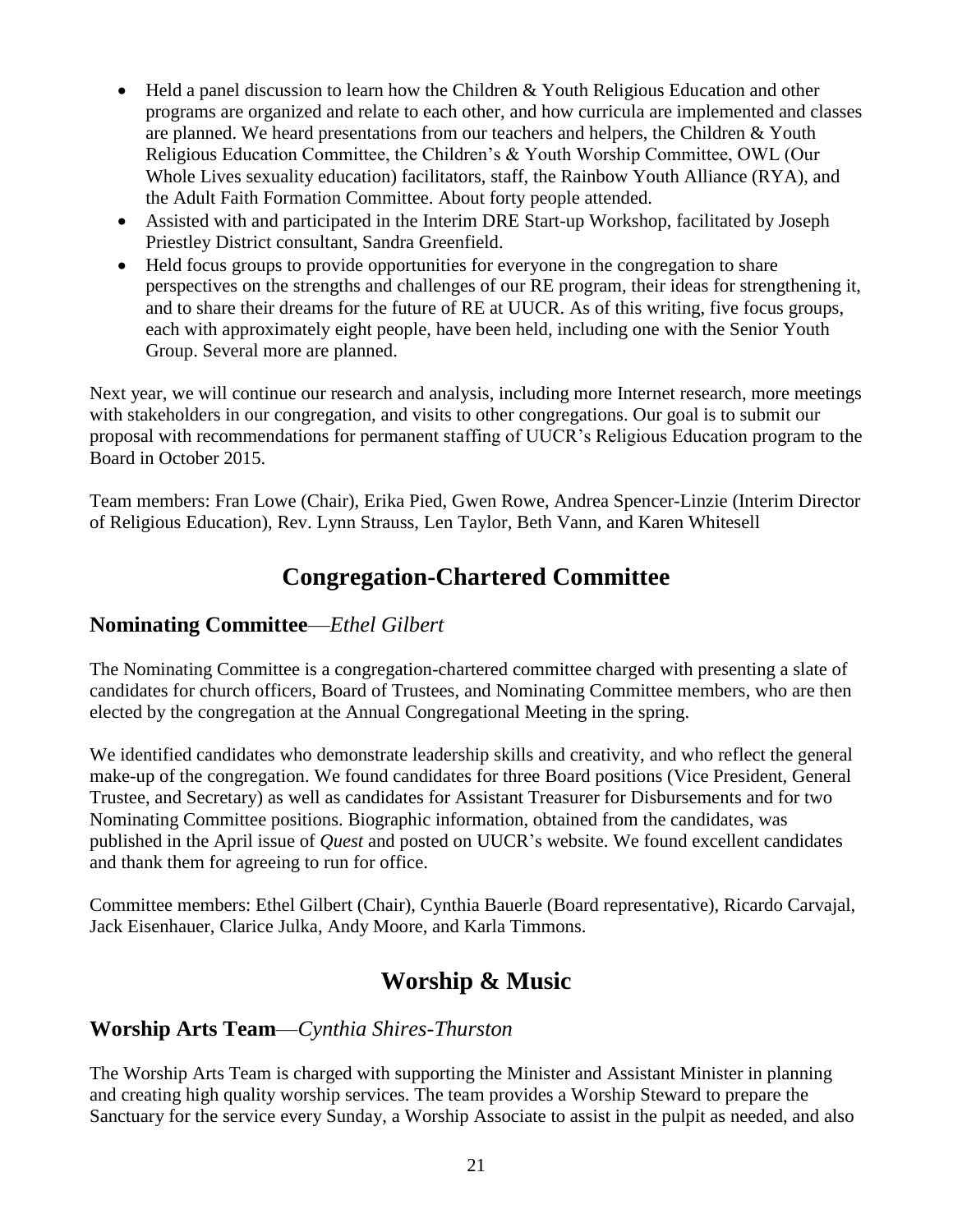coordinates the lay led services, the quarterly solstice and equinox celebrations, and often the Sunday services with guest speakers.

We were very pleased this year to welcome our first Assistant Minister, Rev. Doug McCusker, to the team. Team members, Stephanie Kreps and Cynthia Shires-Thurston play dual roles, as they also serve as Lay Ministers for Worship & Music. Again this year, the team did not have a formal committee chair. We experimented with rotating some of those duties among the members, and Rev. Lynn Strauss also took on some of the duties.

The Worship Arts Team appreciates the time and effort that Rev. Lynn and Rev. Doug provided this year in giving guidance and mentoring for the team. We are very grateful for the work that Jennifer Rodgers, Director of Music, has done to provide inspiring music for worship services as well as leading congregational hymns every Sunday. And, we would like to recognize the time and effort of many volunteers, and of our Interim Director of Religious Education, Andrea Spencer-Linzie, in providing assistance for the multigenerational services and the Christmas pageant. The team also appreciates the consistent, outstanding work of Nancy Gregory in preparing the Order of Service each week and emailing it out to the correct persons, which serves as a reminder and keeps us organized.

Discussion continues around upgrades that are needed for the Sanctuary, such as a video projector, an upgraded sound system, and a new pulpit, perhaps with a fold-out step. A new and very welcome addition this year, adding to the quality of the Sunday worship services, is a Sound Team comprised of congregational members who are trained to use and monitor the recording system, microphones, and other sound equipment.

Team members: Jim Blue, Wayne Crump, Julie Graf, Christin Green, Stephanie Kreps, Rev. Doug McCusker, Dominic Russoli, Cynthia Shires-Thurston, and Rev. Lynn Strauss

#### **Music Committee—***Mike Holmes*

The mission of the Music Committee is to support the choir and the Director of Music in the use of music to enhance the life of the congregation, both in Sunday services and through other musical events that support the social justice goals of UUCR and provide an outreach to the larger community.

Steve Lapham joined the committee this year, bringing our membership up to five.

The Tree of Life Cafe has continued to be a success. This year we have been hosting one event every second month, starting this past September. Attendance varies from event to event, but we have continued to bring in enough to exceed the \$300 artist guarantee each time, while still covering our expenses and accumulating additional funds in our account as a hedge against low attendance or unexpected needs. We will continue the series next year, returning to Friday evenings every second month.

The annual choir/Ethier Fund fundraiser, this year called My Funny Valentine, was a great success. We raised about \$2,600, and everyone had a great time. This time, the event was held on Valentine's Day and featured songs and skits about love. Greg Yoder once again provided some wonderful hors d'oeuvres and treats, supplemented by contributions from other members of the choir. The turnout was good in spite of a snowstorm that hit during the event. Thanks to everyone who braved the weather!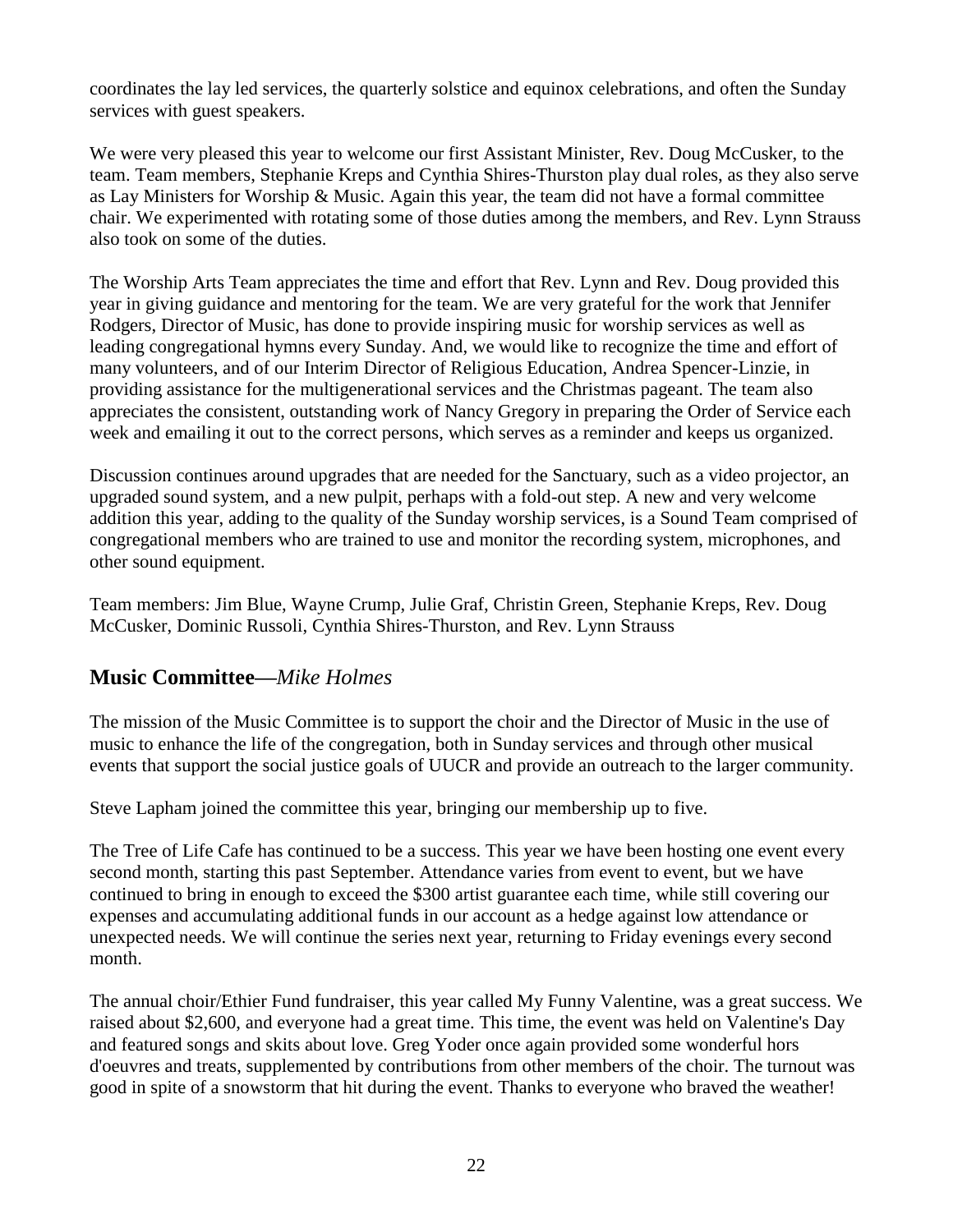Committee members: Jennifer Rodgers (Director of Music), Mike Holmes (Chair), Julie Graf, Steve Lapham, and Jeremy Schuhmann

#### **Decorations Committee**—*Holly Meyer*

The Decorations Committee provides floral decoration in front of the Sanctuary every Sunday, and Stephanie Kreps and Carolyn Pooley managed the poinsettia sale at Christmas. This committee pays for the evergreen wreaths outside the Sanctuary during the holidays, and for some memorial service receptions.

This year, Branka Kienstra arranged decorations on the first Sunday of each month, Sue McCall on the second Sunday, Holly Meyer the third Sunday, Mary Caroline Colletti the fourth Sunday, and Carolyn Pooley the fifth Sunday. Ginger Dixon and Joan Fox were substitutes. Summer services were covered by Holly Meyer, Mary Caroline Colletti, Carolyn Pooley, Elaine Perino, Anne Hope Scott, Pat Reuther, Ginger Dixon, and Carolyn Randall.

The 2014-2015 Decorations Committee budget is \$200.

#### **Ushers—***Patty Walker*

Ushers welcome congregants and visitors and maintain the dignity and spiritual atmosphere of the Sunday service.

Three people resigned as ushers during the year and three people quickly stepped up to fill their spots. Should we have additional resignations, efforts to recruit new ushers will be made. Training for new ushers was completed on an as-needed basis. The Christmas Eve services were staffed by four ushers at each service. One thing to improve for next year is encouraging ushers to be more proactive in finding seats during crowded services, especially for guests.

Ushers and substitutes for 2014-2015: Diane Baillie, Susan Beach, John Beach, Tina Berger, Katie Calder, Jim Carleton, Antonio Carrillo, Claudia Chitty, Jose Clemente, Len Cohen, Steve Crawford, Elaine Diamondidis, Ginger Dixon, Pat Einhorn, Steve Einhorn, Joe Goss, Mary Hoferek, Narcy Klag, David Lorms, Alberta Maschal, Maude McGovern, Steve Ouimette, Mylene Ouimette, Anne Oyler, Bob Oyler, Louis Paulson, Elaine Perino, Jan Popp, Robbie Reasoner, Scott Reilly, Ken Sandin, Burt Smith, Ellen Swinford, Sue Thomas, Karla Timmons, Eva Tolgyesi, Patty Walker (Chair), and Elizabeth Zerby

#### **Lifespan Religious Education**

#### **Children & Youth Religious Education Committee—***Jonathan Langsam*

The mission of the Children & Youth Religious Education (RE) Committee is to help provide the best educational and community building program we can – we want all children and youth to feel valued and their growth to be nurtured, and to have all members of our congregation support RE and connecting with our children and youth.

 We planned and lead many potlucks and holiday gatherings this year: Sukkot, Christmas and Hanukah, Chinese New Year, St. Patrick's Day, and Easter/Passover.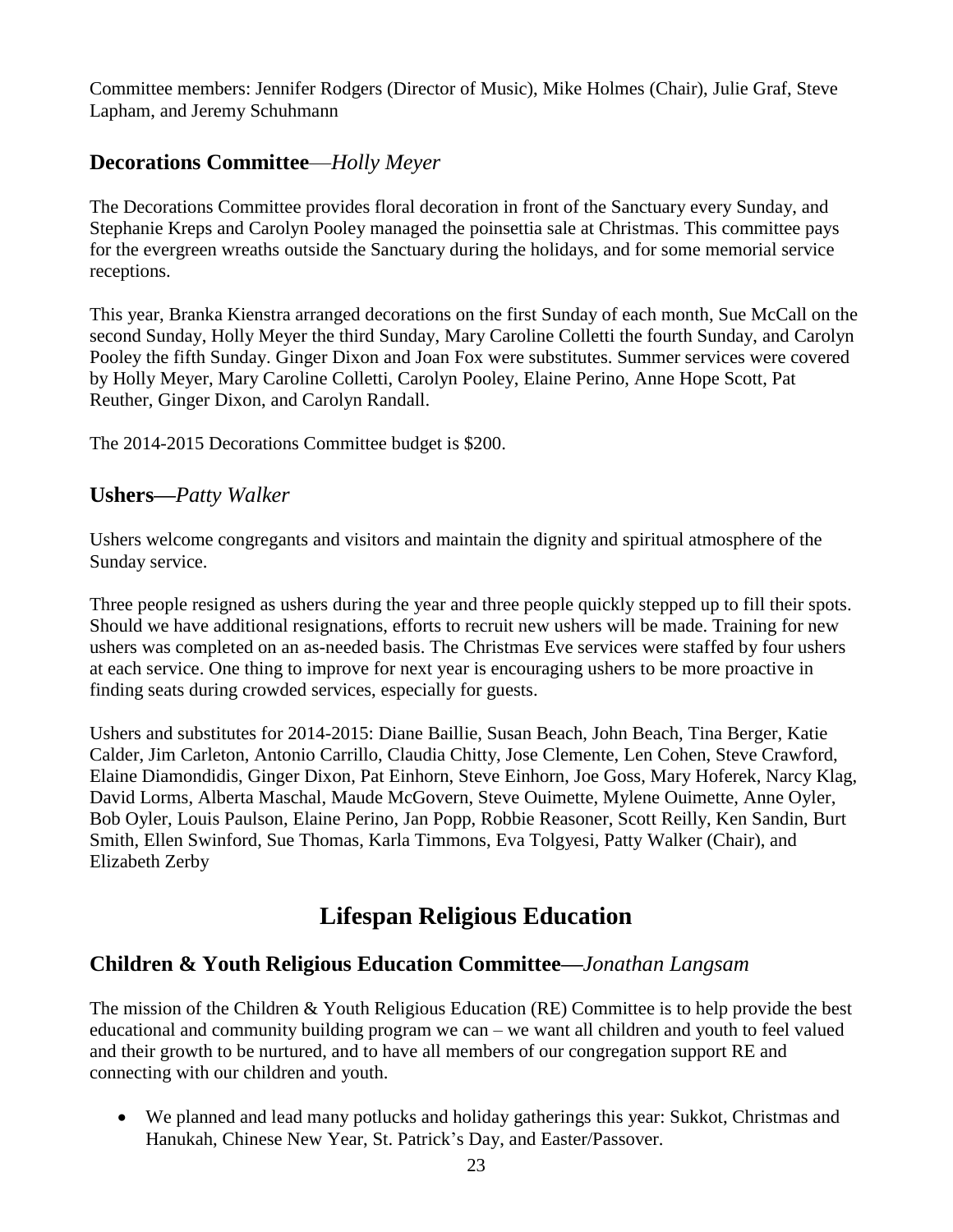- We are always working to be an all-inclusive congregation in that all generations feel welcome and thought of at all of our gatherings.
- We are available to greet new families on Sunday mornings when they try out UUCR with their children. Helping parents to feel welcome, relaxed, and safe with their children is a big part of what we do.
- We supported our Coming of Age, Bridging of Graduating Seniors, and Teacher/Helper Appreciation ceremonies.
- We increased teacher training and recruitment, and are planning a new approach to organizing the year by breaking the year into three or four pods in which teachers and helpers can sign up in 9-10 week chunks.
- Full week Peace Camp! This year's camp will be held August 3-7. We are excited that it will be offering three scholarships to Beall Elementary School, which is in the UUCR neighborhood.

Next year, we'd like to work on helping teachers feel more fulfilled and on improving systems that will support our growth and philosophy.

The 2014-2015 Children & Youth RE Committee budget is \$5,282.

Committee members: Jonathan Langsam (Chair), David Lorms, Karen Pittleman, Ellen Rohan, Gwen Rowe, and Andrea Spencer-Linzie (Interim Director of Religious Education)

#### **Children's & Youth Worship Committee**—*Gwen Rowe*

The mission of the Children's & Youth Worship Committee (CYW) is to provide meaningful worship opportunities through planned services and rituals that parallel our adult services, and connect us to the larger Unitarian Universalist community of faith.

The CYW Committee meets monthly and is responsible for:

- Bi-monthly Children's Worship services for preschool-5<sup>th</sup> grade, held in Founders Hall. In addition to our beloved annual services, including Tashlich, Social Justice/Manna, New Year's, and Maypole, our Children's Worship services coordinate with the monthly liturgical theme and function as a point of contact between the children and members of the congregation. In the past year, Bennett Rushkoff shared with the children about Sukkot, Barbara Weis told us about her work in Haiti, and Phil Lowe joined us as we continued our "Meet a UU" series, which introduces children to current members of our congregation as well as famous historical Unitarian Universalists.
- Support for the Youth-Led Worship, held in the Lower Level, with the  $6<sup>th</sup>$  grade through Senior High RE classes.
- Our ongoing social justice project of food collections for Manna.
- The annual Christmas Pageant. We continued our ongoing expansion of set and costumes to accommodate the growing number of children and youth who participate, and welcomed the entire congregation to a celebratory reception!
- Support for our Interim Director of Religious Education for the First Fifteen multigenerational portion of the Sunday worship service. We support planning and implementation of First Fifteen services on the two Sundays per month during which the preschool-Senior High join the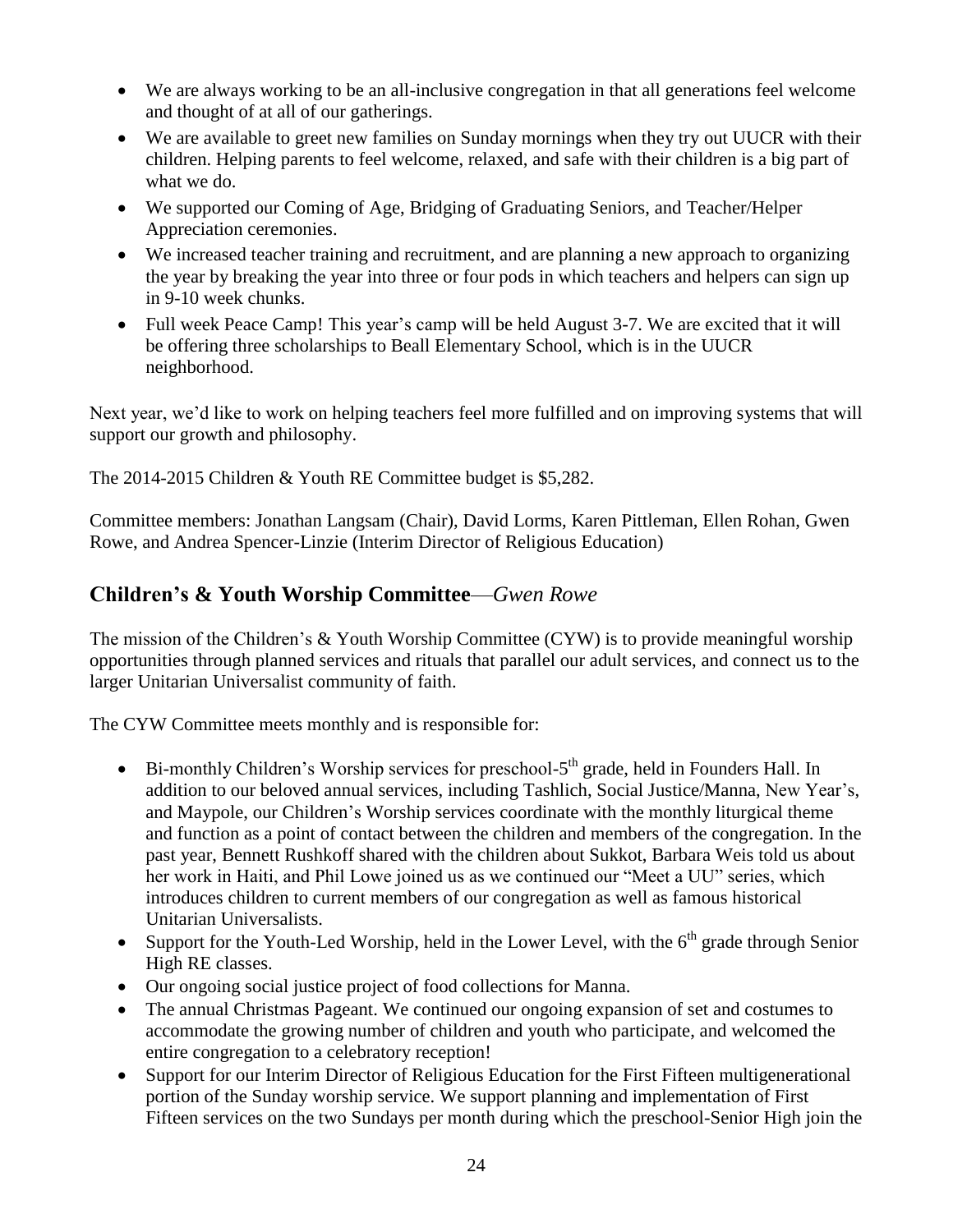full congregation before going to RE classes. One favorite First Fifteen service is the Mitten Tree, our annual collection of hats, gloves, scarves, and mittens for families in need.

Goals for next year:

- Continue to expand the Christmas Pageant set to increase visibility for the congregation, accommodate participation of more children, and maximize longevity and ease of storage of the set components.
- Continue to use multimedia for visual aids for appropriate Children's Worship services.
- Coordinate with the Children & Youth RE Committee to plan "all-morning" Children's Worship services for preschool-5<sup>th</sup> graders periodically throughout the year. These services will take the place of RE classes for those grades on those days.

The 2014-2015 Children's and Youth Worship Committee budget is \$650.

Committee members: Wendy Buzy, Mary Carvajal, Jane Christenson, Dainia Langsam, Jennifer Lyons, Gwen Rowe (Chair), and Andrea Spencer-Linzie (Interim Director of Religious Education)

#### **Adult Faith Formation Committee**— *Shira Ehrlich*

This year was transitional for the Adult Faith Formation Committee. Director of Religious Education, Deborah Kahn departed as our staff advisor, as she left in November to pursue new ventures. Assistant Minister, Rev. Doug McCusker offered guidance when he joined the staff in September. Under Rev. McCusker's advice, our committee offered Sunday programs on a monthly system, with each week covering one of four topics:

- Congregational Study Action Issue: Escalating Inequality
- World Religions
- Unitarian Universalism
- Monthly Congregational Theme

Other accomplishments:

- Collaboration in the multigenerational Mind-Body-Spirit Fair in April. Rev. McCusker initiated this event, in which UUCR members and staff led others in various spiritual practices.
- "Wisdom Wednesday" in February. Rev. McCusker organized this event, which included dinner and a performance by storyteller, Candace Ridington.
- Co-sponsorship of a class with another UUCR committee: Escalating Inequality and UU Values, led by Shira Ehrlich and Tim Francis of the Adult Faith Formation Committee, and Antonio Carrillo of the Social Justice Committee. Several participants of this class have expressed a desire to form an Escalating Inequality Task Force, which will work on the Congregational Study Action Issue.
- "An Honest Conversation ..." series, organized by Rev. Lynn Strauss and Rev. McCusker. This included "An Honest Conversation Between a Minister and a Cop," and "An Honest Conversation on Cuba Today."
- Three new classes developed and offered by UUCR members. Shira Ehrlich and Deborah Kahn led "Gun Violence: A UU Perspective" in October; Bill Newhouse led "Digital Literacy" in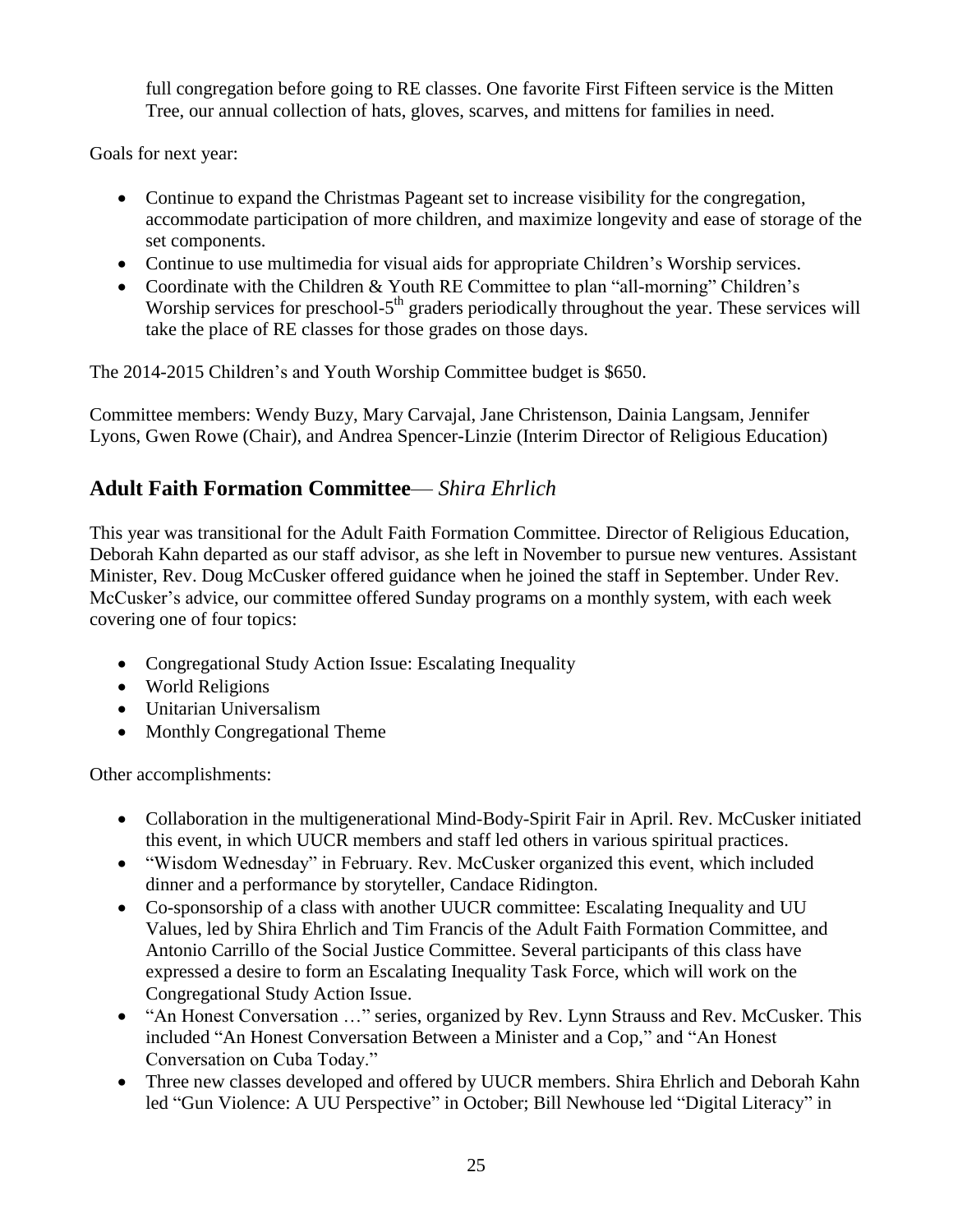November; Maude McGovern led a class on UU historical figure Judith Sargent Murray in March.

 The creation of documents and forms to establish procedures for the committee. These include: Guidelines for Proposing an Adult Faith Formation Class, Guidelines for Preparing and Presenting an Adult Faith Formation Class, and an evaluation form for class participants.

This year, our committee missed sponsoring the always well-attended Friday night Poetry & Music Coffeehouse. Celia Young, who usually organizes this, had taken a break. However, she has stepped forward to revive this event. We have scheduled two coffeehouses, for October 2015 and April 2016.

For the 2015-2016 program year, the Adult Faith Formation Committee is considering offering some multi-session classes from the Unitarian Universalist Association *Tapestry of Faith* series. This is a challenge, given that Rev. McCusker, who has offered such valuable guidance to our committee, will be leaving UUCR in July. We wish him well in his new position as minister of another congregation, but we will miss him. A big improvement for our committee would be to have a full-time staff professional who will be here to offer long-term guidance.

The 2014-2015 Adult Faith Formation Committee budget is \$575 of which \$541 has been spent.

Committee members: Steve Eckstrand (Lay Minister), Shira Ehrlich (Chair), Teki Fabian, Tim Francis, Chris Julka, and Rev. Doug McCusker (Assistant Minister)

#### **Social Justice**

#### **Partner Church Committee***—Louise Friedenberg*

The mission of the Partner Church Committee is to help build a religious community with the Unitarian Church in Magyarzsakod, Transylvania, Romania, to facilitate the exchange of people and ideas, to assist in economic development, to support modern education, to increase knowledge about the roots of Unitarianism, and to foster mutual tolerance and respect among ethnic groups.

UUCR and Magyarzsakod have been partners since 1992. Rev. Sandor Balazs has been serving as minister in Magyarzsakod since April 2013. He initiated an important Village Caretaker program which is still running as the demand for services is increasing. He has an Internet connection at the Parish House where he lives, but communication is still difficult because of his English skills. His archaeologist son, Bence, was able to help him with emails and translation the first year, but now Bence is living in London, so communication has become more difficult this past year. Many programs for the children of the Magyarzsakod congregation are being held. A traditional dance group was formed and they publicly performed for the first time in April 2015. A Confirmation ceremony will be held in June 2015 where the children who have reached a certain age confirm their faith in front of the congregation. A summer camp is being organized for the children. During the summer holiday, Rev. Balazs would like to take the children to Hungary to visit some of the famous Unitarian landmarks and historical places.

UUCR held a fundraiser in May 2014 and sent \$2,000 to support the Village Caretaker program. We also sent a \$750 stipend to Rev. Balazs - \$500 from the UUCR operating budget plus an extra \$250 from our fundraiser. In November 2014, we sent \$500 to help with Christmas expenses, especially for the elderly and the children.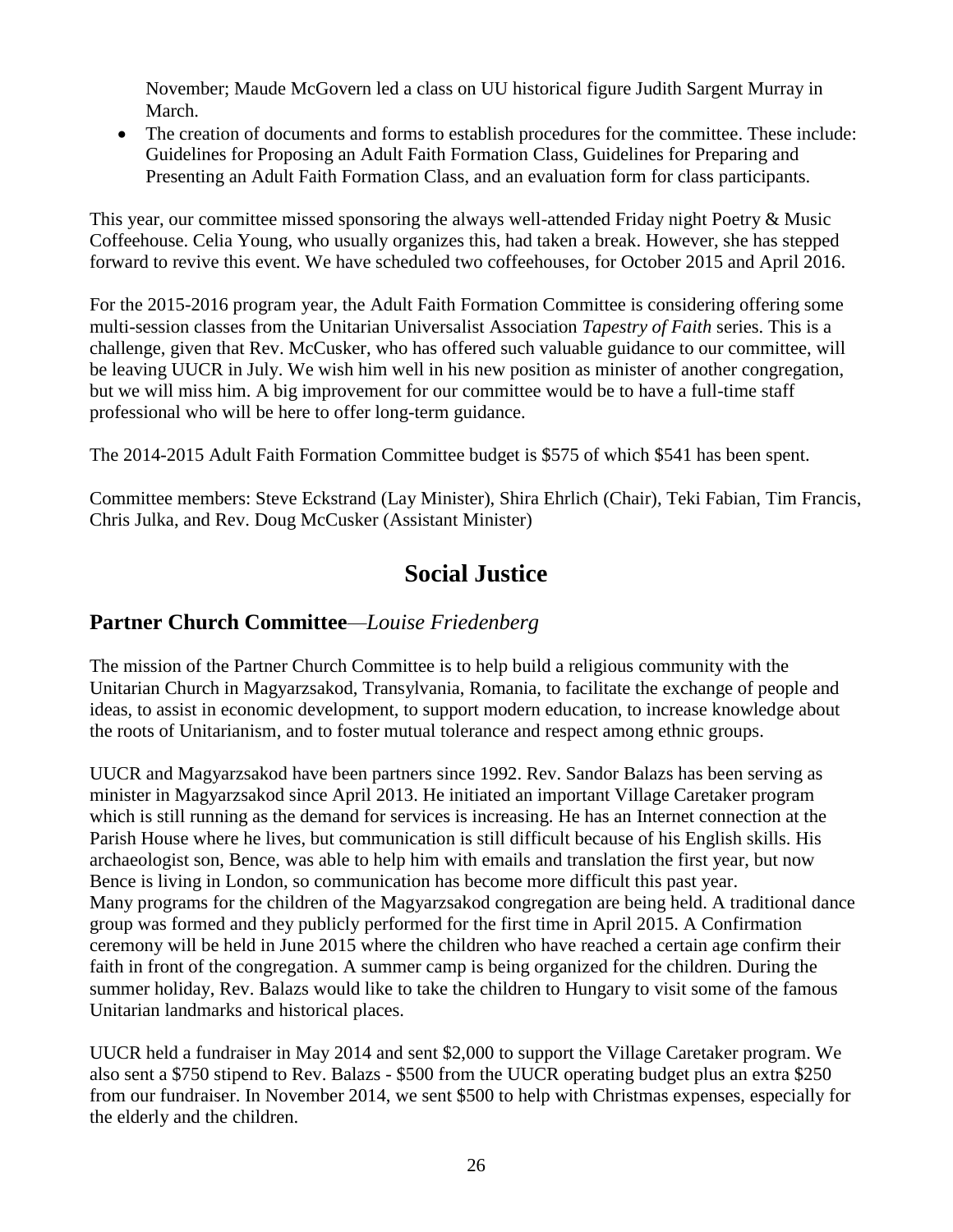Rev. Balazs invites UUCR members to visit Magyarzsakod. The parish house is renovated, so it is comfortable to host visitors.

The 2014-2015 Partner Church Committee budget is \$650. This covers the annual minister's stipend of \$500 and our \$150 annual dues to the Unitarian Universalist Partner Church Council in Massachusetts.

We were saddened to lose one of our faithful committee members, Ed Kimball, who passed away on Christmas Day 2014. Other committee members are: Fred Beckner, Lou Cerny, Lana Cerny, Joan Fox, Louise Friedenberg (Chair), Branka Kienstra, Audrey Koch, and Eva Tolgyesi.

#### **Social Justice Committee**—*Bennett Rushkoff*

The mission of the Social Justice Committee (SJC) is to lead and engage the congregation on social justice concerns, providing tangible ways to live our Unitarian Universalist principles in the community and the world, financially supporting social justice groups, working in coalition with partner organizations, and encouraging congregational exploration and action on emerging issues.

The SJC coordinates the work of the congregation's social justice groups, as well as the congregation's support for partner social justice organizations. In February 2015, UUCR reached a milestone in environmental activism, joining the 240 UU congregations that, since 2002, have received Green Sanctuary Accreditation from the Unitarian Universalist Association. Another highlight this year was UUCR's co-sponsorship of the inaugural Greater Washington Immigration Film Festival in October 2014.

The congregation currently has the following social justice groups:

- Green Sanctuary Team environmental awareness and activism
- Hunger Relief Task Group, including food collection and volunteer work at soup kitchens
- Immigration Action Group, including work for immigration reform
- LGBTQ Task Group, including the Rainbow Youth Alliance program
- Peace Study Group study and promotion of peace and non-violence

In addition, the congregation supports the following Unitarian Universalist and community allies:

- Action in Montgomery (AIM) non-partisan community organizing and advocacy
- Amnesty International Group 82 letter-writing for release of prisoners of conscience
- Beacon House activities and programs for at-risk children in DC
- Community Ministries of Rockville (CMR) coalition of congregations serving the needy
- Habitat for Humanity summer work constructing homes in Garrett County, Maryland
- Interfaith Works service work includes Community Based Shelter in Rockville
- OpenDoor Housing Fund loans to affordable housing developers
- Unitarian Universalist Legislative Ministry of Maryland (UULM-MD) advocacy at Maryland General Assembly
- Unitarian Universalist Service Committee (UUSC) worldwide social justice work
- UUs for Social Justice (UUSJ) collaborative work in the National Capital Region

As part of this year's Annual Implementation Plan (AIP), the SJC has been charged by the Board of Trustees with 1) finalizing a biannual process for identifying the congregation's three or four priority social justice programs, and 2) determining how best to use Internet-based social media to connect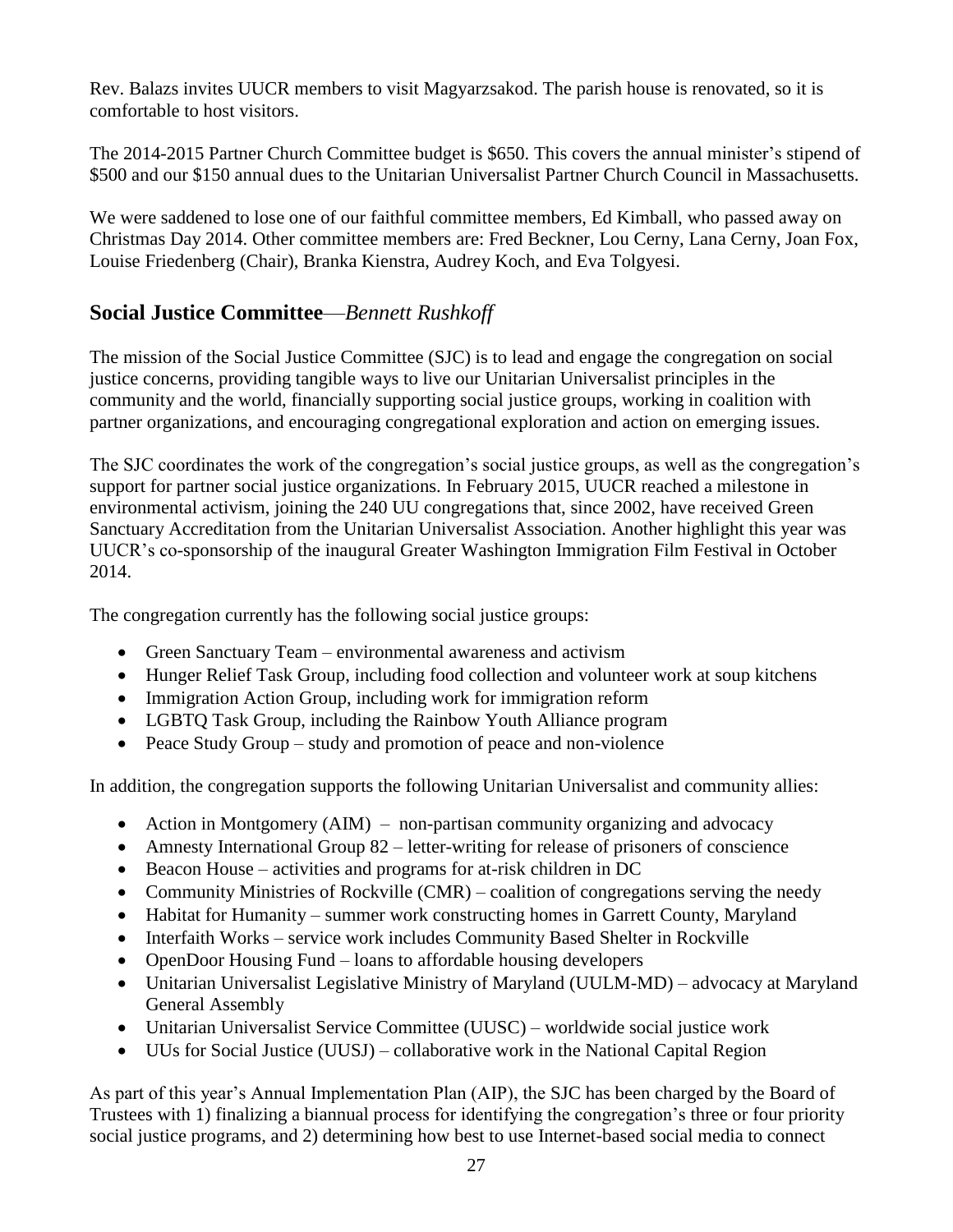UUCR's social justice activities with the larger community. This work has been postponed for several months while the committee has collaborated with the Board to develop a Partner Plate Pilot Project for the 2015-2016 program year. From mid-May through July 2015, the SJC will be coordinating a congregational process to select six community service organizations with which to share UUCR's Sunday service cash collections. Each organization selected will receive a 50% share of UUCR's cash collections for a two-month period.

The 2014-2015 Social Justice Committee budget is \$12,500. The budget will be spent by the end of this fiscal year. Separate reports below detail the accomplishments and amount spent by each group.

The committee has no chair at this time. Responsibility for preparing the meeting agenda and chairing meetings is rotated among active members. Bennett Rushkoff, Lay Minister for Social Justice, serves as a point of contact for the SJC.

#### **Social Justice Committee Groups:**

#### **Green Sanctuary Team** —*Matt Beyers and Mary Lanigan*

The Green Sanctuary Team is leading the effort to deepen our spiritual interconnectedness with all existence of which we are a part, expand our knowledge of environmental and environmental justice issues, and make environmentally appropriate choices in our actions and decisions as individuals and as a congregation.

We completed the twelve projects outlined in our Green Sanctuary Action Plan. Following the February 8, 2015 unanimous vote at the Mid-Year Congregational Meeting, UUCR was accredited as a Green Sanctuary by the Unitarian Universalist Association on February 18, 2015. Leadership of the group was transitioned in September 2014 from Mary Lanigan and Terrie Barr to Matt Beyers and Julia Santerre.

Activities for the year:

- The UUCR Board of Trustees signed a contract with Solar Solution LLC in February 2015 to place 42 kilowatts of solar cells on UUCR roofs under a Power Purchase Agreement, led by the Solar Working Group. Installation is scheduled for June and is expected to generate approximately 35% of UUCR's electricity needs.
- Invited Rabbi Fred Sherlinder Dobb from Adat Shalom Reconstructionst Congregation as guest preacher on Labor Day weekend.
- Screened four Friday Night Brown Bag Films on environmental and ethical eating themes.
- Participated in UU Green Leaders Collaboration Gathering meetings, established to foster regional cooperation on environmental issues.
- $\bullet$  Hosted the  $4<sup>th</sup>$  annual Interfaith Forum on February 15 to showcase and share efforts congregations are making to green their sacred grounds and improve local stream health – focused on storm water management.
- Adopt a Road: UUCR youth in grades 6-12 began by picking up trash on Crabbs Branch Road in Derwood in October.
- River cleanups: Participated in the Annual Potomac River Watershed cleanup on April 11 (fourth time) and Anacostia River Watershed cleanup on April 25 (third time).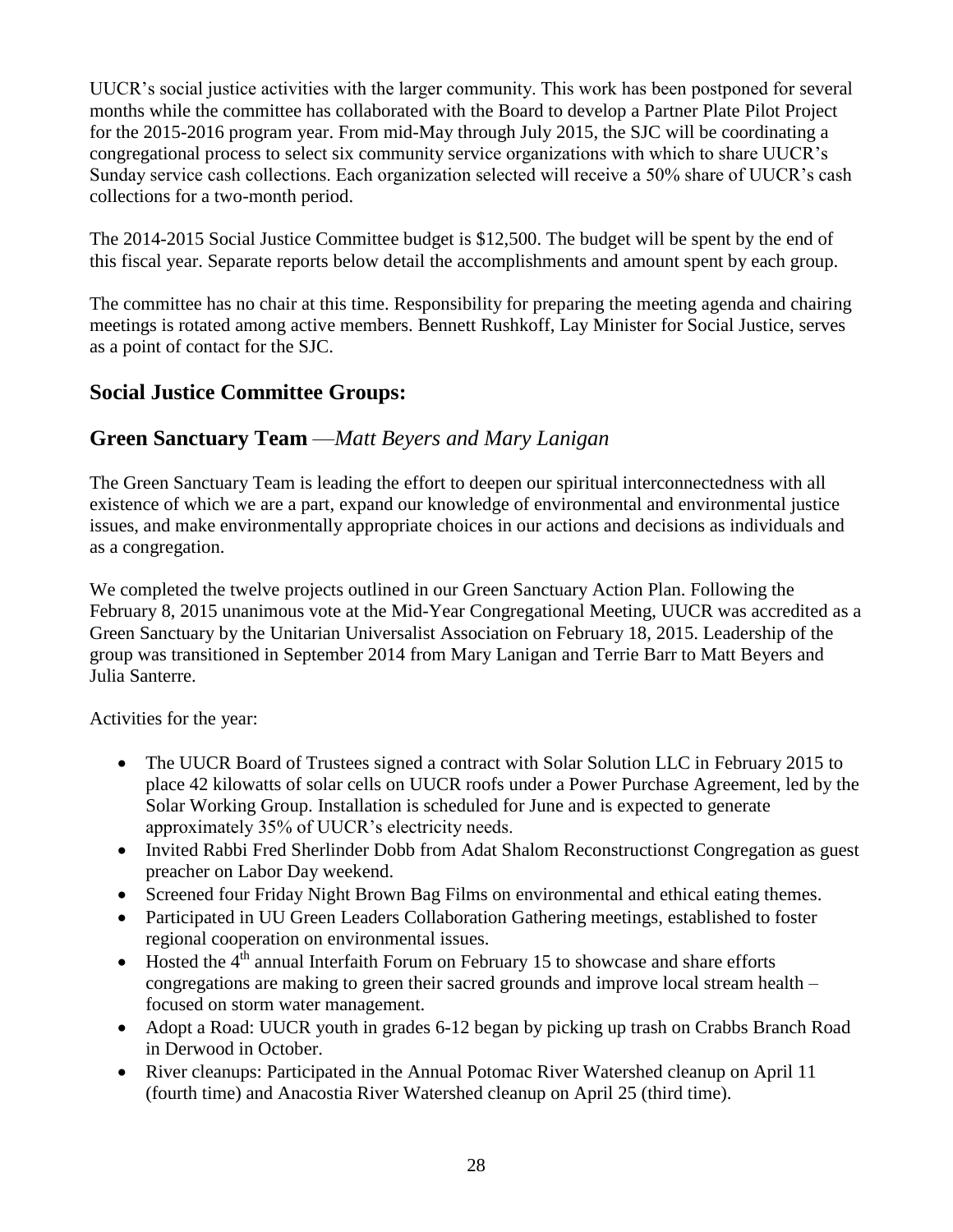- Organized a day-long boating/guided bus trip on June 20, 2014 to Poplar Island in the Chesapeake Bay, home to Maryland terrapins, muskrats, bald eagles, cormorants, herons, and egrets. Twenty-two people attended.
- Continued to promote wind power through a group purchasing program conducted by Groundswell and publicized by Interfaith Power and Light (\$0.096/kWh).

The 2014-2015 Green Sanctuary Team budget is \$1,000 of which \$650 has been spent.

Team members: Terrie Barr, Matt Beyers (Co-Chair), Jim Carleton, Len Cohen, Wayne Crump, John Dickson, Jon Facemire, Julie Forrest, Tim Francis, Cathy Higgins-Bisnett, Gail Katz, Jon Landenburger, Mary Lanigan, Steve Lapham, Marsha Luce, Karen MacIntyre, Alberta Maschal, Richard Noreikis, Hellen Oketch, April Pulvirenti, Julie Robinson, Julia Santerre (Co-Chair), Rachel Shaw, and Herb Winkler

#### **Hunger Relief Task Group—***Dolores Barnes*

UUCR continued its weekly Manna food drive in partnership with the Children's & Youth Worship Committee. We are tracking with last year's end-of-year total of 2,500 pounds of food delivered, and will continue the drive through the summer months to meet our goal. Efforts to publicize current and ongoing summer collections will run in upcoming *Quest* and *E-Weekly* communications. UUCR has donated over 1,900 pounds to the Manna Food Center in Gaithersburg as of the end of April 2015.

UUCR youth and friends continued a once-a-month (third Monday) service day at The Lord's Table Soup Kitchen in Gaithersburg. We will work on continued recruitment of youth to staff our service day for the coming year, September through May. UUCR adult volunteers continued to work throughout the year at The Lord's Table, preparing and serving meals. In addition, the Hunger Relief Task Group used part of its budget to supply specific needs for The Lord's Table "wish list."

The UUCR community once again donated Thanksgiving baskets to Community Ministries of Rockville (CMR). Eighteen complete baskets were assembled and additional grocery gift cards were donated to CMR, which serves the Montgomery County community. Money allocated from the Social Justice Committee budget was also donated to Rockville HELP, a volunteer emergency aid service in Montgomery County.

#### **Immigration Action Group** —*David Strauss*

The Immigration Action Group (IAG) seeks to educate the UUCR community on the issues affecting immigrants in Montgomery County and throughout the nation, in keeping with the Unitarian Universalist Association's statement of conscience on immigration. We also collaborate with other faith-based and community organizations to engage in both service and policy actions on behalf of immigrants.

The IAG has about 25 members, many of whom participated in the group's monthly meetings and activities. The IAG is co-chaired by David Strauss and Adriana Brigatti.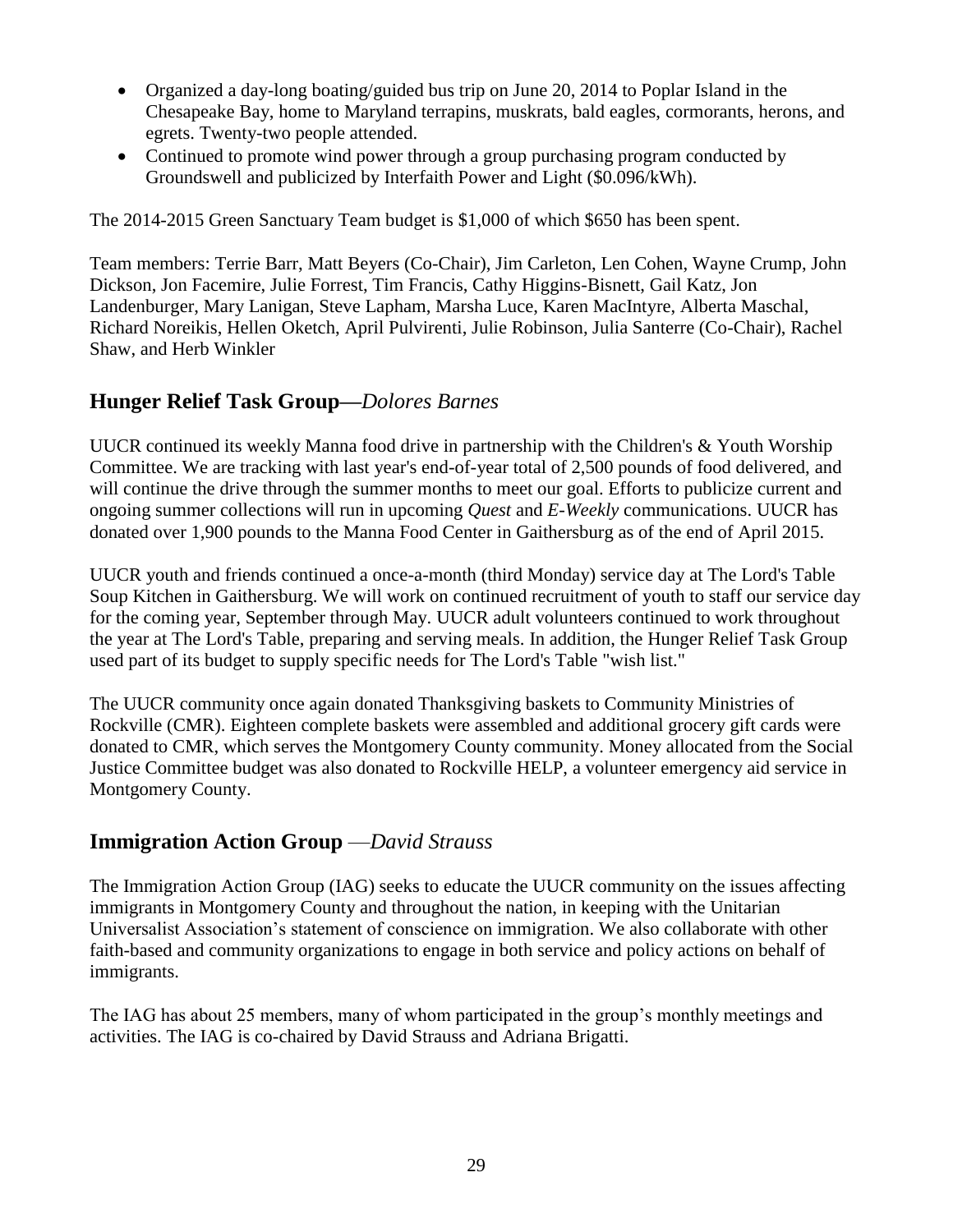Our year's main activities:

- We were one of the most supportive congregations in the National Capitol Area for the inaugural Greater Washington Immigration Film Festival. The festival took place over the four day period of October 23-26, 2014. The IAG showed the film, *A Better Life* at an auditorium at Montgomery College. All seats were filled, for a total attendance of 72. Following the film, Adriana Brigatti moderated a panel of three immigration experts who interacted with the audience, most of whom participated. The IAG also facilitated the showing of another film, *Sleep Dealer*, at Montgomery College's Takoma/Silver Spring campus. Overall, the festival reached over 1,000 people in eleven venues. The festival will be produced again in the fall of 2015. The IAG will continue to serve on the festival's steering committee and to be a vital part of this event. UUCR's part in the festival included a strong collaboration with Community Ministries of Rockville (CMR) and the Student Abroad program of Montgomery College.
- The IAG continued to manage UUCR's successful collaboration with CMR's Language Outreach Program. Since CMR started classes at UUCR in the fall of 2013, it has held two ESOL classes and two citizenship education classes each year. CMR will be conducting another intensive citizenship class from mid-June to mid-July 2015.
- Several members of the IAG volunteered in CASA de Maryland's clinics in Langley Park to assist young undocumented immigrants under President Obama's Deferred Action for Childhood Arrivals program. The IAG will be working with CASA to consider holding clinics in the Rockville area when and if the court stay of the President's new program for adults is lifted.
- The election of a much more conservative Congress in November 2014 presented a strong challenge to the IAG's desire to help facilitate a just and equitable federal immigration reform program of legislative changes to what we see as a broken system. The IAG will seek opportunities through Unitarian Universalists for Social Justice and other groups to protect the rights of immigrants in the coming year.

The IAG stays informed of advocacy activities on the state and federal levels and remains committed to participating in actions that will forward the cause of immigration reform. We will continue to stay involved in service provision that assists immigrants, and to keep the UUCR community informed on the issues.

The 2014-2015 Immigration Action Group budget is \$800.

#### **LGBTQ (Lesbian, Gay, Bisexual, Transgender, Queer) Task Group**—*Stephanie Kreps*

The mission of the LGBTQ Task Group is to support the rights and concerns of LGBTQ people in our congregation and in the wider community, and to foster awareness of such concerns among UUCR congregants and friends.

Major accomplishments:

- UUCR and Rainbow Youth Alliance's participation in Capital Pride, Youth Pride and Rockville Hometown Holidays are major outreach activities.
- Other outreach activities completed: Stephanie Kreps participated in a day-long seminar for Gay Straight Alliance high school groups presented by SMYAL, and in a Town Hall Meeting organized by Brother Help Thyself.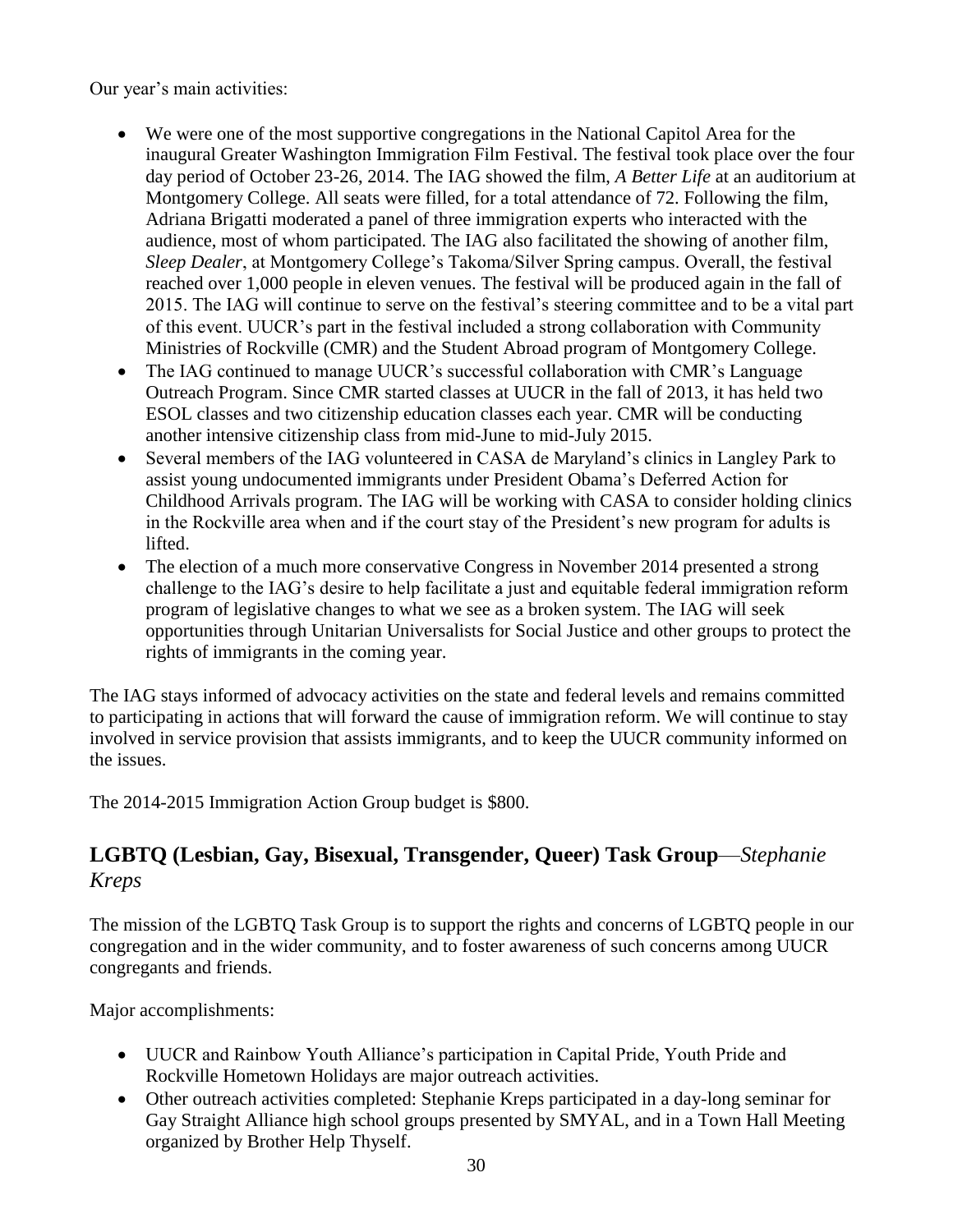- Ongoing outreach activity: Representing the LGBTQ Task Group, Stephanie is helping to facilitate a new monthly PFLAG support group in Germantown at the United Church of Christ Seneca Valley. She also is working with an ongoing group based at Rockville United Church whose aim is to help LGBTQ youth in foster care and in the Montgomery County justice system.
- The Rainbow Youth Alliance (RYA) completed its  $9<sup>th</sup>$  year of service to LGBTQ teens in March 2015. Timothy Elliott completed three years as our RYA Program Coordinator. He continues to be most able, enthusiastic, and effective. Fundraisers at Nellie's Sports Bar in DC were arranged by Timothy and brought in several hundred dollars in donations. RYA's monthly Movie Night, a new program initiated this year, continues with mixed success. One successful ongoing collaboration is with Rockville Open House, the LGBTQ youth support group of the Jewish Community Center of Greater Washington, located on Montrose Road in Rockville.
- The long-awaited Rainbow Youth Advisory Council convened with its first meeting in March 2015. It is made up of UUCR members Stephanie Kreps, Jennifer Carter, Terri Fritz, and Beth Irikura. Other members are Rev. Ginger Luke, retired Unitarian Universalist minister, and Charles Farmer of Washington, DC. Timothy Elliott is an ex-officio member.
- Our annual grant from Brother Help Thyself brought us just over \$4,100 this year

The 2014-2015 LGBTQ Task Group budget is \$1,000.

#### **Peace Study Group**— *Ken Sandin*

Since 2002, when a group of UUCR members and friends formed a Peace Action Group, peacemaking - both internationally and at home - has been a focus of UUCR's Social Justice Committee. Today, several members of the congregation are members of Peace Action Montgomery, which the Social Justice Committee formally joined in 2014. We host some Peace Action Montgomery events and encourage congregational participation in peace vigils, petition drives, demonstrations, and peace advocacy directed to local, state, and national legislatures. In April 2015, we co-sponsored and hosted a very well-attended forum, "Demystifying Syria – The Real Story Behind ISIS."

Group members: Steve Lapham, Ken Sandin, and Alonzo Smith

#### **Social Justice Committee Affiliations:**

#### **Amnesty International Group 82—***Roald Schrack and Zana Miller*

Amnesty International (AIUSA), the worldwide human rights organization based in London, is unaffiliated with any government, church, corporation, or other organization. AIUSA, Group 82, while independent of UUCR, continues to benefit from the use of its facilities for meetings. The group was founded in 1975 by Parson Bill Moors and the late Dan O'Connell, a member of the church. About one-third of the group's members are also members of UUCR. The co-leaders are Zana Miller and Cathy Knepper.

During this church year, Group 82 has continued to hold its monthly meetings on the third Sunday at noon in Room 53. UUCR members and friends have a standing invitation to attend these meetings as observers or potential members. We are currently participating in world-wide campaign against torture, and Guantanamo detainees. We also work on human rights abuses involving refugees and indigenous peoples. We are actively engaged in anti-death penalty work.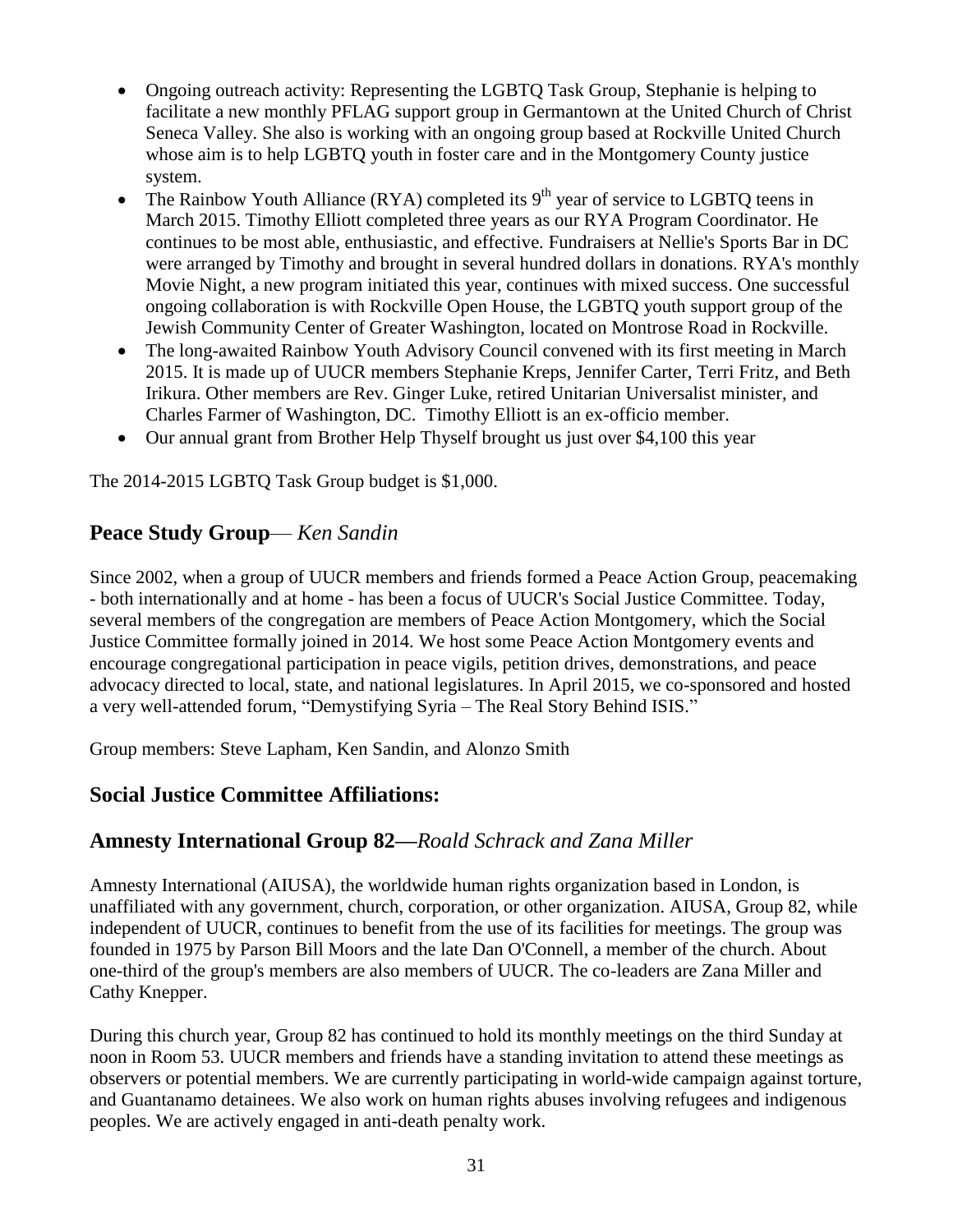We send about 200 cards and letters throughout the year on behalf of various prisoners of conscience. We send cards at Christmas and at the Persian New Year. We send postcards in the summer. We also take action on cases that are posted online. We have a prisoner case involving one prisoner of conscience in Indonesia, which is shared by other groups in the mid-Atlantic region. Our other prisoner of conscience is a young Kurdish woman in Iran, Zeynab Jalalian. Our member Ferrah Pourahmadi, originally from Iran, is in charge of the case. Several of our members attend the Annual General Meeting of AIUSA each year.

#### **Beacon House**—*Alberta Maschal*

The purpose of the UUCR liaison to Beacon House is to keep the congregation informed about activities, needs, and volunteer opportunities at Beacon House.

Beacon House Community Ministry is a Unitarian Universalist community ministry founded by Rev. Donald E. Robinson in 1991. Beacon House is a neighborhood-based organization supporting youth and families of the Edgewood Terrace community located in Northeast Washington, DC. The primary goal of Beacon House is to provide at-risk youth with opportunities for positive educational and culturally-rich programs, and to assist at-risk children and youth to identify and pursue their educational objectives, culminating in college or vocational training and to prepare them for productive involvement in their community and society.

In addition to providing funds for scholarships for Camp Leap, the summer day camp sponsored by Beacon House which serves about 200 children for eight weeks, the congregation donated supplies and kits to the Back to School drive during the summer and gave generously to the Christmas gift collection for children, youth and seniors at Edgewood Terrace in November and early December.

To learn more about Beacon House, check out its website: www.beaconhousedc.org, or go to its Facebook page at https://www.facebook.com/beaconhousedc.

Beacon House is supported by all of the members and friends of UUCR who contribute to the Back to School drive during the summer, who donate new unwrapped gifts for the children, youth and seniors at Edgewood at Christmas-time, who make financial pledges to UUCR, which enables support for Beacon House to be funded as part of the Social Justice Committee budget, and who volunteer their time. Community service hours are available to our Senior High youth who wish to participate in Beacon House activities.

#### **Community Ministries of Rockville—***Antonio Carrillo*

Community Ministries of Rockville (CMR) is an interfaith coalition of twenty-one Rockville congregations founded in 1967 to serve those in need in Rockville and Montgomery County. UUCR is represented by two Board members and contributes financially. This year, UUCR contributed \$2,000 to CMR and \$1,000 directly towards the Mansfield Kaseman Health Clinic (MKHC).

CMR is an advocate for the underserved and supports several programs to serve the needs of the community. These programs include an emergency assistance program (REAP), the Latino Outreach Program, Elderly Ministries to enable frail elderly to remain in their home, the MKHC for uninsured adults, and Jefferson House and Rockland House – transitional housing for homeless men and women, respectively.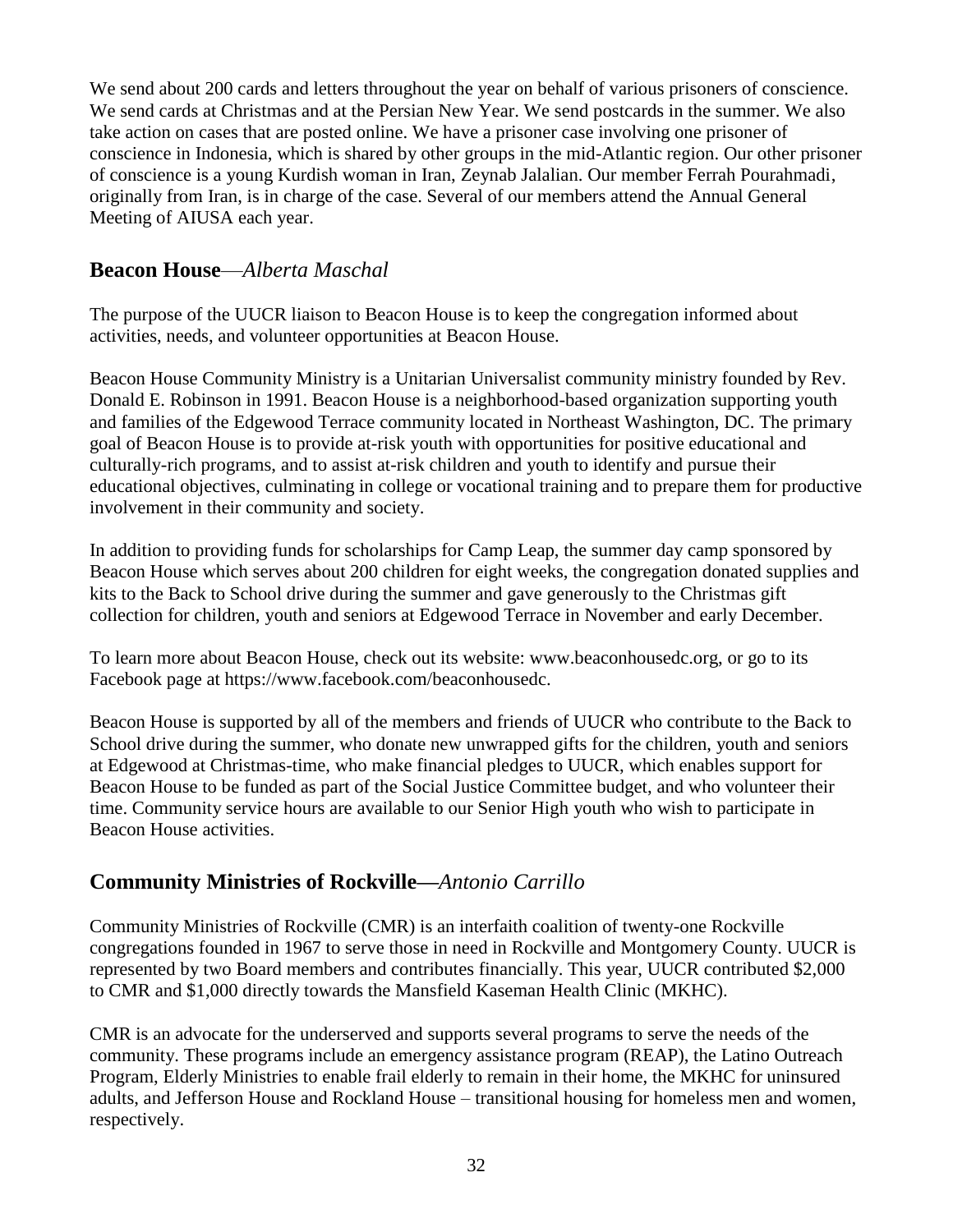While the Chase Men's Shelter is no longer under the auspices of CMR and is now operated by Catholic Charities, UUCR members and friends continue to bring meals to that facility. In addition, many members and friends participate in a variety of CMR programs, such as making Thanksgiving baskets for needy families in the Rockville community. Through the efforts of UUCR's Immigration Action Group, the congregation made an in-kind donation of its facilities for CMR's Language Outreach Program and citizenship classes.

CMR has many challenges for the upcoming years. This includes continual funding for the MKHC. Financial and volunteer support through the member congregations is crucial for the organization's survival. UUCR, as a member of the Rockville community, has an obligation to support CMR at its past historic levels. More detail about the programs and budget is available through www.cmrocks.org and the CMR annual report.

UUCR's representatives on the CMR Board are Johanna Marshall and Ken Sandin.

The 2014-2015 budget allocation for CMR is \$2,000 for general programs and \$1,000 for the Mansfield Kaseman Health Clinic. The full \$3,000 has been sent to CMR for the year.

#### **Interfaith Works—***Antonio Carrillo*

UUCR is a member congregation of Interfaith Works, which operates community-based shelters, a clothing center, and emergency support services, and serves as an important resource for the referral of people seeking assistance. UUCR's main activity has been "meals week" when congregants volunteer to provide breakfast, lunch, and dinner for one week in June for up to 35 residents at the Wilkins Avenue Women's Assessment Center. The Center provides shelter and other services for women.

The budget for Interfaith Works remained at the same level as last year: \$1,650. Of that, \$1,400 has been donated to the organization and the remaining \$250 is slated for use for purchase of supplies during UUCR's meals week.

#### **OpenDoor Housing Fund —***Terrie Barr*

The mission of the OpenDoor Housing Fund is to support affordable housing development in underserved communities. OpenDoor partners with forward-thinking investors and benefactors to create the financial, strategic, and technical assistance required to develop economically strong and diverse communities. OpenDoor's philosophy is "leveraging faith based investment to put low/moderate income people in safe, permanent homes by exploring opportunities with developers/managers of low/moderate income housing." To learn more, visit www.odhf.org.

OpenDoor's major accomplishments:

- Preserved over 25 units of affordable housing, and provided housing related services to over 75 individuals or families located in the Metro Washington, DC area.
- Catholics for Housing, Prince William County, Virginia, and OpenDoor joined forces to provide home ownership counseling workshops for 38 renters and first time homebuyers transitioning to homeownership in Prince William County.
- Baltimore City REO (Real-Estate Owned) Reclamation Project OpenDoor, working with the National Community Stabilization Trust, teamed with a local housing developer in Baltimore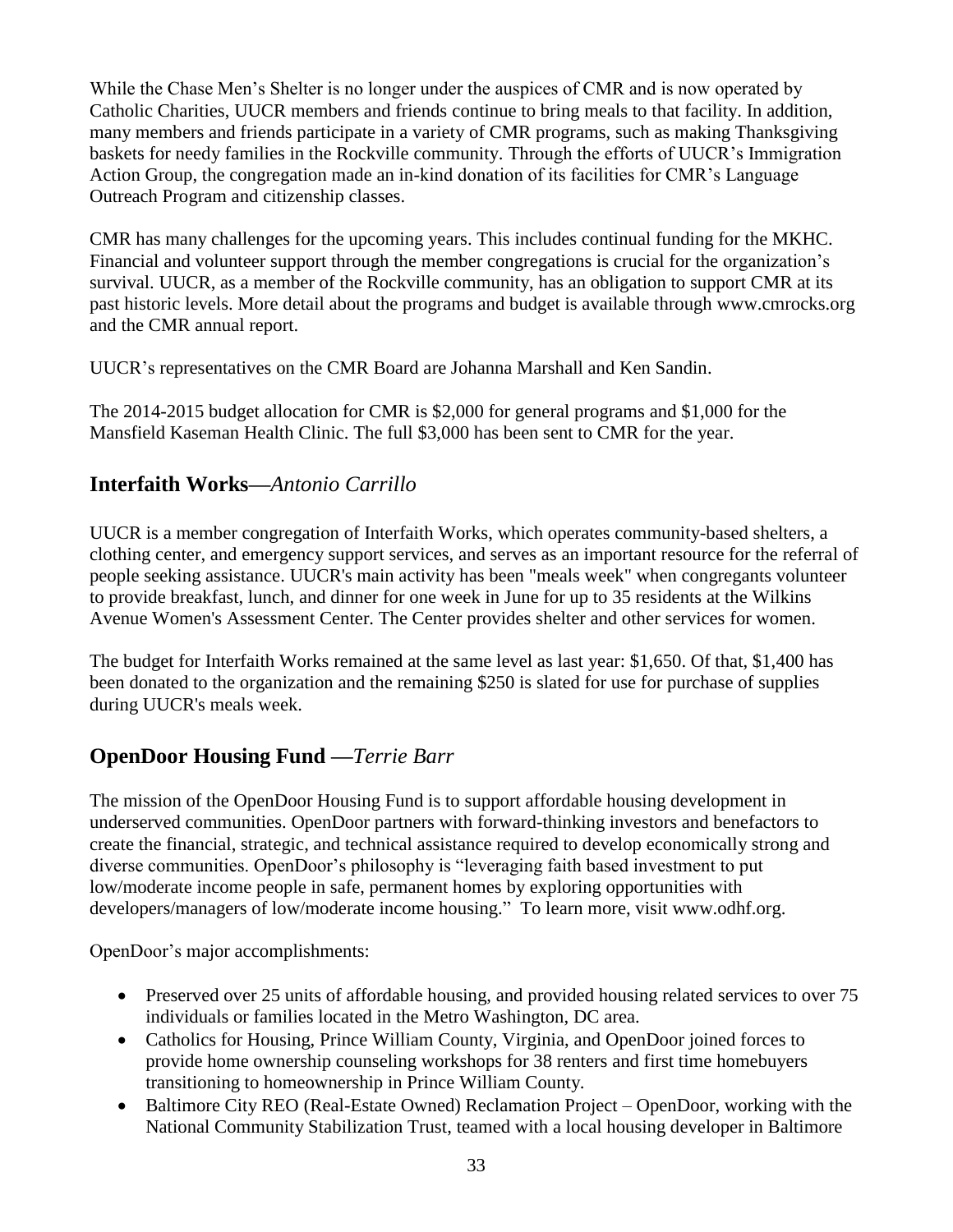City to rehab and return four foreclosed single-family homes to affordable occupancy in the Belair, Brooklyn, and Windsor neighborhoods.

- HomeFree USA OpenDoor Partnership This partnership provided housing counseling services and redeveloped foreclosed properties located in Prince George's County and Baltimore City neighborhoods which continue to be hard hit by ongoing foreclosures and the explosion of REO properties. This partnership yielded the redevelopment of five units of affordable single-family housing in fiscal 2014.
- Emory Beacon of Light CDC the Emory Beacon of Light project continues to serve 10-15 low-income families annually. This project provides housing as well as supportive services to families that struggle with chronic homelessness in Washington, DC.
- Montgomery Housing Partnership (MHP) Scattered Sites OpenDoor, working with Georgetown Bank, renewed a combined \$800,000 credit facility extended to MHP that allowed the agency to preserve 19 units of affordable rental housing in the Silver Spring/Takoma Park area.
- The Fuller Center for Housing Home Thrift Stores OpenDoor continued its partnership with The Fuller Center (formerly Habitat for Humanity of Prince George's County), a national nonprofit ecumenical housing organization, by providing a much-needed \$58,000 line of credit to support the operations of its two home supplies thrift stores, which resell building and construction materials donated by Home Depot to housing developers.

The 2014-2015 budget allocation for OpenDoor is \$350, which has been sent to OpenDoor for operating expenses. UUCR holds an institutional investment of \$10,000 in OpenDoor, maximizing the UUA matching amount. This investment earns 3% interest. UUCR members hold individual investments in OpenDoor and make annual donations.

#### **Unitarian Universalist Legislative Ministry of Maryland** *– Andrea Hall*

The Unitarian Universalist Legislative Ministry of Maryland (UULM-MD) advocates for legislation that reflects UU values in the Maryland General Assembly.

Before the start of each year's 90-day legislative session, UULM-MD selects three or four priority issues, working with established coalitions. These priority issues are centered on bills that will be introduced that year that foster UU values. This year, the priority legislation selected by UULM-MD included bills for paid sick leave, reforming the criminal justice system, and climate change. During the legislative session (January 14 to April 13), Andrea Hall tabled after services to let UUCR members and friends know of opportunities to contact their state legislators to express support for our priority legislation, and urged congregants to call, email, or visit their legislators. Two UUCR members attended a Lobby Night and Rally for the climate change bills in February.

Three of the criminal justice reform bills that UULM-MD supported passed this year:

- The Maryland Second Chance Act to shield certain nonviolent misdemeanor convictions from public view after a three to seven year waiting period;
- The Justice Reinvestment Coordinating Council Act to develop a statewide framework of sentencing and corrections policies to further reduce the state's incarcerated population and reduce spending on corrections; and
- A bill to eliminate mandatory minimum sentences for drug offenses.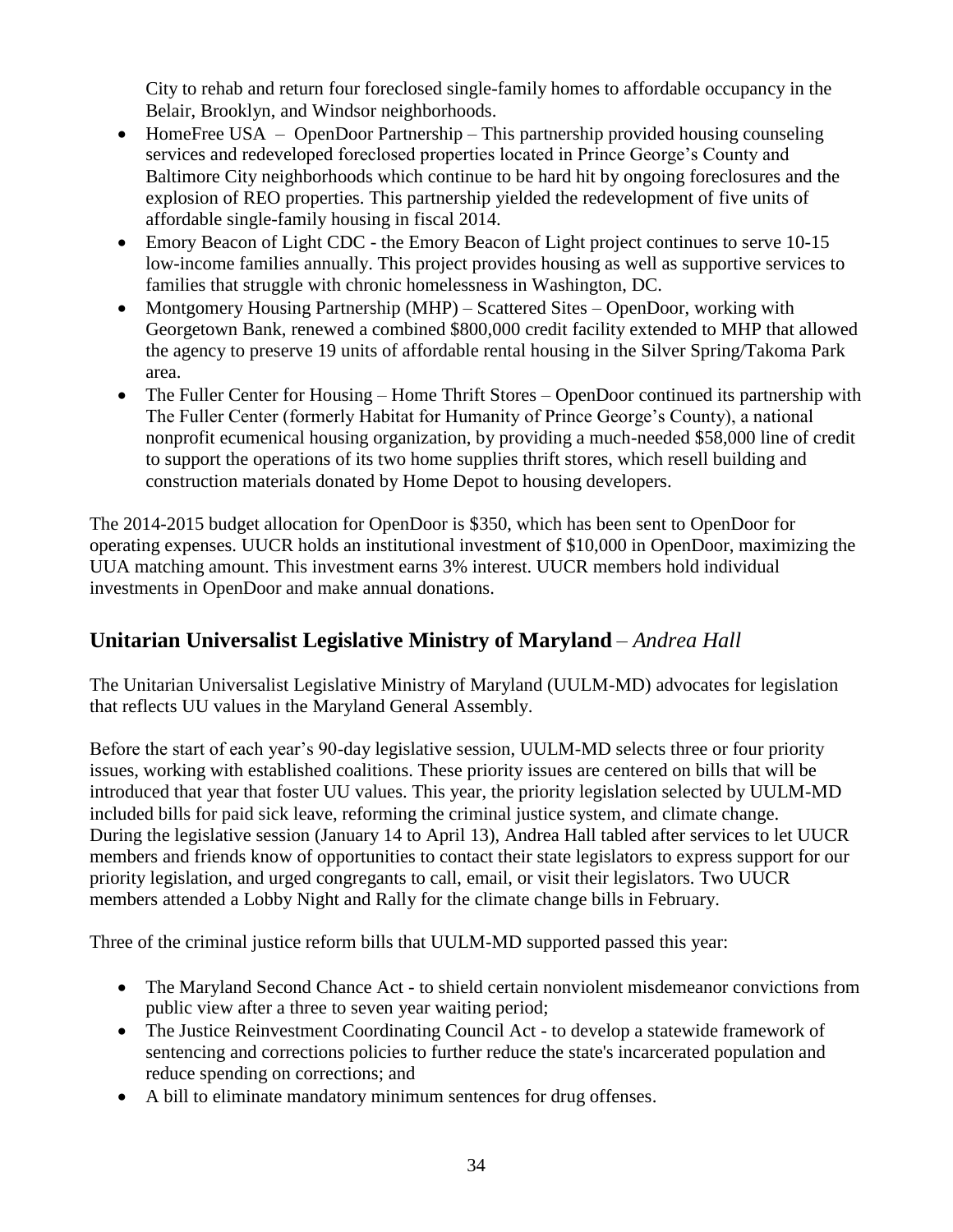UUCR's involvement with UULM-MD gives members and friends an opportunity to take their faith and values into the wider community and advocate for positive change in Maryland. It gives UUs a voice in the legislative process. The work of UULM-MD involves all of the Maryland UU congregations, so participating in these advocacy activities brings together UUs from across the state. Because UULM-MD works with established coalitions, it also gives UUCR members and friends the opportunity to work with other diverse faith communities and nonprofit organizations, such as the Maryland Climate Coalition.

This year, under grants from the UU Funding Panel and the UU Church of Annapolis endowment, UULM-MD completed an overhaul and update of its major communications pieces. By updating the website, email blasts, and social media tools, UULM-MD hopes to reach a broader audience of Maryland UUs and other activists, including youth and communities of color. Next year, we will push for greater UUCR involvement in UULM-MD Lobby Night (usually held on President's Day).

The Social Justice Committee allocated \$300 for UUCR's annual membership in the Unitarian Universalist Legislative Ministry of Maryland.

#### **Unitarian Universalist Service Committee**—*Ken Sandin*

UUCR supports the Unitarian Universalist Service Committee (UUSC), a membership organization founded in 1941 to advance human rights and social justice worldwide, by encouraging individual memberships and, with the Children & Youth Religious Education Committee, collecting for UUSC's annual Guest at Your Table fundraiser.

#### **Unitarian Universalists for Social Justice**—*Ethel Gilbert*

Unitarian Universalists for Social Justice (UUSJ) is an organization of congregations and individuals who believe that working together is the most effective way to accomplish social justice goals, and connects social justice leaders in over 20 area congregations deeply committed to UU religious principles of human dignity, justice, and compassion.

UUSJ continues its focus on advocacy on Capitol Hill on issues consistent with UU principles.

Current priorities are as follow:

- The environment and climate change
- Comprehensive immigration reform
- Lesbian, Gay, Bisexual, Transgender and Questioning (LGBTQ) rights
- The widening wealth divide

Since the retirement of Executive Director, Rev. Terry Ellen in June of 2014, the UUSJ Board has launched a Governance Task Force while continuing its programming and advocacy efforts under the leadership of Board Co-Chair, Lavona Grow.

UUSJ sponsored or co-sponsored the following events this year:

 "Beyond the Partisan Divide," a presentation by Revs. Scott and Anya Sammler-Michael on how we relate to UUs with different political views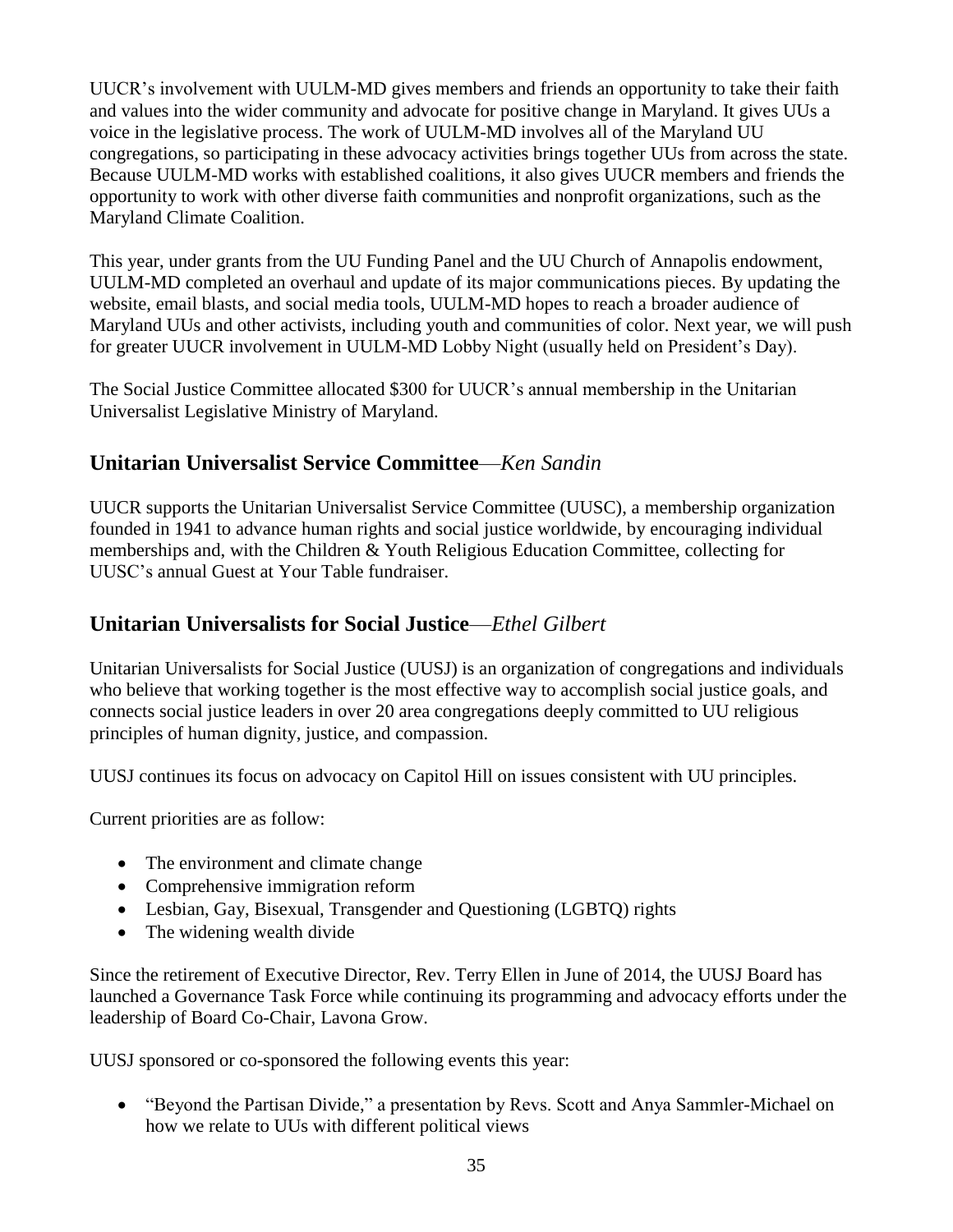- A briefing on the new Congregational Study Action Issue, Escalating Inequality
- A program on "How to Make Your Climate Efforts Count"

UUSJ's website, www.uusj.net, has information on UU and interfaith social justice activities throughout the region and has been used by UUCR, along with the UUSJ e-newsletter, to publicize UUCR programs.

The 2014-2015 budget allocation for UUSJ is \$800, which has been sent to UUSJ. In addition to this contribution from the UUCR operating budget, several UUCR members and friends maintain individual memberships and contribute to meet UUCR's fair share of \$1,810, which helps to pay for one-third time staff member, Rev. Cynthia Snavely, and other expenses, including consultant fees.

The current UUCR representative on the UUSJ Board is Ethel Gilbert. Cathy Higgins-Bisnett is the alternate representative. David Strauss is a member of the Immigration Task Group.

#### **Membership & Communications**

#### **Chalice Lighters**—*Jewell Golden*

This is a way that we support growth of Unitarian Universalist congregations in the Joseph Priestley District. "Lighting the Chalice" refers to funding grants to congregations that have an intention to grow and have a specific urgent need. They suggest \$30 a call to answer the need and there are three calls a year. The needs supported by grants have been for land, buildings, a first minister, a first music director, a first director of religious education, and innovative growth proposals. There are many opportunities to grow our religion in the Joseph Priestley District. Jewell Golden is the contact person.

#### *Quest* **Newsletter**—*Alberta Maschal*

*Quest* provides information about people, activities, programs, and major decisions to UUCR members and friends. It's published once a month in three formats: mailed paper version, postage-saving email (in color), and the web version appearing on our website. In addition to this monthly publication, our weekly electronic newsletter, *UUCR E-Weekly*, allows for timely announcements and reminders of congregation activities. Nancy Gregory is the editor of *UUCR E-Weekly*.

Editing, producing, and delivering *Quest* is the work of teams: Alberta Maschal, Beth Irikura, and Elizabeth Sullivan are the editors on a rotating basis. Layout, proofreading, production, and distribution of the email version are handled by Nancy Gregory, who also posts *Quest* on the UUCR website. Louise Friedenberg is the Wednesday collating and mailing crew coordinator, Margaret Chalkley, Nancy Grissom, Branka Kienstra, Joan Fox, and Gwen Rowe are the regular crew. Substitutes this year were Jo Wilson and Ken Sandin. Thanks to all for the reliable and efficient operation.

#### **Finance**

#### **Finance Committee—***Kent Hancock*

The Finance Committee assists the Board of Trustees in developing fiscal policy and in setting an annual operating budget. The Finance Committee also prepares the annual canvass budget and assists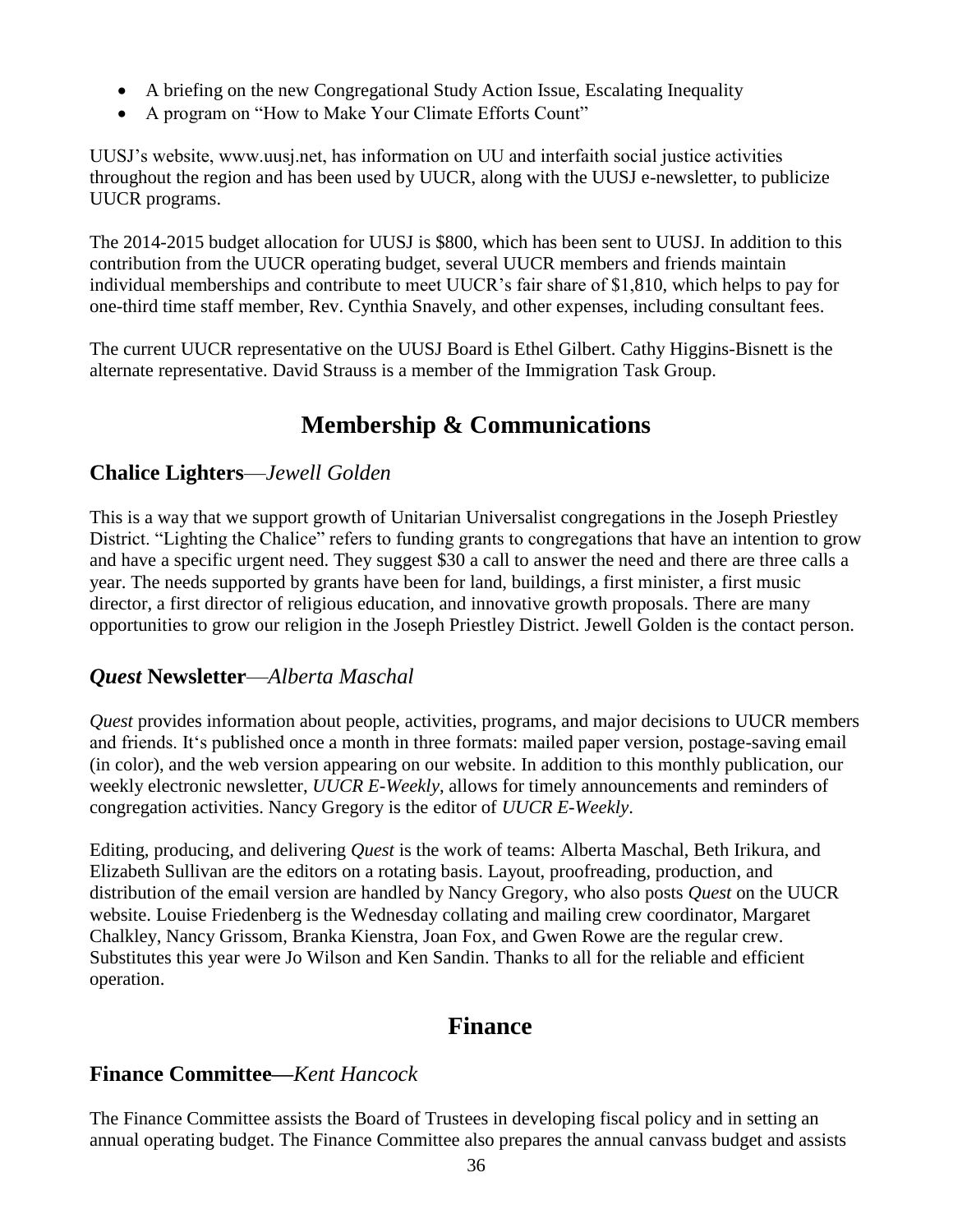the congregation and staff on financial matters. The committee, in partnership with the Treasurer and Bookkeeper, assures that UUCR keeps accurate financial records, and plans for the long-term financial health of the congregation.

This year and next, the committee is updating existing UUCR financial documents, and developing new policies for Board consideration where needed. To date, the Board has approved an updated Aesthetics Committee Policy and Credit Card Policy. The Board approved closing UUCR's Medical Reimbursement Spending Plan as recommended by the Unitarian Universalist Association. Additionally, at Board direction, the Finance Committee developed a new restricted fund in honor of Deborah Kahn's 29 years of service, the "Scholarship Fund for Children and Youth of UUCR."

The committee works closely with the Lay Minister for Buildings & Grounds (LMBG) and the Church Administrator on identifying needed capital improvements for our aging facilities. This year, the LMBG submitted UUCR's first ever 5-year Capital Plan to the Board. The Board approved the highest priority items, such as automated doors for the handicapped, graveling the lower parking lot, and replacing 55-year-old original side doors on buildings 2, 3, and 4.

Recently, UUCR signed a new 5-year rental agreement with the Rockville Community Nursery School (RCNS) which begins September 1, 2015. As part of this agreement, UUCR and RCNS are equally sharing the cost of installing a new tile floor throughout Building 3.

Committee members: Eric Burch (Assistant Treasurer - Deposits), Kent Hancock (Chair), Barbara Harrison (Assistant Treasurer – Disbursements), Dave Marks, Marianne Miller, Melissa Moore, Julie Robinson (Treasurer), Martha Taylor (Bookkeeper), and Bill Newhouse

#### **Canvass Committee**—*Bill Newhouse*

The Canvass Committee manages the annual UUCR pledge drive and is responsible for nearly 80% of the income necessary to meet the congregation's operating expenses. Each year, the canvass is held in February and March to inspire and inform members and friends to support UUCR's operating budget for the next fiscal year. The canvass includes the goal of connecting with every congregant to ask for a pledge and to provide an opportunity to connect with every member and friend.

Major accomplishments:

- The Board of Trustees set the 2015 pledge drive target at \$612,485, a figure 6.1% above the pledge total collected in 2014, based on a canvass budget delivered by the Finance Committee. The canvass budget was approved at the January 2015 Board meeting.
- The "From Generosity to Justice" theme for the 2015 pledge drive was utilized to inspire this year's generosity and to connect with the worship themes on Sundays. Suzie Spangler provided the logo this year and offered some framing words about its connection with the theme.
- *E-Weekly* and *Quest* articles, along with Order of Service announcements, were used to communicate throughout the canvass.
- Posters were made to remind people that Canvass Sunday was occurring on March 1, 2015.
- From Generosity to Justice Moments were offered during Sunday worship services by Bill Newhouse and the 5th grade RE class, Christy Shannon, Abbey Uffelman, Stephanie Kreps, Kris Butler, Cat Goodyear, Kent Hancock, and Antonio Carrillo. Visit http://uucr.org/canvassmoments to read their generous offerings.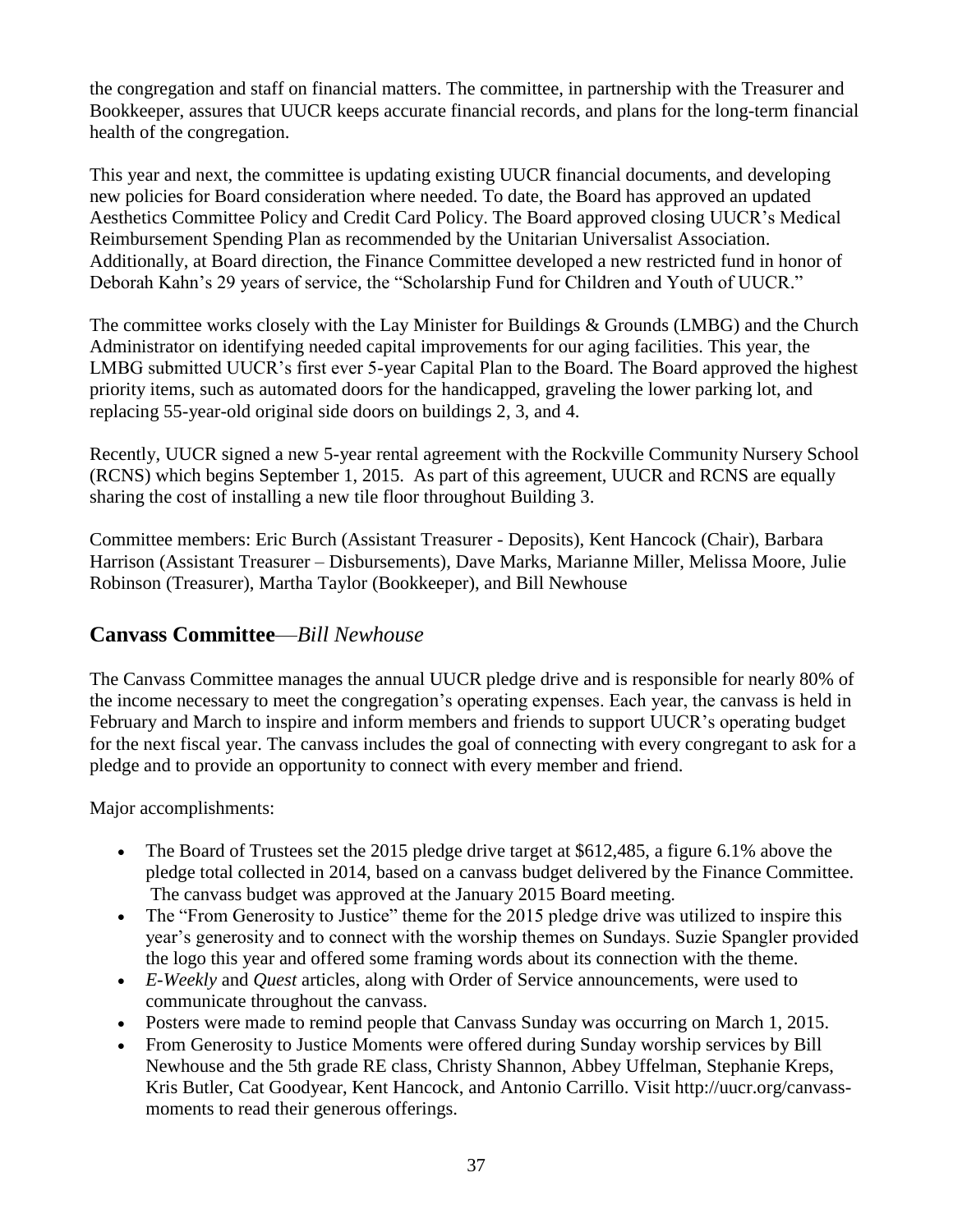- As of May 4, 2015, UUCR has received 236 pledges (107 of which are increases, 21 are new) totaling \$546,600, which is 89.3% of our goal. It is projected that by the time the Board adopts an operating budget for the next fiscal year, we will have collected \$579,000 in pledges, which is 94% of the canvass goal.
- At the conclusion of Canvass Sunday on March 1, we had collected \$343,374 from 100 pledges, which took us to 56.1% of our goal.
- The UUCR staff provided outstanding support for the committee's work, with especially strong support in the areas of printing, communication, and mailing needs. The UUCR Canvass Committee works closely with the Finance Committee, the Board of Trustees, the Director of Communications and Membership, and the Lay Ministry Council to ensure that UUCR can meet its financial obligations and support the mission of the congregation.
- The Canvass Committee is grateful for the leadership of Rev. Strauss and enjoyed weaving the From Generosity to Justice Moments and submissions for *Quest*, the *E-Weekly*, and the Orders of Service into her worship themes.
- Canvass documented using the canvasschair@uucr.org and Google drive such that it can be easily used by the next Chair of the committee.

Next year's goals:

- Identify new Canvass Committee members.
- Commit to one-on-one canvassing for one-third of UUCR pledgers.

A disappointment this year was that weather played havoc, cancelling a Sunday service during the canvass along with a reception.

Committee members: Bruce Baskett, Melissa Moore, Bill Newhouse (Chair), Julie Robinson, and Christy Shannon

#### **UUCR is grateful to the following people for pledging during this year's canvass**:

| Abott, Stacey                      | Brandt, Larry & Susan             |
|------------------------------------|-----------------------------------|
| Aguilar, Antonio                   | Brigatti, Adriana                 |
| Allen, Amy Greene & David          | Bright, Roselie & Mark Lewandoski |
| Alzouma, Dana & Karim              | Burch, Eric & Arlyn Sanchez       |
| Asman, Jill                        | Burroughs, Charles                |
| Baillie, Diane                     | Butler, Kris                      |
| Bain, Henry                        | Buzy, Joel & Wendy                |
| Baku, Esmail                       | Byrd, Anne                        |
| Barnes, Andrew & Dolores           | Calder, Katie & Mark Abraham      |
| Barney, Carol                      | Campbell, Bob                     |
| Barr, Terrie & Jim                 | Campbell, Gaynelle                |
| Barry, Bill & Diana                | Campbell, Paulette                |
| Baskett, Bruce & Emily Untermeyer  | Campbell, Polly                   |
| Bauerle, Cynthia & Robbie Reasoner | Carnes-Stine, John & Brad         |
| Beach, John & Susan                | Carrillo, Suzanne & Antonio       |
| Bennington, David                  | Carvajal, Ricardo & Mary          |
| Bertka, Connie & Yingwei Fei       | Cerny, Lana & Louis               |
| Blue, Jim & Lee                    | Chalkley, Margaret                |
| Bolland, Silvia                    | Chamberlain, Irv & Sherry Henry   |
| Bradshaw, Pat                      | Chapin, Patricia & William        |
|                                    |                                   |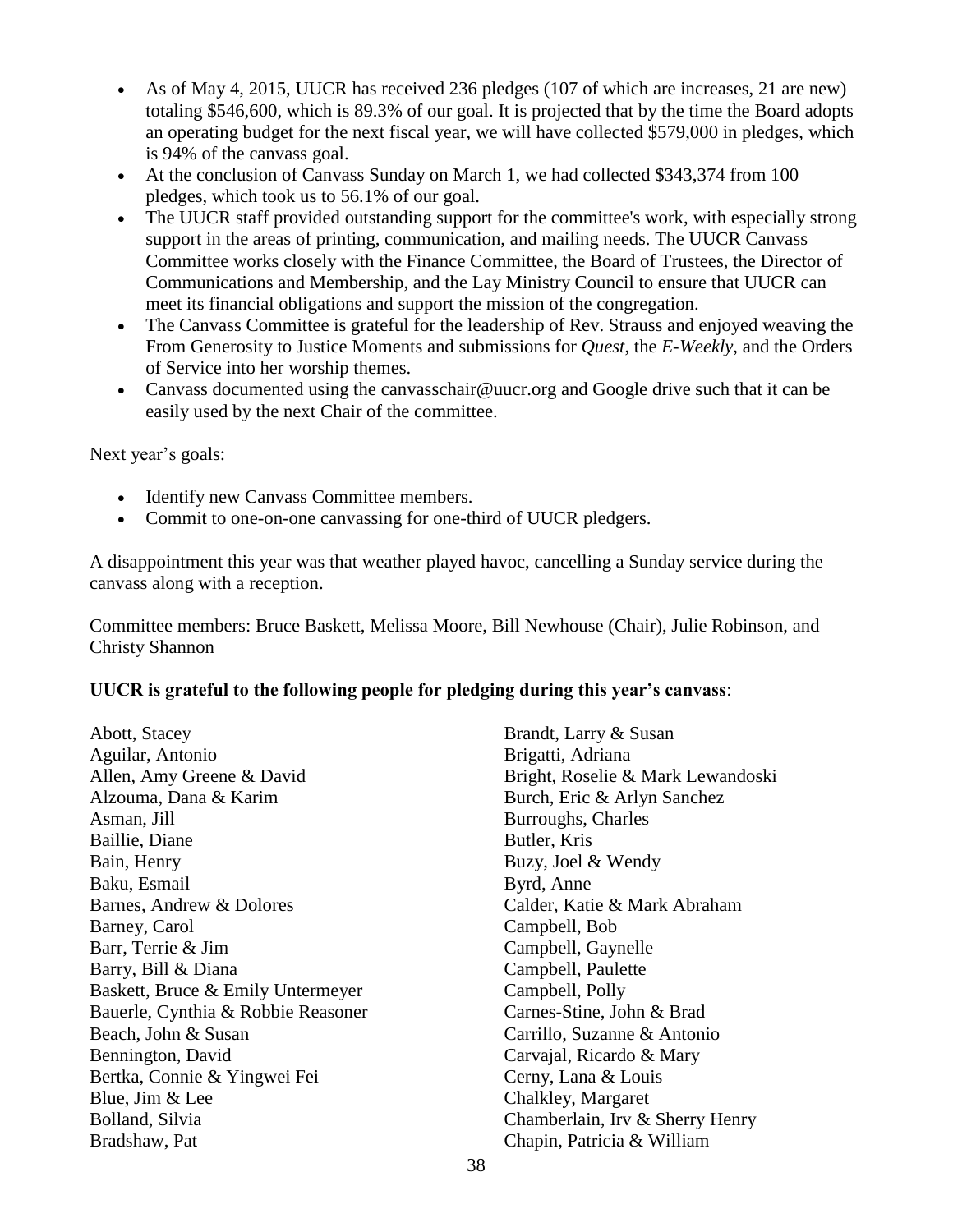Childers, Brian Chitty, Richard & Claudia Christenson, Jane & Tom Nastick Claxton, Erin & Utako Matsumura Clemente, Jose Clemente, Kathy Cohen, Len & Marilla Colletti, Mary Caroline Corfman, Mark & Susan Cox, Allison & Steven Rosen Crane, Cammy & Alex Szatmary Crump, Annmarie & Wayne Dangel, Carol & Richard Danielson, Carole Dauler, Jeff Davis, Niki Dawisha, Sahar Deal, Marlene Delavan, Deb & Bronson Hoover Dickson, John & Rachel Shaw Dittmann, Sharrill Dixon, George & Virginia Doerr, Ed & Herenia Dolak, Colleen & Matt Zembrzuski Dudley, Bill & Kristine Dunbar, John Duncan, G. Doug Durmowicz, Beth & Tony Eckstrand, Steve & Irene Ehrlich, Shira Einhorn, Pat & Steve Eisenhauer, Jack & Judy Evans, John Fabian, Teki Feller, Stephanie Fenimore, Chuck & Natalie Floge, Liliane & Stephen Crawford Folsom, Ginny & Norman Rave Forrest, A. Julie Fox, Joan Francis, Tim Fredin, Lisa Friedenberg, Louise & Paul Fries, Barbara Fritz, Terri & Ron Cancelose Furlani, Cita & John Garbe, Edward Garofalo, David & Kelly Cooper Gellman, Carey & Richard Gilbert, Ethel & Richard

Gilfrich, Bob Golden, Jewell Goodyear, JP & Catherine Goss, Lynne & Joe Graf, Julie Gregory, Nancy Gregory, Sondra & Bill Griffin, Glenn & Jane Grissom, Nancy Haber, Martin & Valerie Haldeman, George & Kate Hall, Andrea & Dan Zabinski Hall, Karen Hancock, Kent & Gayle Harris, Lauren Harrison, Barbara & Dan Pierce Harrison, Beth & Todd Hayes, Allen Hedges, Sue & Kyle Heifitz, Cassandra & Adam Heilman, Robert & Karen Helton, Don & Shana Henry, Margie Higgins-Bisnett, Cathy Higgins-Bort, Marion Hoferek, Mary & Susan Wilson Holbein, Chris Holmes, Marge & Michael Huff, Laura Hurlbut, William & Nancy Blum Irikura, Karl & Beth Johnson, Myles & Ruth Jones, Gretchen Jones, Peggy & Hunter Julka, Clarice & Chris Karras, George Kawamura, Barbara & Dale Kienstra, Branka Klag, Jane & Narcy Kohout, Nick & Chris Kreps, Stephanie & Gary Lam, See-Yan Landenburger, Jon Lanigan, Mary Lapham, Steve & Cheryl Larson-Rabin, Leah & Zach Lee, Doris & Jeremy Martin Libert, Judith Linkletter, Brett & Rebecca Lippert, Dory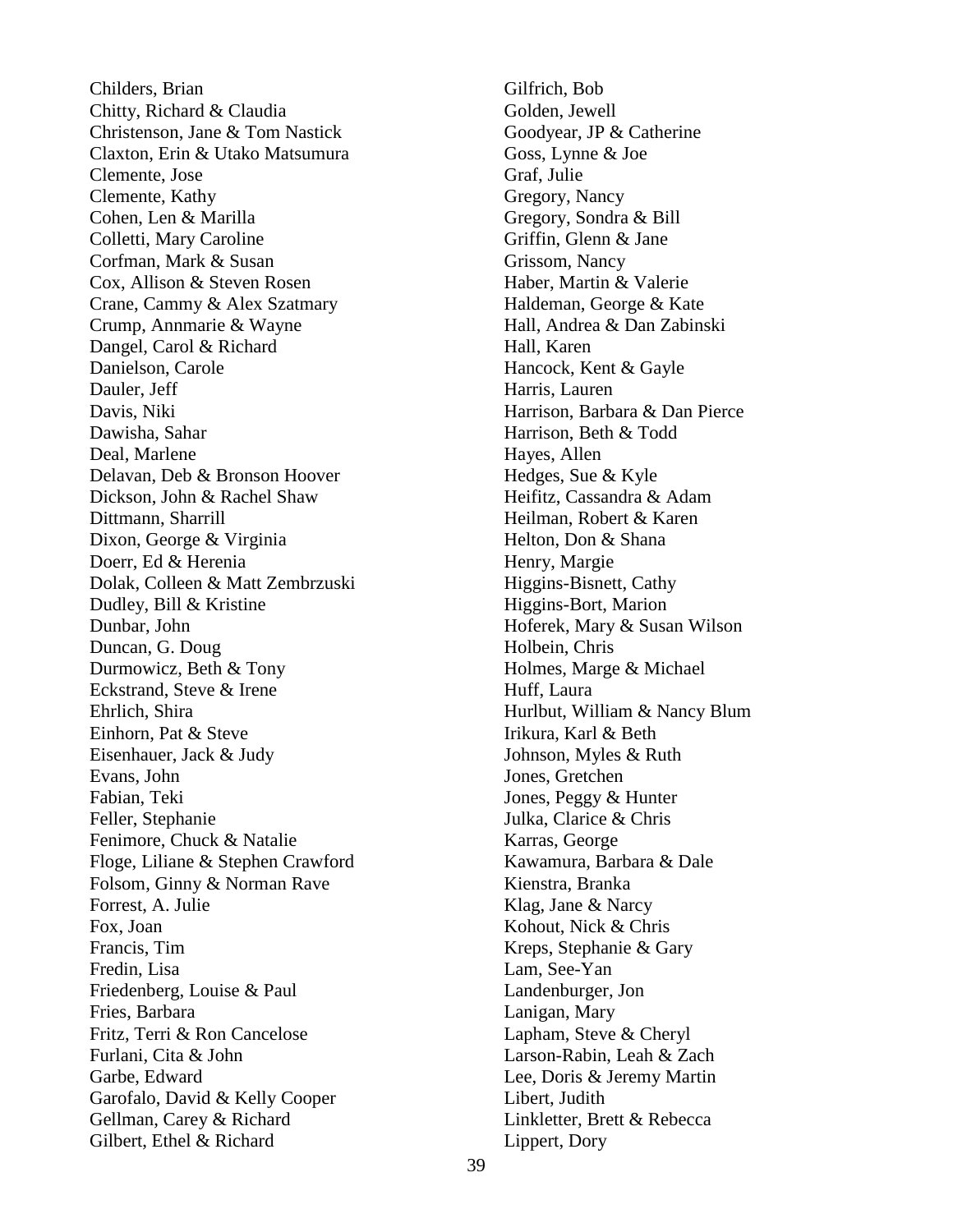Lorms, David & Alberta Maschal Lowe, Phil & Fran Luce, Marsha Lyons, Jennifer MacIntyre, Karen Magnuson, Gary Malley, Karen Mann, Ashia & Don Marks, Dave & Diane Martzloff, François & Madeleine Mascardo, Jennifer McCall, Susan McCann, Andy & Susie McClelland, Martha & Peter Shaw McCormick, Mary McGovern, Maude McIlwaine, John McCaffrey, Anne Meyer, Holly & Robert Miller, Marianne Mondelo, Susan Moore, Andy & Melissa Newhouse, Bill & Kay Noreikis, Richard Norris, Eric & Karen Ouimette, Mylene & Steve Partington, Leigh Paulson, Louis Perino, Elaine & Don Perkins, Neil & Melissa Pied, Aaron & Erika Pittleman, Karen & Steve Plumb, Don & Judy Pooley, Carolyn Popp, Jan Power, Kevin & Christin Green Preisendorfer, Rolf & Dominic Russoli Pulvirenti, April Randall, Carolyn Rathbone, Donna Rayner, Judith & Dennis Wellnitz Reed, Lisa Reed, Marie & Steve Reilly, Scott Reinsberg, Carol Rhodes, Alma Riley, Bryan & Marla Robinson, Julie & Alex Chauche Rodriguez, Carla & Kendall Watson Rohan, Ellen & Steve Greene

Rosewater, Mary Roth, Sue Rowe, Gwen & Tom Rushkoff, Bennett & Karen Whitesell Ryan, Jimena Sandin, Ken Schrack, Roald Schuhmann, Jeremy Scott, Anne Hope Shanker, Michael & Tracy Shannon, Christy & Mark Sherr, Marialyce & Ted Shires-Thurston, Cynthia & Ginny Simpson, Richard Smith, Lisa Petrovich & Jeffrey Solberg, Larissa Sosa, Julio & Rebecca Spicknall, Anne Stahl, Deb & Mike Steel, Elizabeth & Sam Stiles, Mark & Barbara Weis Stolz, Richard Stover, Constance Strauss, Lynn & David Tait, Erynn & Brian Taylor, Donna Taylor, Jack & Pamela Taylor, Len & Martha Thomas, Frank & Susan Timmons, Karla & Burt Smith Tolgyesi, Eva Tonat, Connie Walker, Patty & Kelly Cahill West, Bryan West, Pamela & Matt Beyers Wheeler, Teddy & Jenny Wicker, Dorothy Wilcock, Daniel & Takako Maeda Wilcox, Steven Williamson, Victoria Wilson, Mark & Jo Wilson, Pat Yoder, Greg Young, Celia Young, Joe & Melissa Zarret, Sue Zatman, Andrew & Marilyn Briant Zerby, Elizabeth Zetts, Terry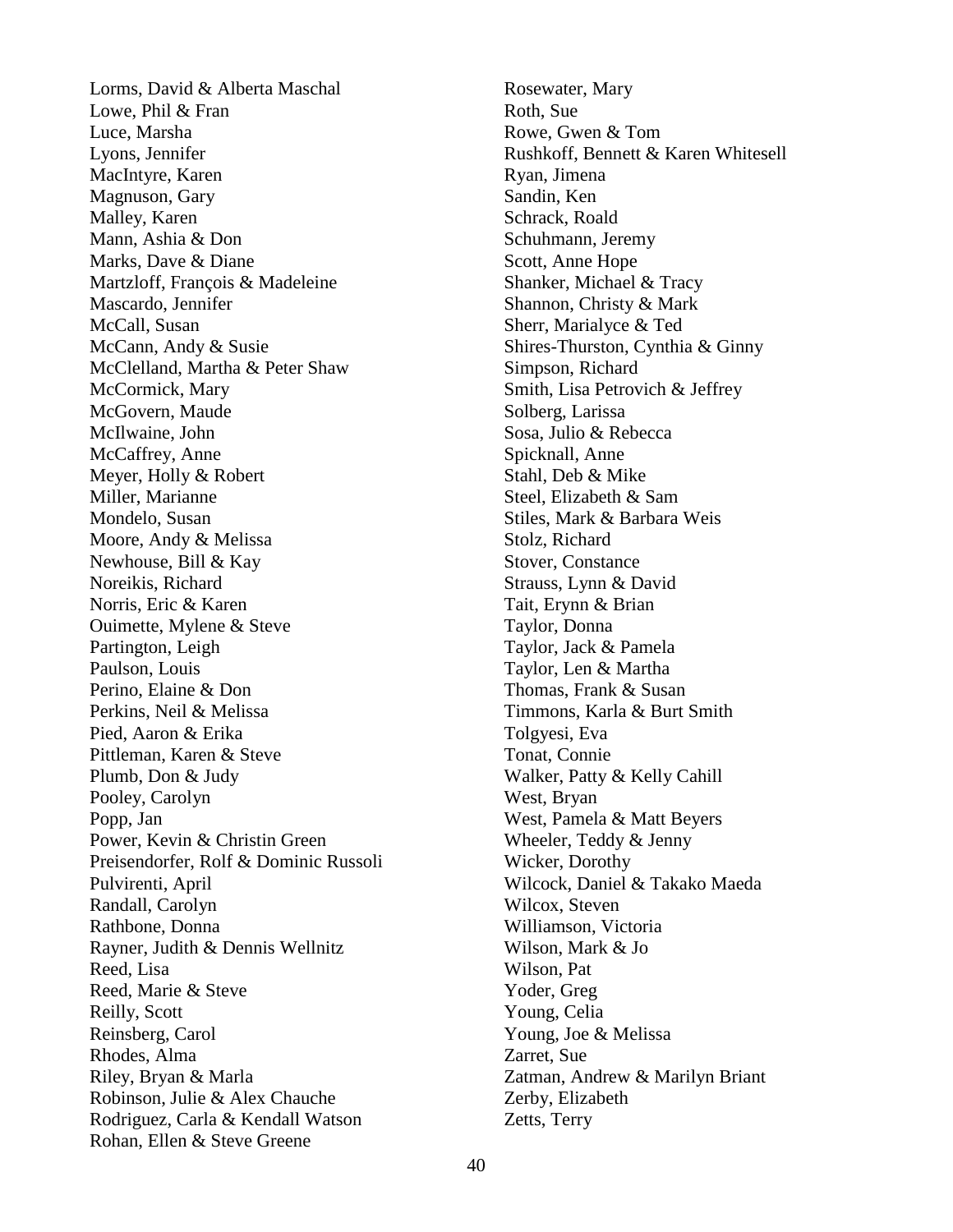#### **Planned Giving Committee**—*Sharrill Dittmann*

The purposes of the Planned Giving Committee are to raise awareness in the congregation of the importance of estate planning and to encourage gifts to UUCR's Endowment Fund through the inclusion of UUCR in those plans and with gifts.

The committee hosted a seminar on "Changes You Should Know About," covering estate planning, impact investing, and planned giving. Len Cohen made the well-received presentation, and a number of visitors attended. We also worked with Rev. Lynn Strauss on Legacy Sunday. One new member to the Legacy Society was introduced to the congregation, and members of the congregation had an opportunity to make direct contributions to the Endowment Fund. Over \$2,000 was contributed on Legacy Sunday.

Several members of the congregation have made contributions to the Endowment Fund in memory or in honor of loved ones and, with the addition of bequests and larger gifts, the fund now totals over \$322,000, up from \$300,000 at this time last year.

We look forward to having more members of the Legacy Society in 2015 and to continuing our educational seminars. We also hope to recruit new committee members and revise the materials on the UUCR website.

The 2014-2015 Planned Giving Committee budget is \$500 of which \$72 has been spent.

Committee members: Len Cohen, Sharrill Dittmann (Chair), and Roald Schrack

#### **Action Auction Fiesta Cruise**—*Colleen Dolak*

The Action Auction Fiesta Cruise is a combination of a fundraising event and a community building activity for UUCR. Our focus was to be inclusive of all our members and friends while striking a balance that allowed us to raise funds for our varied congregation needs.

The Action Auction was held on May 2, 2015. This year's Auction had a theme change from Spring Fiesta to Fiesta Cruise. In doing so, the décor, food, and logo were changed, but much of the signage and other resources were reused.

Donation items were solicited from outside businesses, as well as congregation members and friends. This year's Auction set a record of over 155 items up for bid. Donations included many ethnic and innovative dinners, such as French Country Dining, a Locally Grown Farm to Table Dinner Party, and a Polish Dinner Party held at members' homes. In addition, some favorites, such as Mamma Miller's Spaghetti Dinner and the Julia Child Dinner Party returned. There were many gift cards to local businesses and restaurants. Returning bakery and gourmet items included Incredible Carrot Cake, cookies, pies, flan, and gumbo, to name a few. There were many services up for bid, such as pet sitting, car detailing, veterinary consultation, computer assistance, gardening, financial planning, and classes ranging from music and nutrition to varied art sessions and meditation. Entertainment opportunities abounded, such as an Ashton Afternoon Jazz Piano gathering, the family-friendly Board Game Extravaganza, a Family Pool Party and Barbeque, and many more. New this year was a family-friendly catalog supplement which highlighted the offerings ideal for our younger families.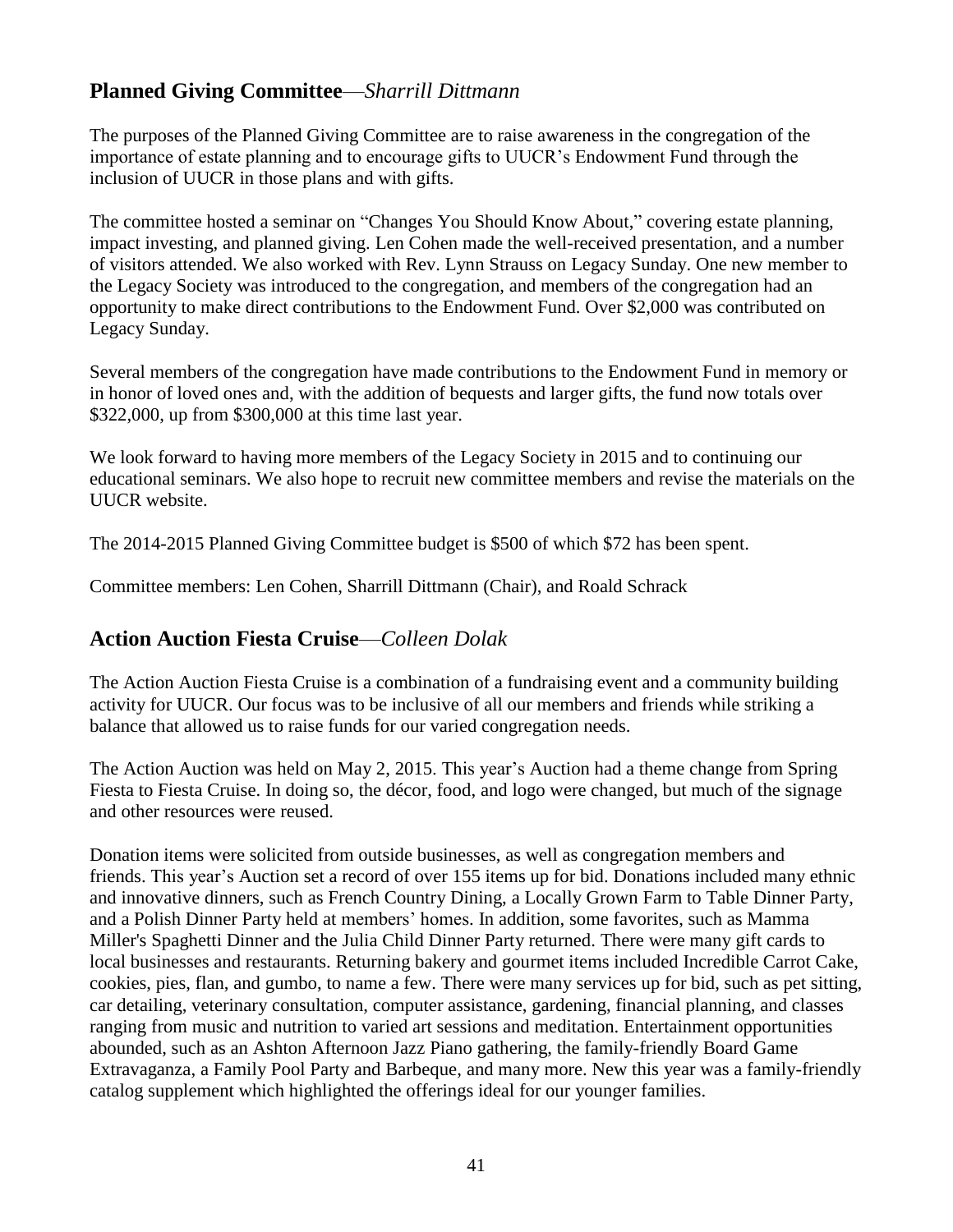The food this year was in line with our cruise theme - a buffet that highlighted dishes from three ports of call: Turkey, Japan, and Italy. We enjoyed catered kabobs, rice, and pita by Moby Dick restaurant and sushi from Wegman's grocery. Our stellar kitchen team put together a lovely spread of ziti and sausage to represent Italy. The Power Tool Gang sold beer and wine. As is our tradition, there was a fine wine raffle where only 100 tickets were offered for a chance to win approximately \$250 worth of wine. Additionally, this year we offered a "big beer" raffle. Similar to the wine raffle, there were only 100 tickets offered for a dozen large bottles of beer valued at over \$150.

The Action Auction requires much planning, coordination, and participation from congregation members and friends. There were volunteers participating in publicity, business outreach, ticket sales, computer and website work, decorations, set-up, clean-up, solicitations of donations, catalog preparation, and more. The coordination brings many members and friends together for a common goal. In addition, the many dinners and services bring varied groups of congregants together in social settings. Committee/group members were given the opportunity to work together, developing stronger and/or new relationships in a shared experience with a goal to benefit the congregation.

Other tools and resources that would be useful to help the Action Auction achieve its goals for the future include:

- A seed money budget for planning and preparation of the event this could potentially allow for online bidding to offer more flexibility for those who are unable to attend the event.
- Additional networking with congregation members and local businesses to increase and provide varied donations for the Auction.
- Networking with religious education families, younger members, and new members of the congregation to explain the Action Auction and promote participation.
- A detailed Action Auction manual for future co-chairs, outlining timelines, volunteer needs, location of items used, etc.

For next year, the Action Auction team would like to recruit additional volunteers and new members.

Net of expenses, the Action Auction Spring Fiesta raised over \$30,000 this year.

Action Auction Fiesta Cruise Co-Chairs: Colleen Dolak and Carolyn Randall

#### **NovemberFest**—*Susan Hedges*

UUCR's fourth NovemberFest holiday arts and crafts festival was held on Saturday, November 15, 2014. The event featured arts and crafts vendors and community vendors – some repeat vendors and some new vendors.

In addition to the profits we realized from space rental to the vendors, UUCR sales centers included: quilt raffle and quilt goods, UUCR crafters, book sale, jewelry sale, art sales, tote bag sale, used goods, toy sales, breakfast and lunch service, bake sale and granola sales. The Senior Youth Group sold tiedye goods for their own fundraising. Musical members of the UUCR community contributed live music on the "Café Stage" in Founders Hall, and played piano in the Sanctuary. We contributed to social justice by inviting a nonprofit group, Healthcare for Haiti's Poor, to join the event.

Despite usual publicity efforts, the event was not as well-attended this year by the public or by UUCR members and friends. Although many congregants participated by selling on the day of the event, we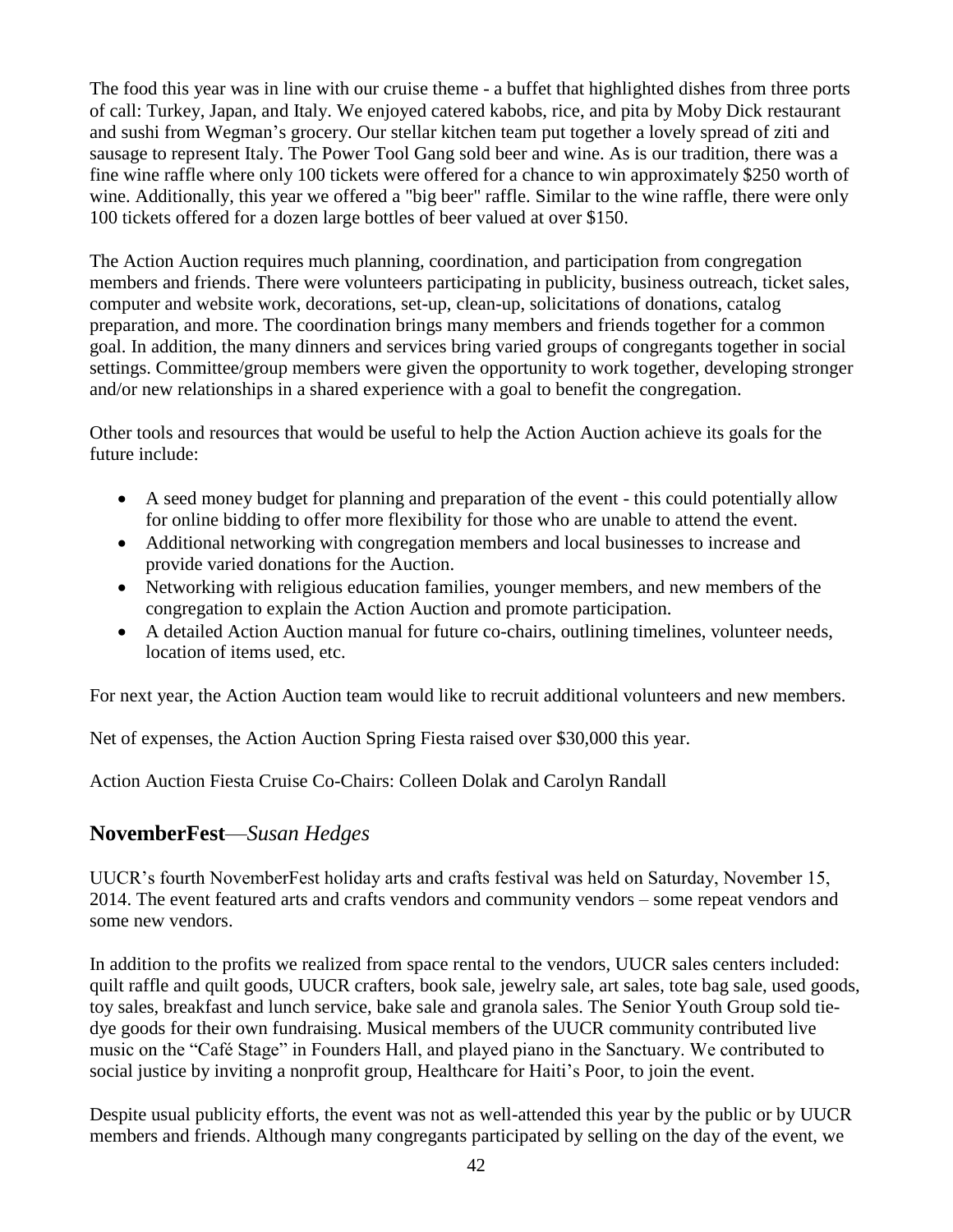were stretched to provide adequate coverage in several areas. Moreover, recruitment of leadership for pre-event planning and work continued to be difficult. This has been a problem in previous years, as it was for the Bizarre Bazaar, the fall fundraiser that NovemberFest replaced. The same small cadre of members took responsibility for leadership roles in the event, and it was really an insufficient number.

NovemberFest netted about \$8,000 this year, a decline from previous years and an amount insufficient to justify the large effort involved.

NovemberFest was launched four years ago as an alternative to the Bizarre Bazaar, which had become so massive an undertaking that it burned out leadership and became unsustainable. It was hoped that the NovemberFest fundraiser model – an arts and crafts fair with auxiliary sales centers – would be smaller and more sustainable, but that has not proven to be the case. After four years of this experiment, the event leader believes that a large, multimodal public fundraiser is not manageable for the UUCR congregation. People do not have the time to give weeks or months to such an effort, so no one is willing or able to lead it. It is suggested that the event be discontinued, and UUCR attempt to develop a fundraiser more aligned with the needs and time resources of modern life.

#### **Buildings & Grounds**

#### **Buildings & Grounds Committee**—*Mark Corfman*

The Buildings & Grounds Committee strives to maintain the congregation's facility and property in a condition that allows UUCR members and friends, as well as other end-users, to perform the wide variety of activities that take place here. There are basically three types of projects undertaken to accomplish this.

First, there are annual service contracts for building systems like the elevator and fire alarm, in addition to the regular service contracts for lawn maintenance and snow removal. These contracts are all managed ably by Donna Taylor, the Church Administrator.

Second, there are normal maintenance and repairs which are performed by a combination of UUCR's Facilities Coordinator, Bryant Taylor, the Power Tool Gang (volunteers led by Dan Pierce, Narcy Klag, and Mark Corfman), and contracted services.

Finally, there are major capital improvements, which this year included, the following:

- The conversion of the grassy area below the lower parking lot into a temporary parking area that enables congregation members and visitors to park during both good and bad weather.
- The installation of automatic doors at the front entrance of the Sanctuary and the entrance to Building 1 from the courtyard, enabling easier access for people with mobility challenges.
- The initiation of the preliminary design phase for renovating Building 1, including hiring an architect. This renovation will likely include upgrades to the kitchen and the creation of more welcoming and useful spaces for meetings and social events. Please see the report of the Space Planning Task Force for more detailed information.

All three of these improvements address a key point in the UUCR Strategic Plan (Goal 1, Objective 1.1, Activity 2): Improve accessibility of UUCR activities and welcoming and nurturing practices based on barriers audit.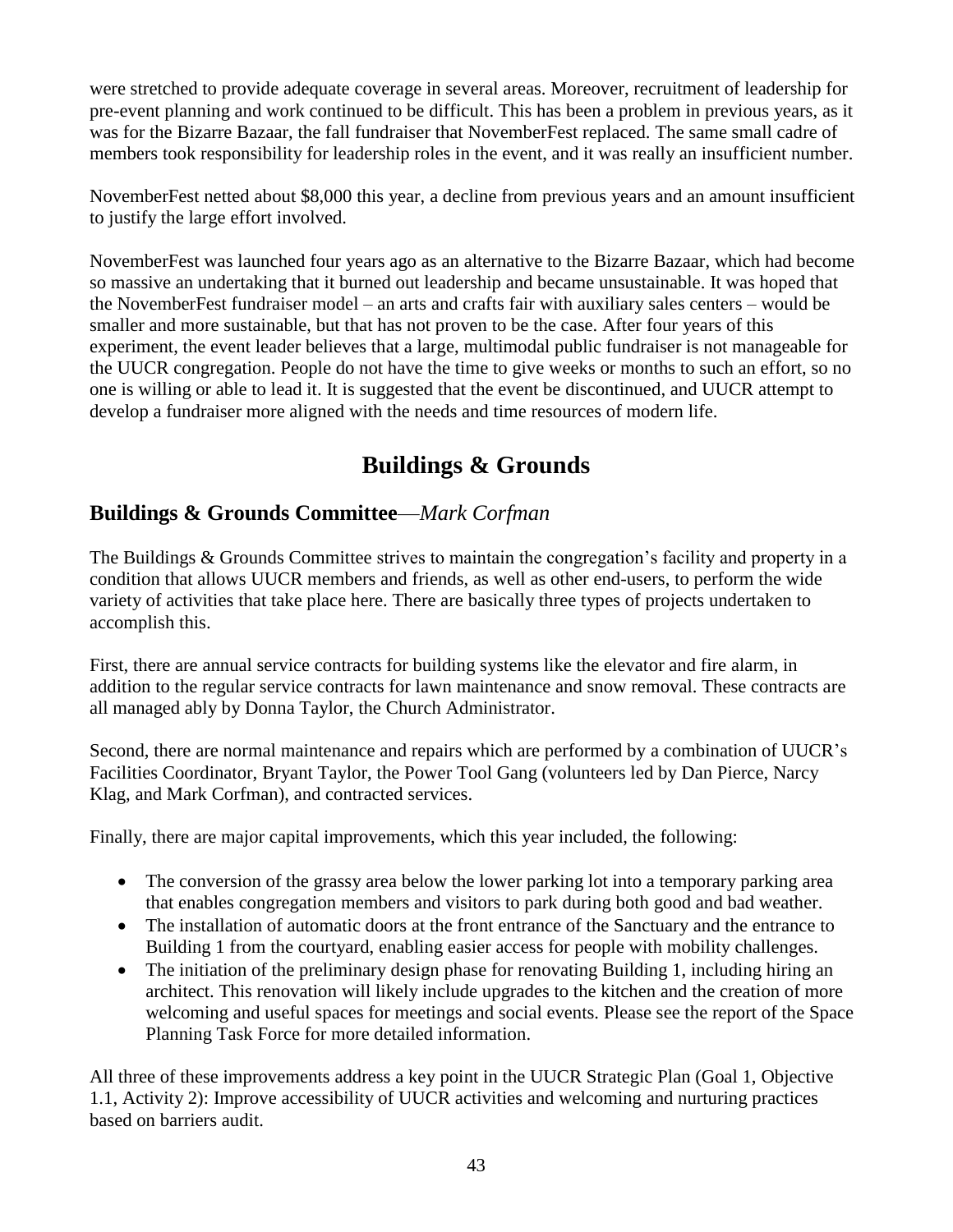In addition, steps are being taken to refinish the Memorial Board on the outside of Building 4 next to the patio behind the building.

The Power Tool Gang gathers on a few Saturdays each year to do necessary work at UUCR. Neither power tools nor experience is necessary. We gather for the fellowship and fun, while helping to maintain UUCR property. Some of the projects this past year have included painting the curbs in front of the Sanctuary and painting wood siding and wood trim on several buildings. Our work is accompanied by doughnuts and coffee in the morning, lunch with beverages, and much camaraderie. Any interested person should feel welcome to join in!

There was also significant work performed this year by the Grounds & Site Beautification Committees. See the summary of their work below.

Committee members: Bill Chapin, Mark Corfman (Chair), Sue Hedges, Narcy Klag, Jon Landenburger, Mary Lanigan, Dan Pierce and Jo Wilson

#### **Grounds & Site Beautification Committees—***Barbara Harrison*

The Grounds Committee manages routine maintenance of the landscape – primarily removal of downed branches and trees after storms, pruning of trees and shrubs, tree management, and Do It Day landscape efforts. The Site Beautification Committee follows the landscape master plan for the entire campus to enhance the beauty and accessibility of the landscape as well as to assist in implementing green solutions where appropriate, and to sustain the forest conservation areas on the grounds in accordance with the guidelines of the City of Rockville.

Grounds Maintenance:

This fiscal year, with the help of Donna Taylor, we continued our annual contract for regular campuswide clean-up, mulching, pruning and edging services – to be carried out by the same firm that performs our lawn mowing, raking, and snow removal. Considerable savings are achieved by bundling these activities. Additional weeding of the garden beds and tear-down of ivy and other invasives has been accomplished by the wonderful volunteers who come out on Do It Day and for other landscape maintenance efforts, organized primarily by Mary Lanigan, Jo Wilson, and Sue Hedges. Attractive grounds contribute to the aesthetic experience at worship services and to the appeal of our congregation to visitors.

#### Site Beautification:

The Site Beautification Operating Fund provided funding to install an exit patio, pathway, and landscaping around the exit from the south end of the Sanctuary into the Sanctuary courtyard. This increases safety, as the former exit area was a large uneven step down onto sloping grass. It also will allow for easy exit into the courtyard as part of services or activities in the Sanctuary.

This year we continued meetings facilitated by the Lay Minister for Buildings & Grounds. These have been very useful in helping to coordinate plans for landscape and grounds maintenance with many who are involved. We hope to continue this enhanced communication next year to involve all who are interested in the landscape.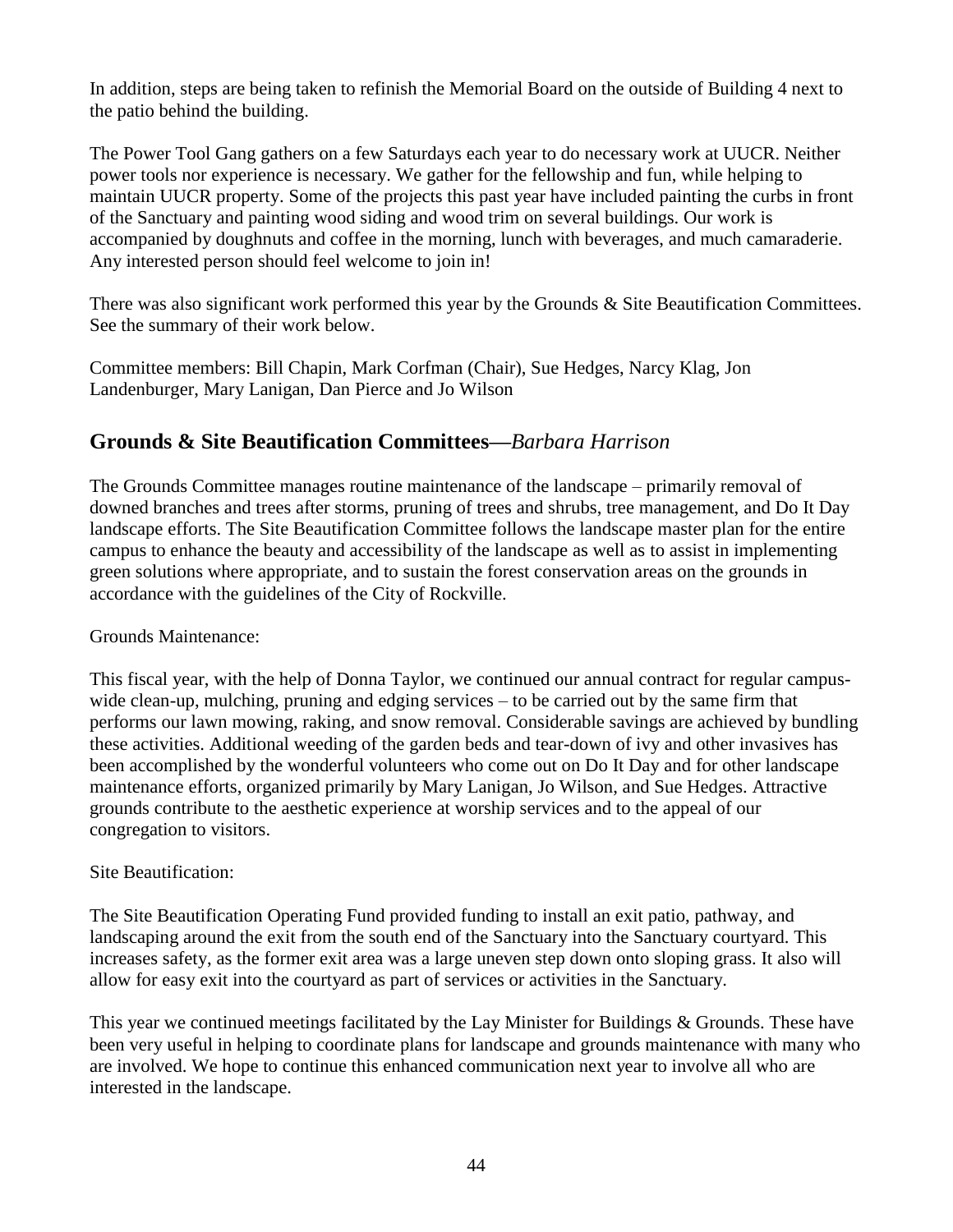The 2014-2015 Grounds budget is \$14,702, of which \$10,892 already has been spent. We have been lucky so far this year, with minimal storm damage. However, the weeping cherry trees along the entrance drive are declining and will need to be replaced soon. Before the end of the fiscal year, we hope to begin the replacement process by installing a few additional dogwoods between the cherries along the driveway. These native trees will be on the edge of the forest conservation zone, where native plantings are required. Grounds maintenance costs are highly unpredictable and are increased due to the City of Rockville's limitations on removal and replacement of trees.

Note: The Site Beautification Committee does not have a line item in the annual budget. It is funded through disbursements from the Site Beautification Fund, a donor-established restricted fund set up some years ago to provide for landscape enhancement projects. Site Beautification Fund principal may not be expended and funds may not be used for other purposes. Disbursements are limited to a small percentage of the value of the fund, and occur only when the balance of the fund exceeds a threshold set by the Finance Committee. Disbursements are made under a policy established by the Board of Trustees, and significant expenditures must be approved by the Board.

Committee members: Louise Friedenberg, Barbara Harrison (Co-Chair), Mary Lanigan, Marie Reed, and Jo Wilson (Co-Chair)

#### **Aesthetics Committee**—*Sharrill Dittmann*

Liliane Blom and Sharrill Dittmann assumed leadership of the Aesthetics Committee in June 2014, from the capable leadership of Laura Huff. We are indebted to her for nurturing a strong, wellorganized program.

The following is a list of artists who have exhibited at UUCR between July 2014 and June 2015:

- June and July 2014 The Paté Painters, various media
- August and September  $2014 12$  artists from Washington ArtWorks, various media
- October and November 2014 Patricia Zannie and students, various media
- December 2014 and January 2015 Jorge Bernal, encaustic monotypes
- April and May 2015 Claudia and Sergio Olivos, various media
- $\bullet$  June and July 2015 Grace Lipton, paintings

The committee hosted a well-attended lecture/demonstration by Jorge Bernal during which the participants got to try their hands at encaustic monotypes. Six works were sold from which UUCR realized 20% of the sales price.

Funds from the purchase of displayed art are deposited into the Aesthetics Fund from which the committee draws. No withdrawals were made this year.

Committee members: Liliane Blom and Sharrill Dittmann (Co-Chairs)

#### **Information Technology Committee**—*Bill Newhouse*

The mission of the Information Technology Committee is to maintain UUCR office IT systems and provide first response when the UUCR staff cannot resolve an IT system problem. The IT Committee also works with the office, Finance Committee, and Board of Trustees to discuss the use of new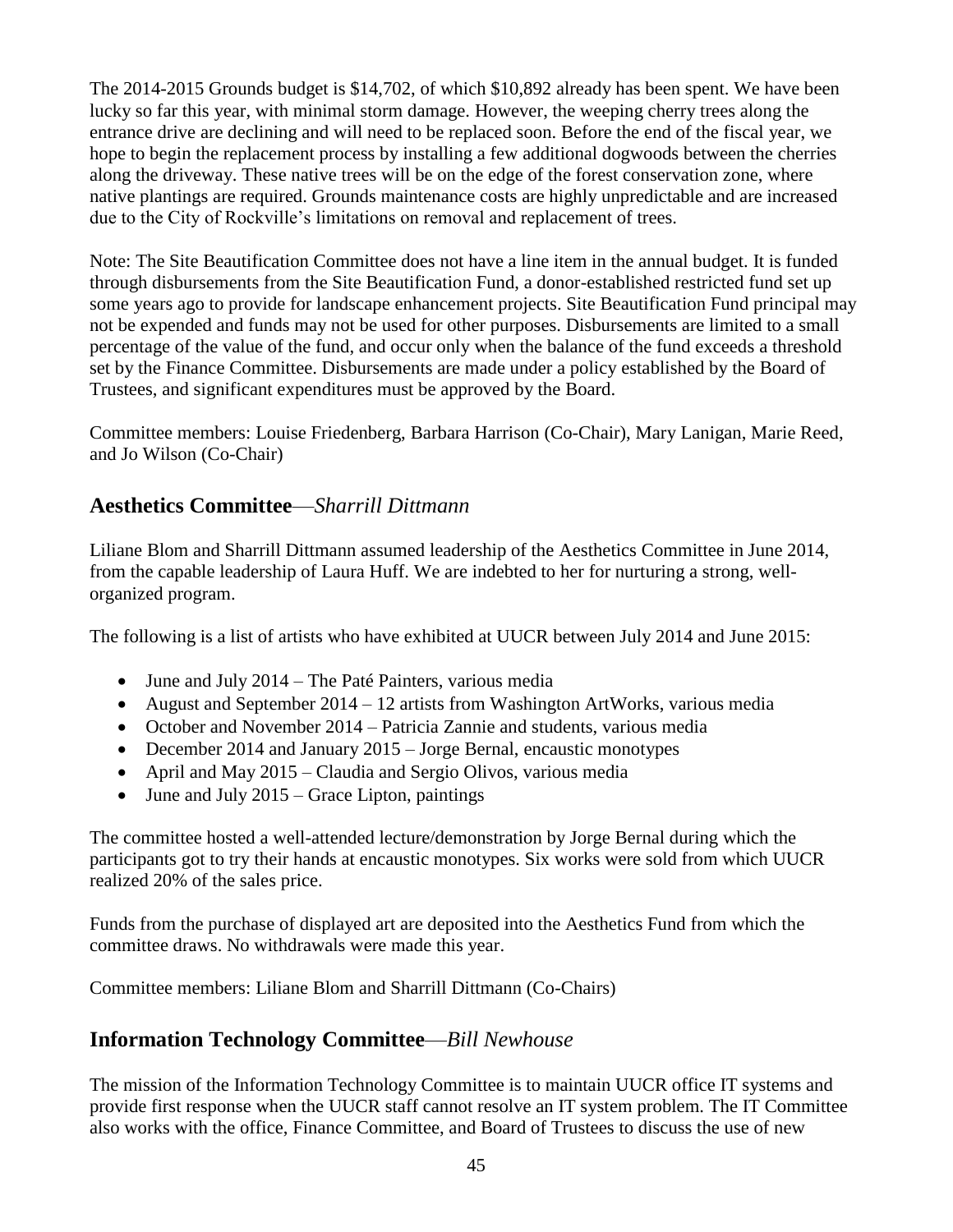technologies and to plan for upgrades of systems when necessary. The IT Committee can also support requests for information technology support for church activities.

IT systems at UUCR include the telephone system (our Private Branch Exchange – PBX -- and its associated desk phones), computers, the LCD projector, facsimile, printers, scanners, mobile phones, and networking equipment such as switches, DSL modems, routers, and WiFi routers.

Major accomplishments:

- Improved wifi coverage throughout UUCR by upgrading all the routers to TP-LINK Archer C2 AC750 Dual Band Wireless AC Gigabit Routers. There are now two wireless bands available from these more modern and secure routers. We are also only using "uucr" as our wifi SSID. The routers also offer a guest access which isolates users from the UUCR network while providing them access to the Internet.
- Procured a Google Chromebook for Rev. McCusker to use as his primary UUCR work computer. Google Chromebooks automatically update their operating system, simplifying maintenance and improving security while allowing native use of the Google drive storage provided by Gmail for all our @uucr.org accounts. The Chromebook is also very portable with long battery life.
- Updated our version of QuickBooks.
- Established accounts for all new staff members, offering each of them only the webmail access to uucr.org thus simplifying maintenance of email which used to require time consuming support to Microsoft Outlook.
- Supported all the staff office moves.
- Moved the server into the Church Administrator's office, adding a new switch to support the network connections of all the devices in that office.
- Procured a new monitor for Rev. Strauss.
- Continued to push the use of Google forms for RE registration, online pledging, and Fellowship Dinner sign-ups.
- Established mailing lists and aliases for all the congregation's email needs, supporting our policy not to publish private email addresses on our public facing UUCR website.
- Procured a new Windows 8 laptop that can be reserved for use at any UUCR event.
- Established the ability to scan documents using the UUCR copier and email the pdf file created by the scans to anyone on staff.

Next year's goals:

- Extend UUCR's broadband connectivity into both buildings 2 and 3, providing wifi for use on Sundays in RE classrooms in those buildings. At present, ECC and RCNS utilize their own DSL service and associated wifi to meet school administrative needs.
- Develop a new church database accessible from any Internet connected device by properly credentialed UUCR staff and volunteer members to support our congregational needs.
- Move all the staff files into the cloud, eliminating our need to maintain a server onsite at UUCR.

UUCR IT systems are vital to all church functions, supporting our worship, religious education, social justice and fellowship activities and enabling the UUCR staff to communicate with congregants as well as other UU churches and organizations, other faith groups, and other community groups.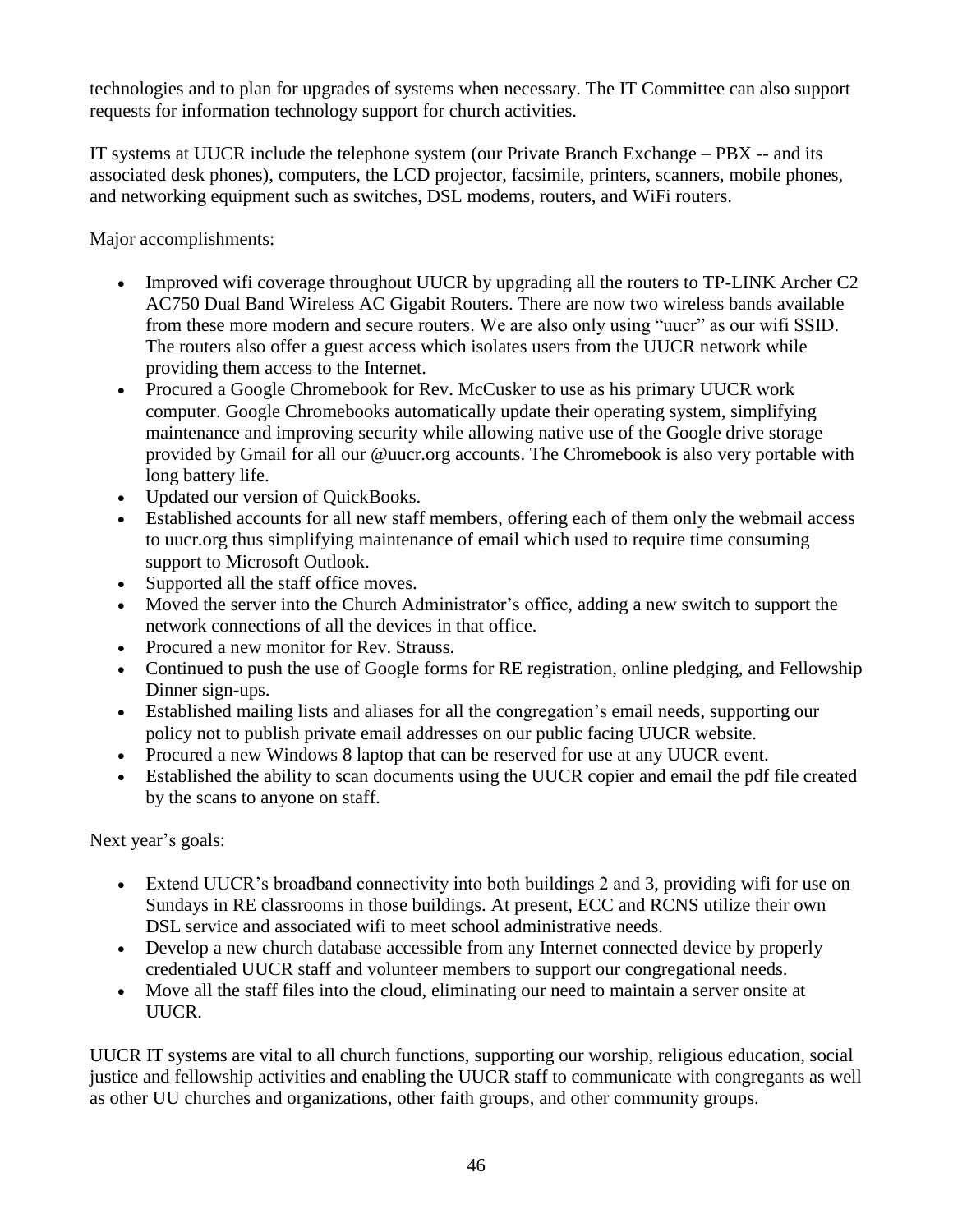The only major disappointment this year was that we are essentially reusing our goals from last year again. The good news in this disappointment is that our current church database is able to meet our basic needs and that our server has reliably functioned throughout the year.

Committee member: Bill Newhouse

#### **Sound Committee**—*Mike Holmes*

The mission of the Sound Committee is to enhance and maintain the sound equipment at UUCR, specifically in the Sanctuary and Founders Hall.

Earlier this year and at Rev. Strauss's request, Jennifer Rodgers took on the role of official staff liaison to the committee in order to facilitate a more thorough discussion of the current state of our sound/video capability and wishes for improvements. In our first series of discussions, which involved Rev. Strauss and members of the congregation with relevant audio and video experience, we focused on:

- Establishing a designated sound volunteer on Sunday mornings (separate from the Worship Steward) to set up and sound check equipment, record the service, and adjust levels through the service.
- Replacing our current automated mixer with a more traditional mixer that will give us greater flexibility and control over the sound.
- Investigating the need and desire for video capacity in the Sanctuary.

The separate sound volunteer is working well and has resulted in both more reliable sound quality during services and stress relief for both the Worship Stewards and service leaders.

The findings of the other two initiatives will be compiled into a document, not yet finalized, that will make some recommendations to the Board regarding possible upgrade paths.

There were no significant equipment failures or challenges to deal with this year. We did purchase an additional earpiece microphone (we now have two), as well as two monitor speakers, which we are still working to integrate smoothly into our Sanctuary set-up.

The 2014-2015 Sound Committee budget is \$1,402 of which \$1,486 has been spent.

Committee members: Steve Greene, Mike Holmes (Chair), Jennifer Rodgers (staff liaison), Jeremy Schuhmann, and Dennis Wellnitz

#### **Spiritual & Caring**

#### **Small Group Ministry**— *Pat Einhorn*

Using session plans developed by the ministers, members of each Small Group Ministry (SGM) group share deep and meaningful facilitated conversations.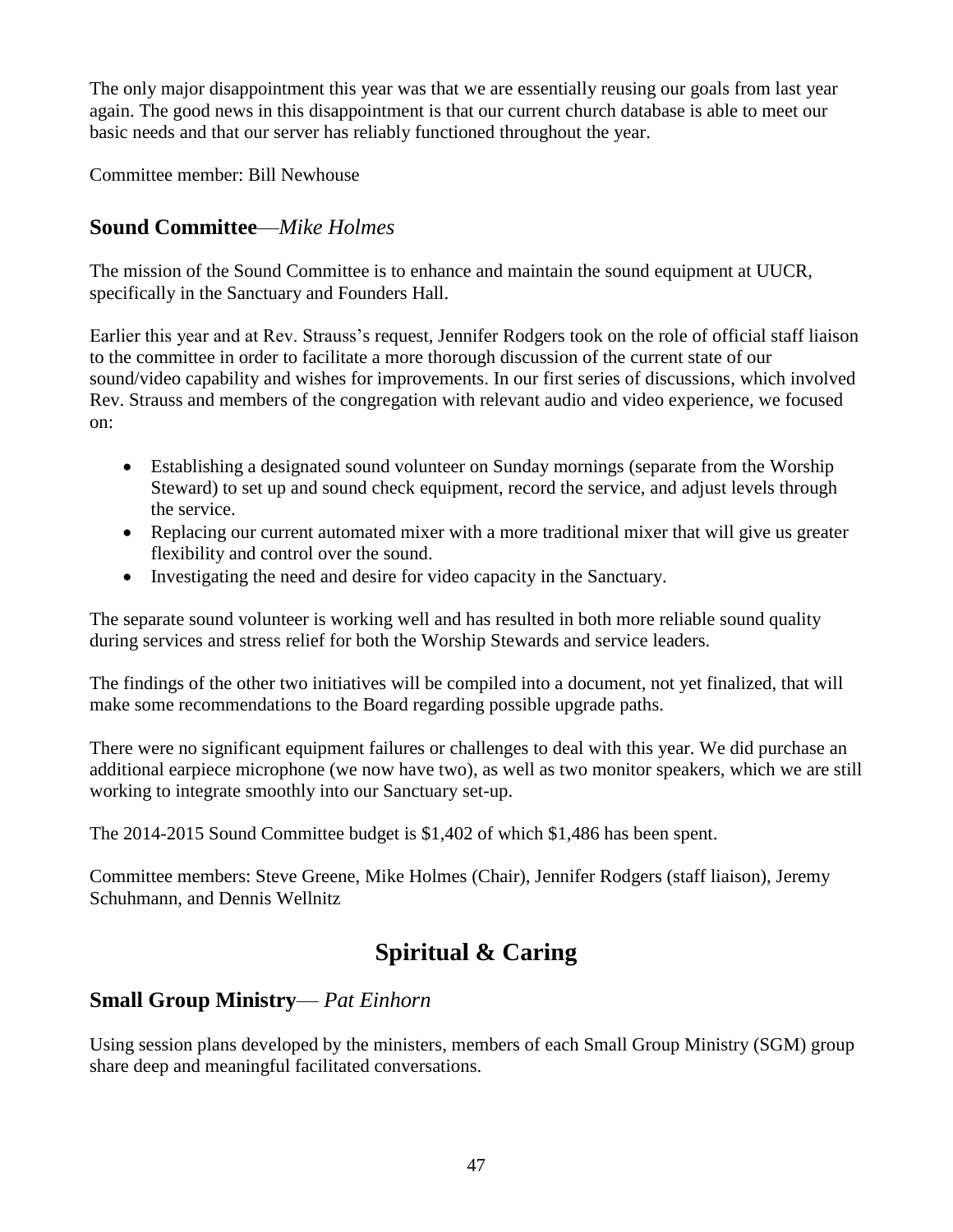This year, four new facilitators were recruited and trained and now lead two new groups. The session plans were created based on Sunday morning sermon themes to allow deeper reflection on issues raised during worship.

Next year, the SGM Steering Committee hopes to encourage leadership from among the group participants, either as SGM facilitators or in other areas of congregational life. We would also like more training and recognition for all current facilitators.

Small Group Ministry Steering Committee members: Rev. Doug McCusker and Pat Einhorn; Small Group facilitators: Jill Asman, Sharrill Dittmann, John Dunbar, Pat Einhorn, Glenn Griffin, Sue Hedges, Meghan Howard, Susan McCall, Marie Reed, Cynthia Taylor, Sue Thomas, and Patty Walker

#### **Pastoral Care Team**—*Paulette Campbell and Jane Klag*

In conjunction and cooperation with the minister, the UUCR Pastoral Care Team (PCT), consisting of volunteers, provides support services for UUCR members and friends who need assistance. These services are limited by capability and liability considerations. Team members personally provide some services and arrange for other UUCR members and friends to help as specific needs occur. The team furnishes transportation, runs errands, delivers meals during crises, visits people at home and in hospitals, sends cards and provides other services as needed.

Other major functions include:

- Memorial receptions: They are organized to honor the lives of those members and friends who have died during the past year. Several receptions have been catered this year with the assistance of the Pastoral Care Team. No fees are asked, but donations are gratefully accepted. Paulette Campbell chairs this function.
- Thinking of You column in *Quest*: Joys and concerns are to be communicated to the editor in order to appear in *Quest*. Marianne Miller is serving as editor for the regular *Quest* column. If you have joys and concerns that you would like to appear in *Quest*, please contact Marianne.
- Greeting cards: The Pastoral Care Team is responsible for sending cards to members and friends who celebrate special events and to those who are ill or hospitalized. Sue Thomas is the coordinator of this activity.
- Caring Resources bulletin board: Holly Meyer kept this bulletin board in the Building 1 lobby current, posting newspaper articles and obituaries of members and friends.

Many thanks to all who have donated time and effort to the UUCR community during the past year. A special thanks to Narcy Klag who, through his connection to the Lions Club, delivered health aids to those in need.

In October we held our second workshop. This workshop, "Hospice Care and End-of Life Forms" was held on October 18, 2014 and was well received by 50 members, friends, and presenters. The primary planners of the workshop were Don Helton, Jewell Golden, and Sue Thomas. The workshop included a panel presentation by Suzanne Adelmann from Jewish Social Services, Carol Whitney from Montgomery Hospice, and Penny Gladhill from Hospice Caring. The Pastoral Care Team workshops have been well attended and it is our goal to continue them in the upcoming program year.

This year we started a "Post Office" once a month after the Sunday morning service. The Pastoral Care Team tries to help all UUCR members and friends reach out to other congregants who need to hear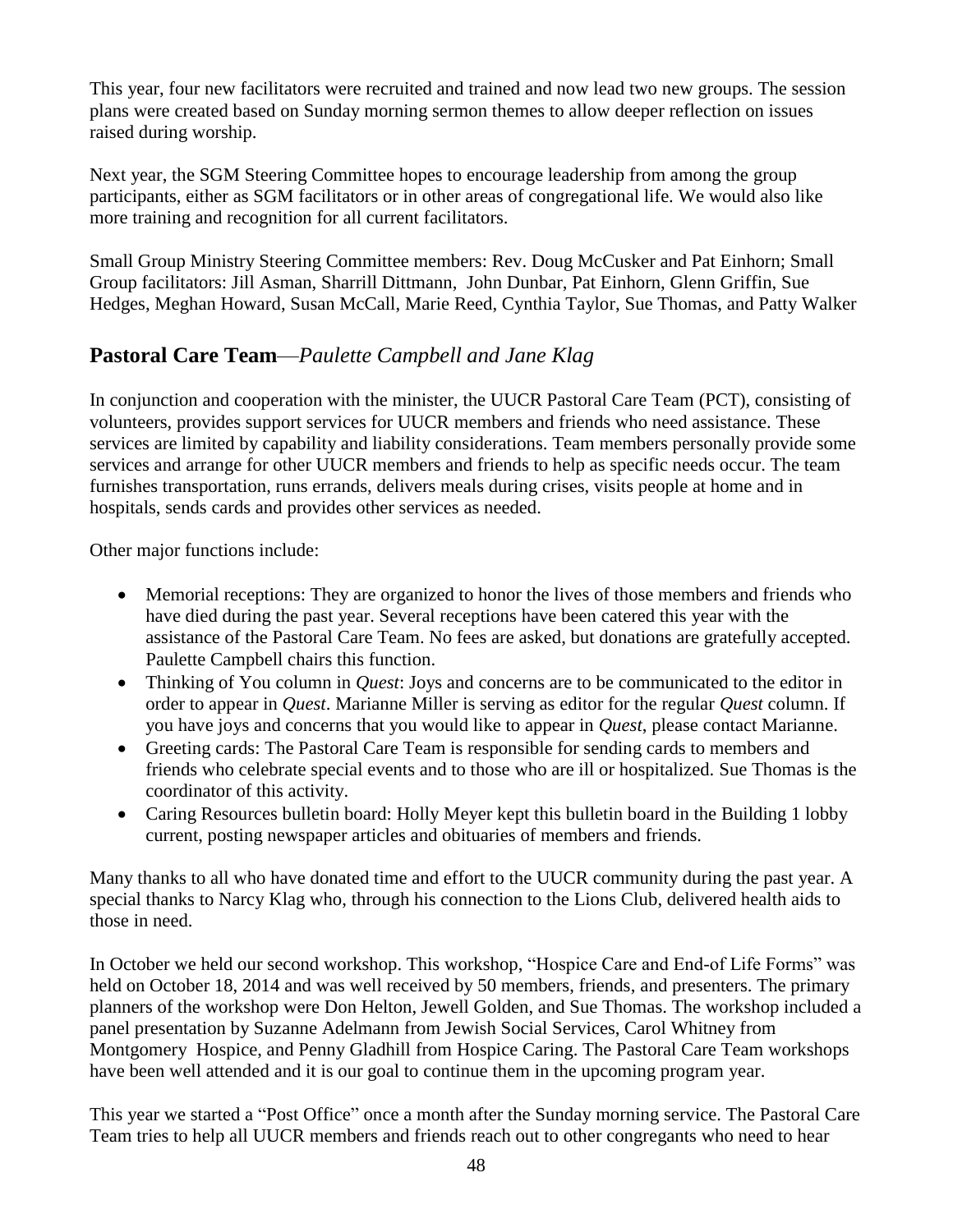from caring friends for any number of reasons. The Post Office table is stocked with cards, stamps, and UUCR's member/friend directory. PCT members staff the table and handle the mailing of the cards. Lately, group signature cards to shut-ins, birthday folks, and those recovering from surgery have been a most thoughtful addition to the effort. However, all types of cards are made available, even beautiful blank note papers for those who wish to take the time to write more personal thoughts.

In an effort to cast a wider net, the PCT identified members of other UUCR groups to be "care communicators." They will bring to our attention members in their groups who have a medical crisis or need some kind of assistance. We have added Marianne Miller for the Adult Choir, David Lorms for Children's & Youth Religious Education, and Lana Cerny for the Craft Group.

Team members: Jill Asman, Paulette Campbell (Co-Chair), Len Cohen, Jewell Golden, Don Helton, Barbara Kawamura, Jane Klag (Co-Chair), Fran Lowe, Susan McCall, Martha McClelland, Holly Meyer, Marianne Miller, Marie Reed, Marialyce Sherr, and Sue Thomas

#### **Spirit of Life Sangha** —*Liliane Floge*

The mission of the Spirit of Life Sangha is to assist those interested in improving their practice of mindfulness using the methods recommended by the Buddhist monk, Thich Nhat Hanh and others who practice mindfulness.

The Sangha meets almost every Sunday after the service to meditate and to study, through readings and discussion, aspects of mindfulness practice. We usually meet in Building 2 from 11:20 to 12:30. Since we began in 2010, the number of persons interested in the Sangha has increased considerably. We have over 45 persons who have attended at least one meeting and are on our Sangha group email list. This year, more of our meetings have had a higher attendance at each meeting: that is 12 to 15 persons. Our meetings are open to persons who are not part of UUCR and a few have attended our meetings. We periodically have a Sangha lunch at a member's home, instead of meeting at UUCR. These lunches have strengthened ties among our members.

The Sangha is managed by a Caring Council whose members lead the meetings and choose the readings. This year, Alex Szatmary joined the other members of the Council: Robert Campbell, Liliane Floge and Ethel Gilbert.

Major accomplishments:

- We participated in the April 19 Mind-Body-Spirit Fair by presenting three sessions on mindfulness meditation.
- We believe that participation in the Sangha has deepened the practice of its members and led to a more positive spiritual outlook. Many of the mindfulness practices encouraged are identical to Unitarian Universalist principles, such as: the inherent worth and dignity of every person; compassion in human relations; and respect for the interdependent web of all existence.
- We have prepared a description of the workings of a Sangha, of the particular workings of our Sangha, a document listing the updated Five Mindfulness Trainings (authored by Thich Nhat Hanh, based on Buddha's precepts), and a list of suggested readings. This year we created a one page general description document. These are kept in our Sangha box with copies of previously used readings and other items. During the week, the box is kept in the large closet next to the kitchen.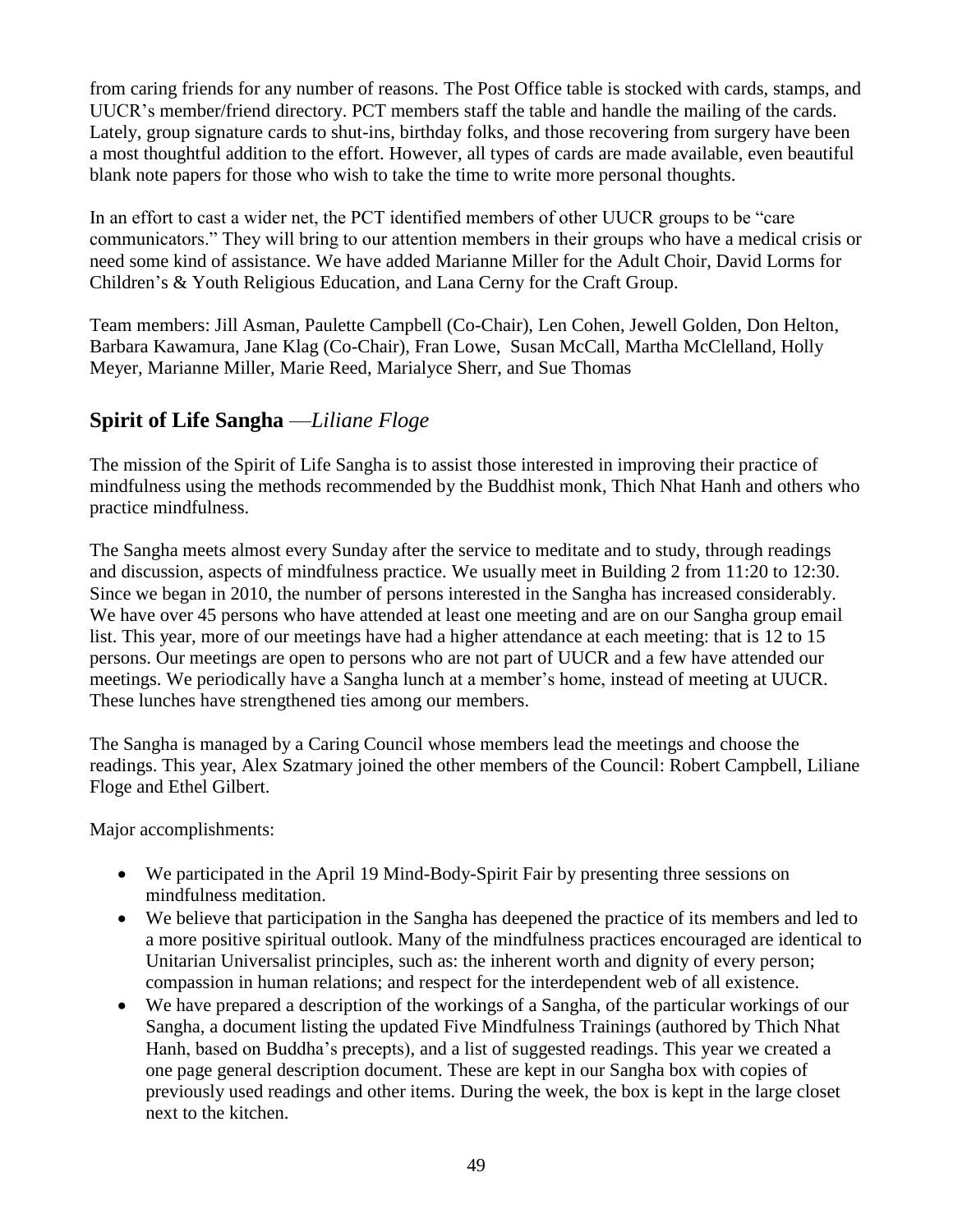#### **Women's Spirituality Group**—*Melissa Rael*

The group discusses various topics as well as sharing individual life paths. We strive for the spiritual growth of group members through close personal sharing. With the exchange of words in experience, wisdom, and support, we provide laughter, warmth, inspiration, and reassurance, moving forward on one's quest. We celebrate member's distinct achievements, birthdays, and special times in one's life through meals together.

The Women's Spirituality Group meets in Room 44 in Building 4 on the first and third Saturday of the month from 11:00 a.m. to 1:00 p.m. The meeting is open to all and we welcome all to our sisterhood of spirituality and support. In the next year, we hope to increase our outreach and engage more women to attend.

#### **Fellowship**

#### **Quilters—***Louise Friedenberg*

The mission of the Quilters is to create one quilt each year to be raffled at the fall fundraiser.

Our group created its 34<sup>th</sup> annual quilt, called "Quilter's Flower Garden," which was raffled at UUCR's 47<sup>th</sup> annual fall fundraiser, NovemberFest!, on November 15, 2014. Raffle tickets (847) were sold at \$2 each or 3 for \$5. Net profit was \$1,421. Sam Steel was the quilt winner.

"Quilter's Flower Garden" is an appliquéd and pieced queen-sized quilt, using soft pastel colors. It consists of 20 appliquéd flowers arranged on point alternated with 30 modified 9-patch blocks, also arranged on point. Our inspiration was an antique quilt hanging in the Shelburne Museum in Shelburne, Vermont. Our updated version had 20 appliquéd flowers: primrose, daffodil, iris, dog rose, trillium, chocolate lily, forget me not, tulip, Jack in the pulpit, chicory, cardinal flower, Mexican hat, sunflower, lily of the valley, swamp rose mallow, daylily, wood anemone, poppy, American bell flower, and shooting star. It was hand-quilted by the entire group.

We also made many hand-crafted items for NovemberFest!, including quilted table runners, pillows, potholders, wall hangings, tree ornaments, crayon and pencil roll-ups, note cards, and many knit items. A profit of \$ 1,056 was raised for UUCR.

Our group provides the possibility for anyone who practices needlework to experience group participation in the making of a beautiful product while enjoying the warmth and support of friends who share an interest and meet together weekly on Wednesday evenings.

The 2014-2015 Quilters budget is \$275. We are currently working on our 2015 raffle quilt. Called "Sea Glass," it is a paper-pieced quilt.

Group members: Margaret Chalkley, Carol Dangel, Louise Friedenberg, Christina Ginsburg, Lynne Goss, Barbara Harrison, Marge Holmes, Alberta Maschal, Holly Meyer, Lisa Reed, Gwen Rowe, Anne Spicknall, Jo Wilson, and Florence Wyand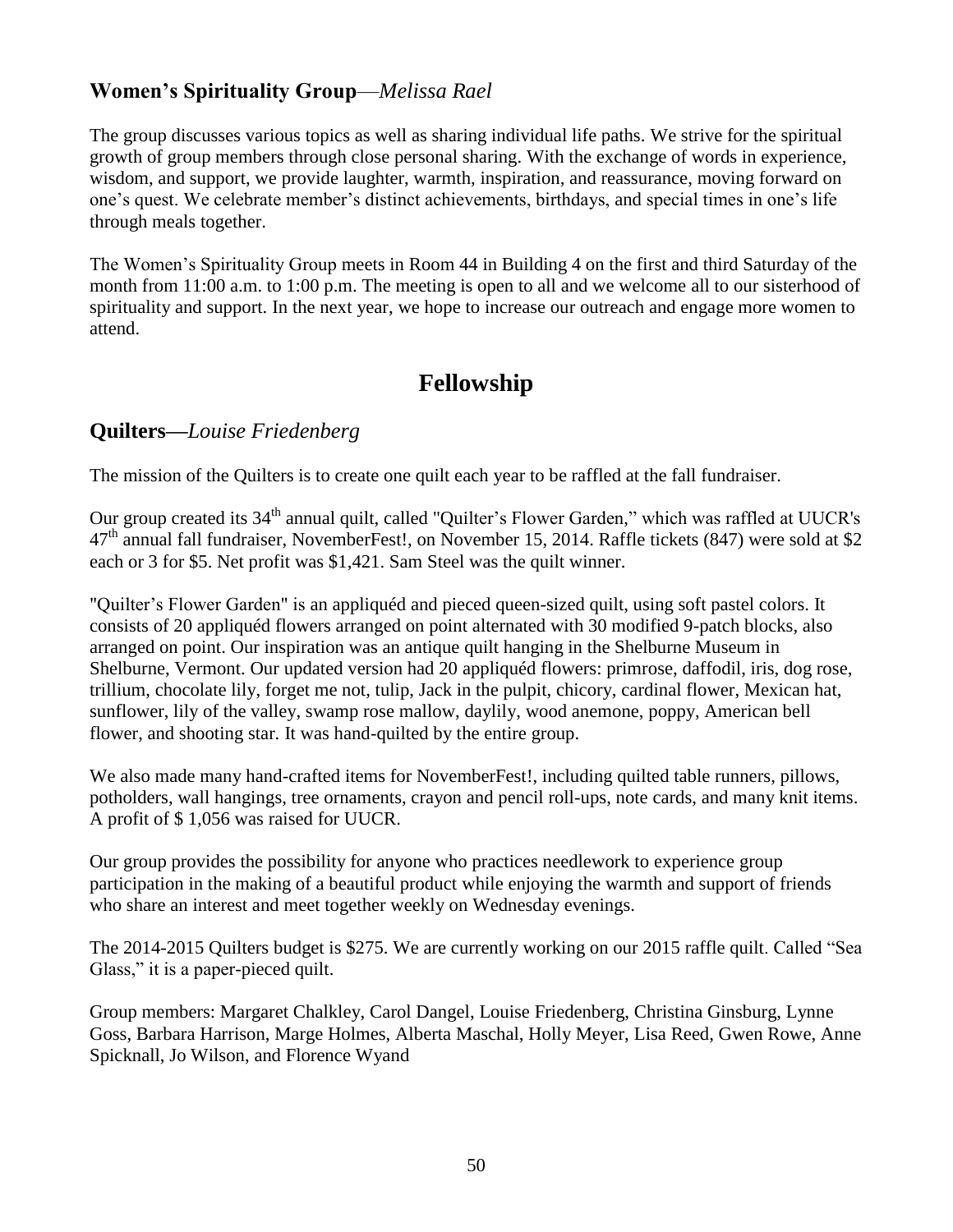#### **Craft Group**—*Sherry Henry*

We provide a place where women can look forward to meeting weekly with others, and work on an art project if they want to. Coffee, Crafts and Conversation meets each Tuesday morning from 10:00 a.m. until noon. We are open to all, and welcome anyone who wishes to join us for coffee and conversation, or to work on an individual or group project. Conversation is a major part of what participants enjoy from this group. On any given Tuesday, the conversation can be about current events, an idea picked up from last Sunday's sermon, or just talk about ongoing craft projects.

Most of our funds were used for materials either to make cards or package them for sale at NovemberFest!. We bought foam slabs to make our own version of rubber stamps, and clear sleevelike envelopes for completed cards. Occasionally we use money to replace standard items, like colored stamp pads. All materials are shared items, available for everyone in the group to use.

Group leader: Sherry Henry

#### **Writers' Group**—*Laura Huff and Marialyce Sherr*

Since its inception about 13 years ago, the Writers' Group encouraged anyone with an interest in writing, novice or professional, to join the group. Members honed their writing skills and felt supported from positive critiques of their work. Everyone was exposed to a diversity of styles and subject matter in various genres: short stories, novels, poetry, essays, and children's stories. We learned from each other and everyone benefited.

Although the UUCR Writers' Group is currently inactive, there are many people within the congregation who write. There will be opportunities for members and friends to gather in the future to enjoy meeting authors or to form critique groups. At the present time, however, our writers are doing what writers do, namely sitting at desks or in armchairs, writing.

#### **UUCR Book Club**—*Carolyn Pooley*

The Book Club meets at 2:00 p.m. on the first Thursday of every month to discuss a variety of fiction and nonfiction books. All members and friends of UUCR who enjoy reading are invited to participate. Books are available at local libraries and through UUCR's link to Amazon.com.

#### **Socrates Café Rockville** —*Ken Sandin*

Socrates Café Rockville, a philosophical discussion group, meets monthly. Roughly half the participants, averaging about 12 per month, are UUCR members and friends; the others know us through Meetup.com. Some of the latter have become UUCR members and friends. We meet in Fellowship Hall at 7:00 p.m. on the fourth Saturday of every month. All are welcome to attend.

#### **Dinners for Eight**—*Karla Timmons*

Dinners for Eight provides an opportunity for UUCR congregants to share good food and good company on a monthly basis in a friend or member's home, usually in groups of eight, allowing for the congregation to better know one another.